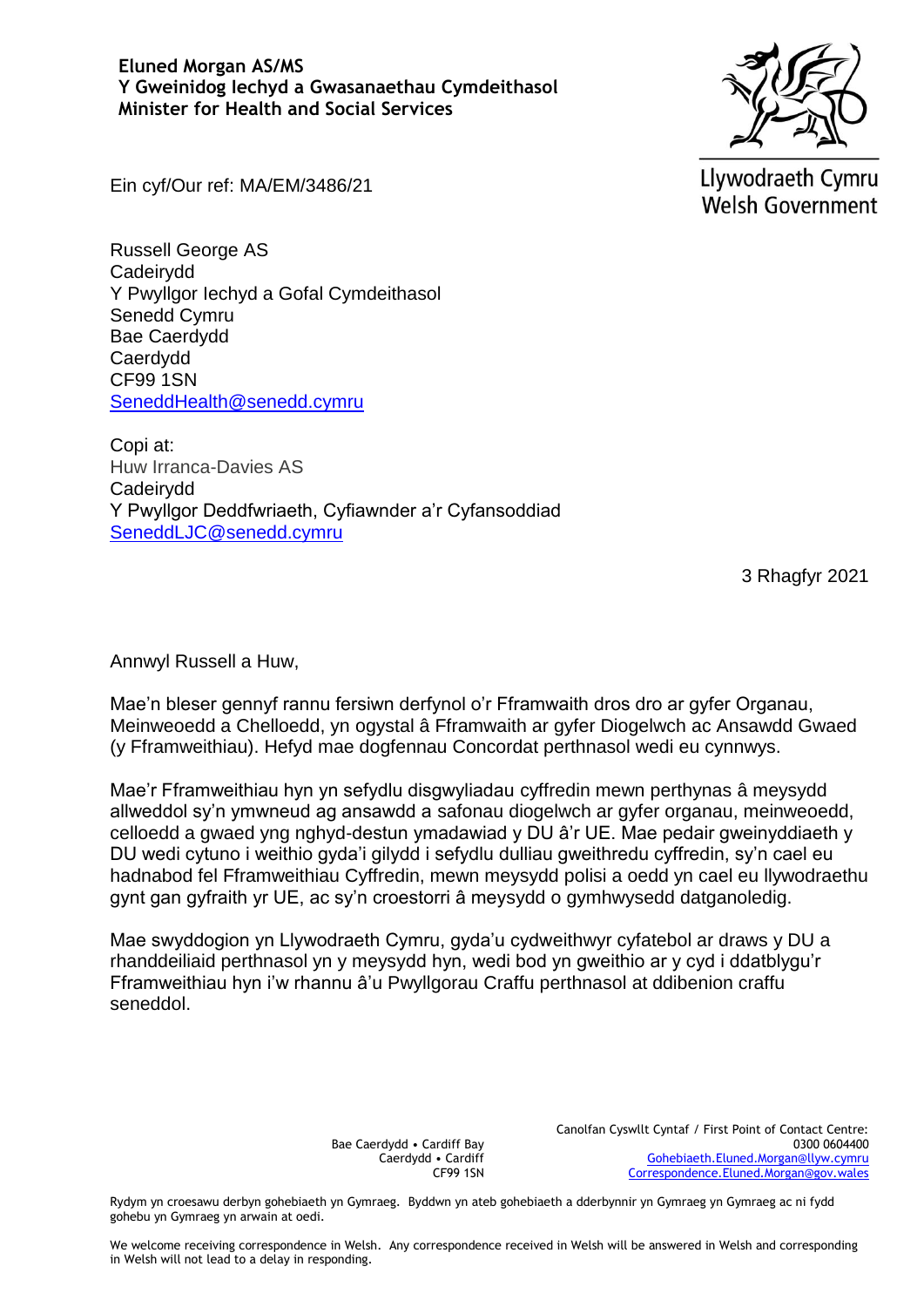Mae'r set o ddogfennau ar gael yn:

[The Organs, Tissues and Cells \(apart from embryos and gametes\) Provisional Common](https://www.gov.uk/government/publications/the-organs-tissues-and-cells-apart-from-embryos-and-gametes-provisional-common-framework-command-paper)  Framework - [GOV.UK \(www.gov.uk\)](https://www.gov.uk/government/publications/the-organs-tissues-and-cells-apart-from-embryos-and-gametes-provisional-common-framework-command-paper)

[The Blood Safety and Quality Provisional Common Framework -](https://www.gov.uk/government/publications/the-blood-safety-and-quality-provisional-common-framework-command-paper) GOV.UK (www.gov.uk)

Yn gywir

M. E. Moza

**Eluned Morgan AS/MS** Y Gweinidog Iechyd a Gwasanaethau Cymdeithasol Minister for Health and Social Services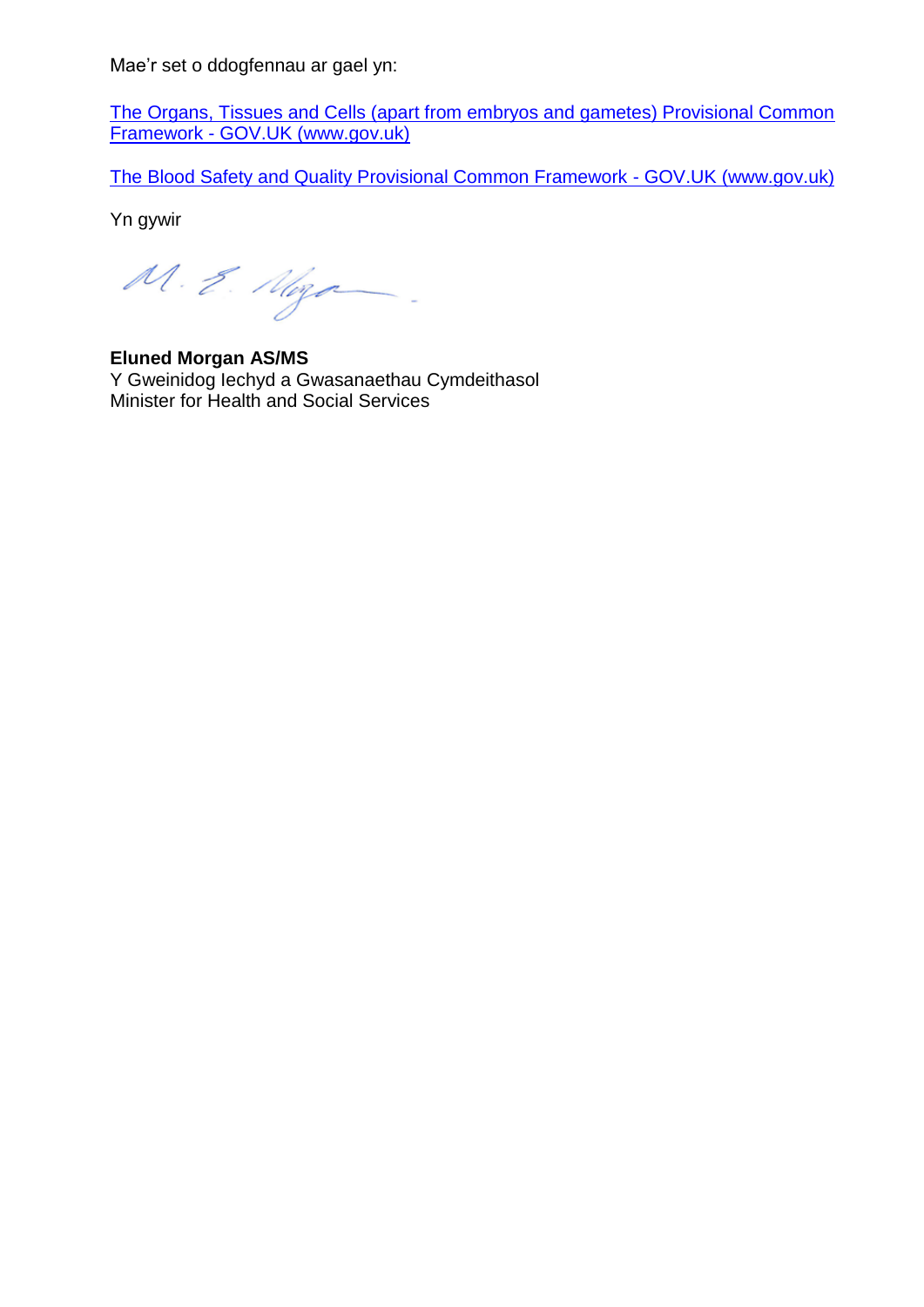

# **The Organs, Tissues and Cells (apart from embryos and gametes) Provisional Common Framework**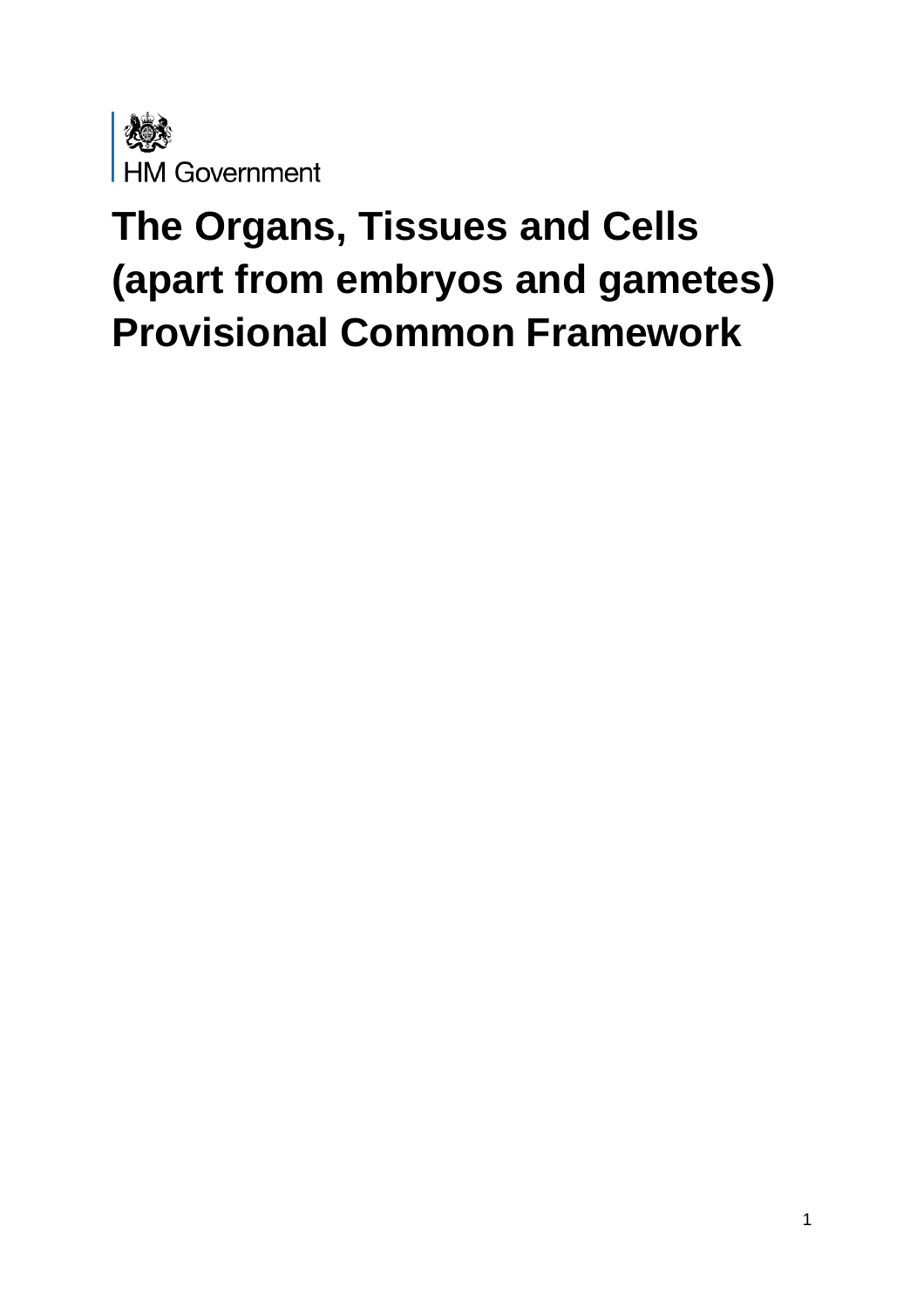

# **The Organs, Tissues and Cells (apart from embryos and gametes) Provisional Common Framework**

Presented to Parliament by the Secretary of State for Health and Social Care by Command of Her Majesty

December 2021

CP 516



© Crown copyright 2021

This publication is licensed under the terms of the Open Government Licence v3.0 except where otherwise stated. To view this licence, visit [nationalarchives.gov.uk/doc/open-government-licence/version/3.](http://www.nationalarchives.gov.uk/doc/open-government-licence/version/3)

Where we have identified any third party copyright information you will need to obtain permission from the copyright holders concerned. This publication is available at [www.gov.uk/official-documents.](https://www.gov.uk/government/publications)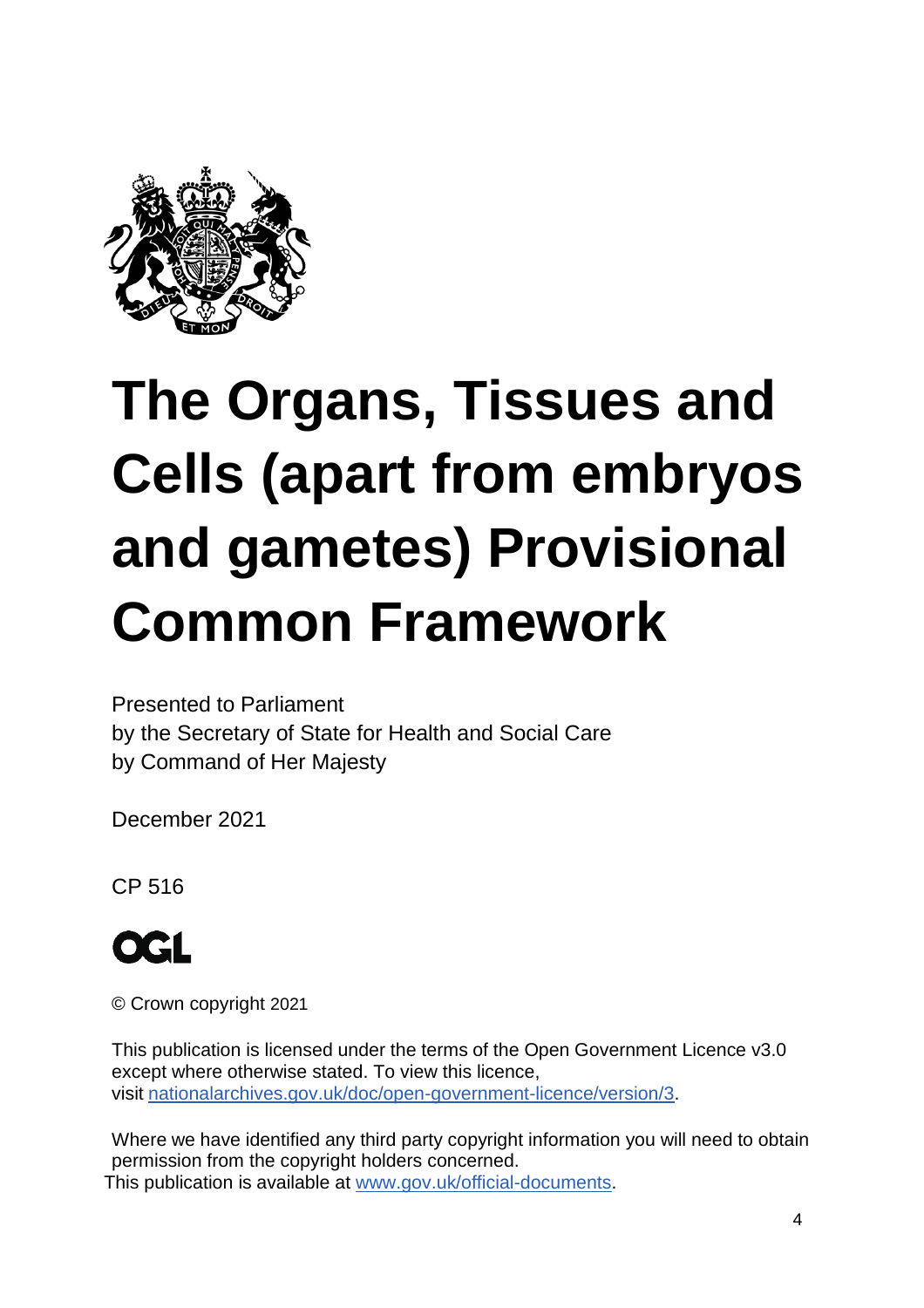Any enquiries regarding this publication should be sent to us at the Department of Health and Social Care, 39 Victoria Street, Westminster, London, SW1H 0EU.

ISBN 978-1-5286-3092-4

E02671874 12/21

Printed on paper containing 75% recycled fibre content minimum

Printed in the UK by HH Associates Ltd. on behalf of the Controller of Her Majesty's Stationery Office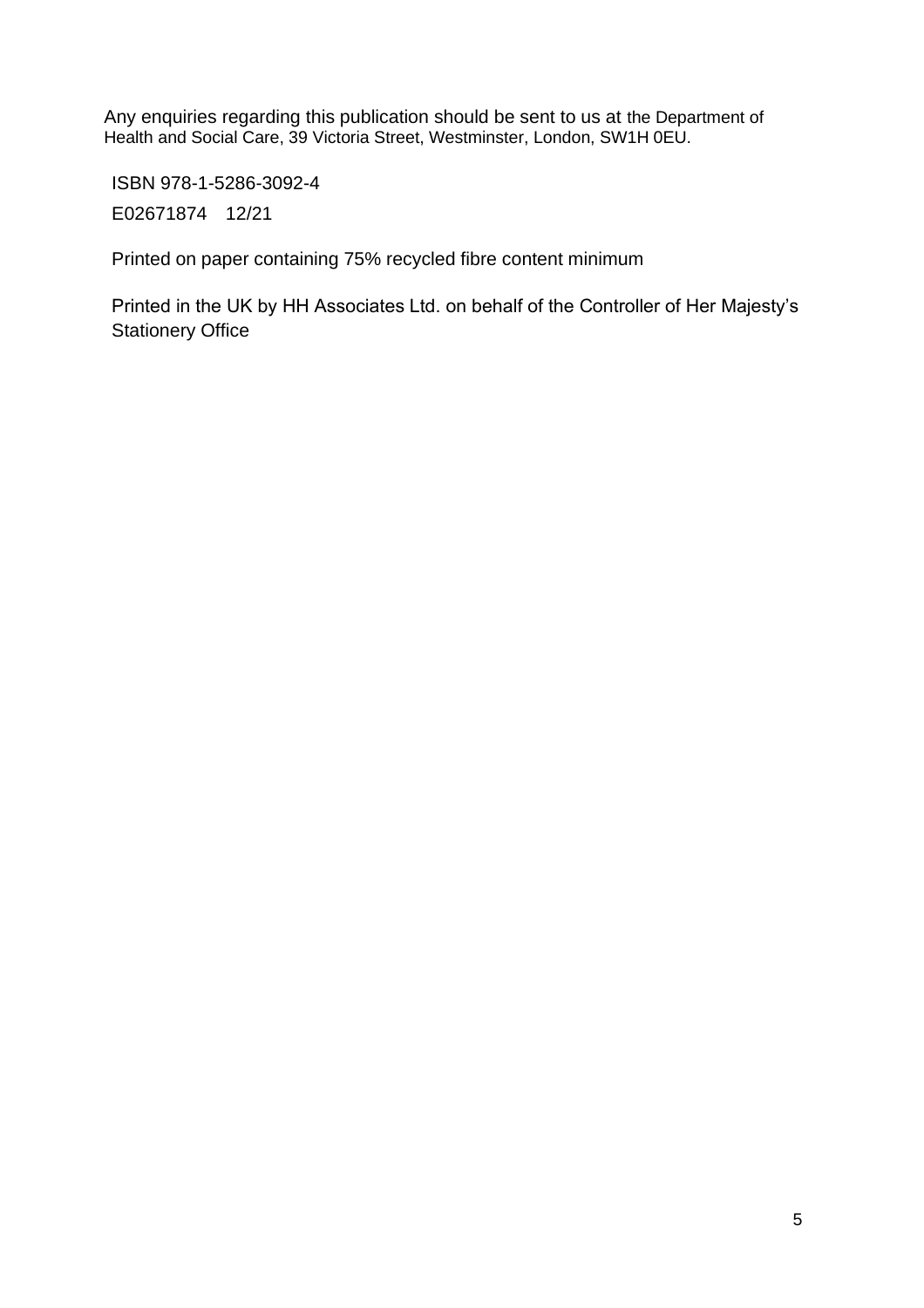# **The Organs, Tissues and Cells (apart from embryos and gametes) Provisional Common Framework OUTLINE**

# **SECTION 1: WHAT WE ARE TALKING ABOUT**

**1. Policy Area**

#### **Organs and Tissues and Cells (apart from embryos and gametes).**

- 1.1 The Joint Ministerial Committee (EU Negotiations) agreed that officials should work together to develop arrangements for common frameworks (see Appendix I). This Framework relates to policy on the safety and quality of organs, tissues and cells, excluding reproductive tissues and cells. It encompasses elements of the EU Organs Directive (2010/53/EU) and the EU Tissues and Cells Directive (2004/23/EC) and the implementing acts which relate to the quality and safety of organs, tissues and cells for treating patients. This Framework sets out arrangements for co-operation between officials in the UK Government (UKG), Scottish Government (SG), Welsh Government (WG), and Northern Ireland Department of Health.
- 1.2 The Directives aim to establish minimum safety and quality standards for organs, tissues and cells to ensure a high level of health protection. For organs, it covers all steps in the organ transplantation process from donation, procurement, testing, characterisation, preservation, transport and finally transplantation. For tissues and cells, it covers issues such as donation, procurement, testing, processing, preservation, storage and distribution of human tissues and cells intended for human application. The Directives do not cover the use of organs, tissues and cells where they are not for human application (i.e. transplantation or transfusion) so do not regulate their use for e.g. research, education or training. The Directives that intersect with devolved competence in this policy area are listed in the section below.
- 1.3 In accordance with the retained EU law that implements the Organs and Tissues and Cells Directives, the UKG, SG, WG and NI Department of Health are obliged to ensure that quality and safety standards are maintained.

#### **2. Scope**

2.1 **Intersection with devolved competence:** This policy area (safety and quality of organs and tissues and cells) was previously governed by harmonised EU Directives (set out below). The EU Directives are implemented in domestic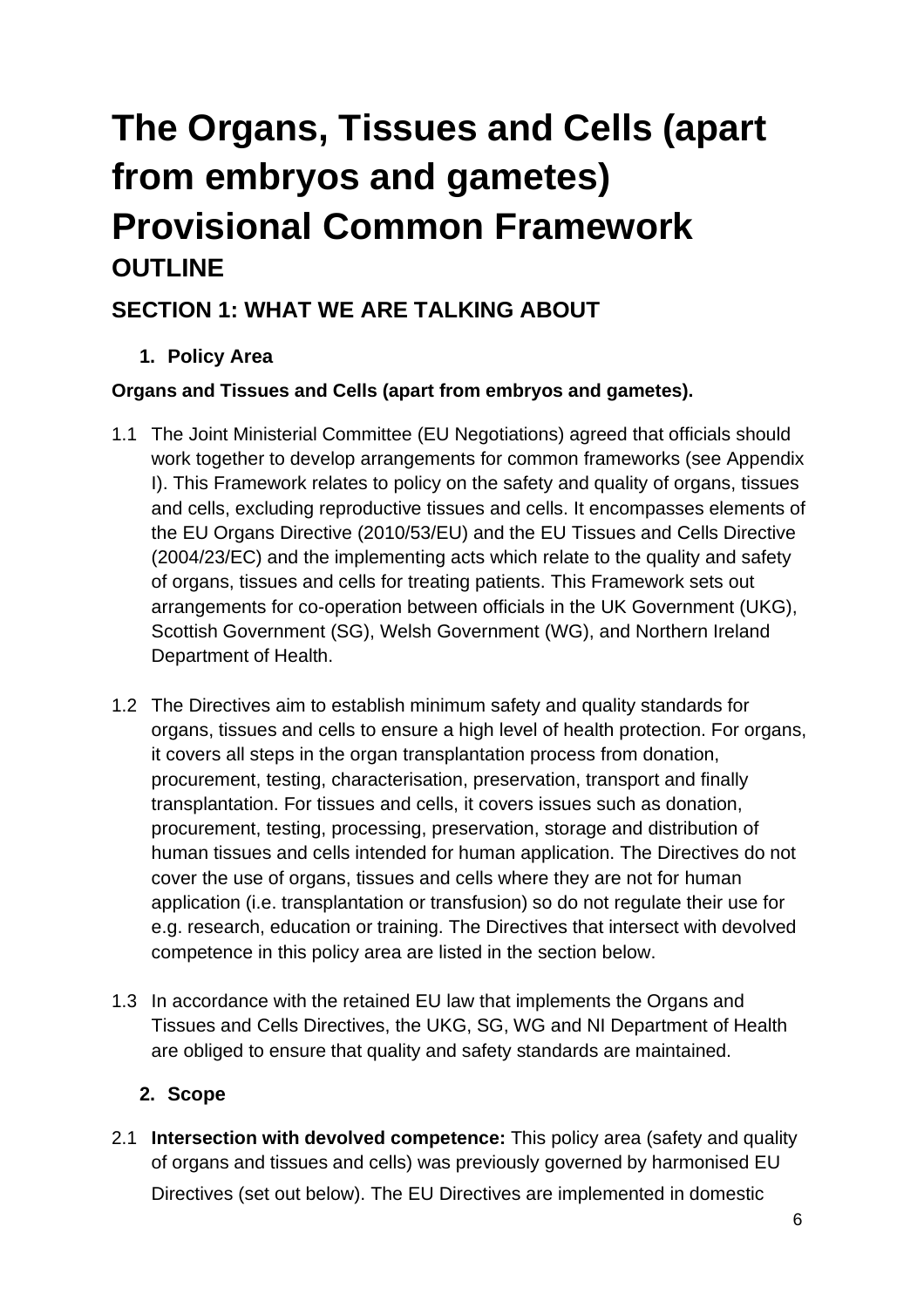legislation applicable across the whole of the UK. Enforcement of the implementing legislation is delegated to the UK-wide regulator, the Human Tissue Authority (HTA).

- 2.2 As the Transition Period has ended, the different governments have wider scope to use their powers to make changes to organs, tissues and cells safety and quality regulation.
- 2.3 This Framework will ensure recognition of the economic and social linkages between Northern Ireland and Ireland and that Northern Ireland will be the only part of the UK which shares a land frontier with the EU. It will also adhere to the Belfast Agreement.
- 2.4 **EU Legislation:** Retained EU legislation is currently implemented on a UK-wide basis. The two main pieces of EU legislation that intersect with devolved competence in this policy area are Directive 2004/23/EC ('the European Tissues and Cells Directive') and Directive 2010/53/EU ('the European Organ Directive').
- 2.5 The implementing directives below, that implement the main EU directives, also intersect with devolved competence (for Northern Ireland, Scotland and Wales).

#### 2.6 **Tissues and cells**:

- **Commission Directive 2006/17/EC**: regarding certain technical requirements for the donation, procurement and testing of human tissues and cells.
- **Commission Directive 2006/86/EC**: concerning traceability requirements, notification of serious adverse reactions and events, additional technical requirements for the coding, processing, preservation, storage and distribution of human tissues and cells.
- **Commission Directive 2012/39/EU:** amending Directive 2006/17/EC as regards certain technical requirements for the testing of human tissues and cells. **Commission Directive 2015/565**: amending Directive 2006/86/EC as regards certain technical requirements for the coding of human tissues and cells.
- **Commission Directive 2015/566**: implementing Directive 2004/23/EC concerns the procedures for verifying the equivalent standards of quality and safety of imported tissues and cells.
- **Commission Decision 2010/453/EC**: establishing guidelines concerning the conditions of inspections and control measures, and on the training and qualification of officials, in the field of human tissues and cells.
- **Commission Decision (2015) 4460**: establishing a model for agreements between the Commission and relevant organisations on the provision of product codes for use in the Single European Code (SEC).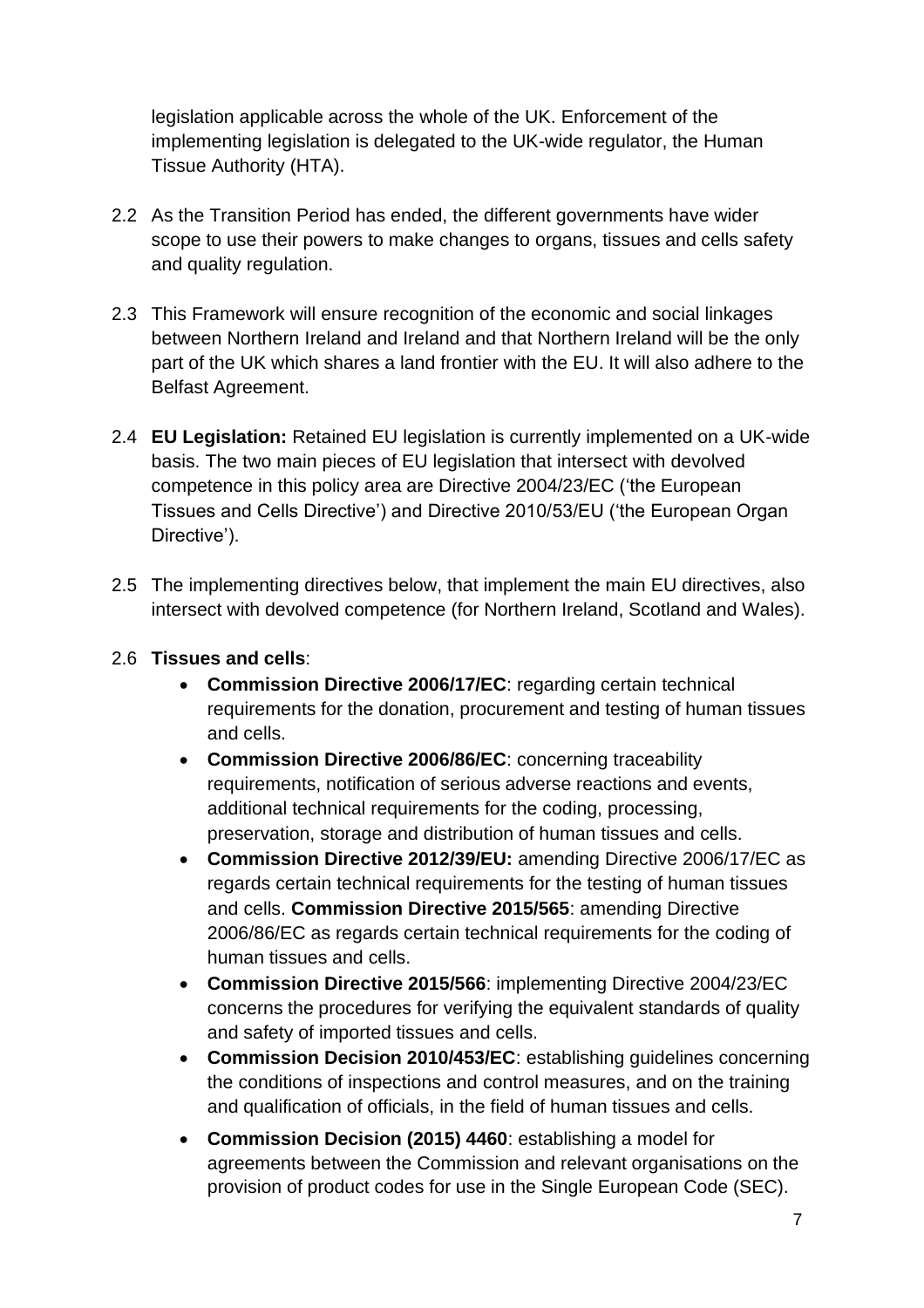#### 2.7 **Organs:**

- **Commission Directive 2012/25/EU:** regarding the information procedures for exchange of human organs intended for transplantation, between EU countries.
- 2.8 **Broadly, the retained EU law in this area** sets the quality and safety standards for organs, tissues and cells which include:
	- the procurement, testing, processing, and storage of tissues and cells (including reproductive cells);
	- organ and donor characterisation, meaning the collection of the relevant information on the characteristics of the donor and the organ, including tissue typing tests, needed to evaluate suitability for organ donation and optimise organ allocation;
	- transportation conditions of organs and distribution conditions of tissues and cells, including labelling and documentation;
	- traceability requirements in respect of organs for transplantation and tissues such as corneas or bone and stem cells; and
	- notification requirements in the event of serious adverse events or reactions which may impact the quality and safety of organs, tissue and cells.
- 2.9 **Transfer of Commission Powers:** The safety and quality of organs and nonreproductive tissues and cells is an area of devolved competence. Statutory instruments made in 2019 under powers in the European Union (Withdrawal) Act 2018 transferred to the UKG, SG, WG and the NI Department of Health power to make regulations on matters previously included in implementing Directives made by the European Commission. This includes powers to update technical requirements, for example, requirements to ensure traceability in line with scientific and technical developments. These powers are limited to authorities in Great Britain by statutory instruments made in order to implement the Ireland/Northern Ireland Protocol as the 2018 Act confers the necessary powers on the NI department.
- 2.10 **Competence**: Legislative competence for non-reproductive human tissues, cells and organs is devolved to Scotland, Wales and Northern Ireland. Therefore, the Framework has been made on a UK-wide basis with the agreement of the UKG, SG, WG and NI Department of Health. This will facilitate the continuity of good working relations, open communication and the maintenance of a compatible minimum set of high standards of safety and quality for organs, tissues and cells. The UKG, SG, WG and NI Department of Health have agreed with the principles that will govern the development of the framework.
- 2.11 **Extent:** This Framework is UK-wide (covering England, Northern Ireland,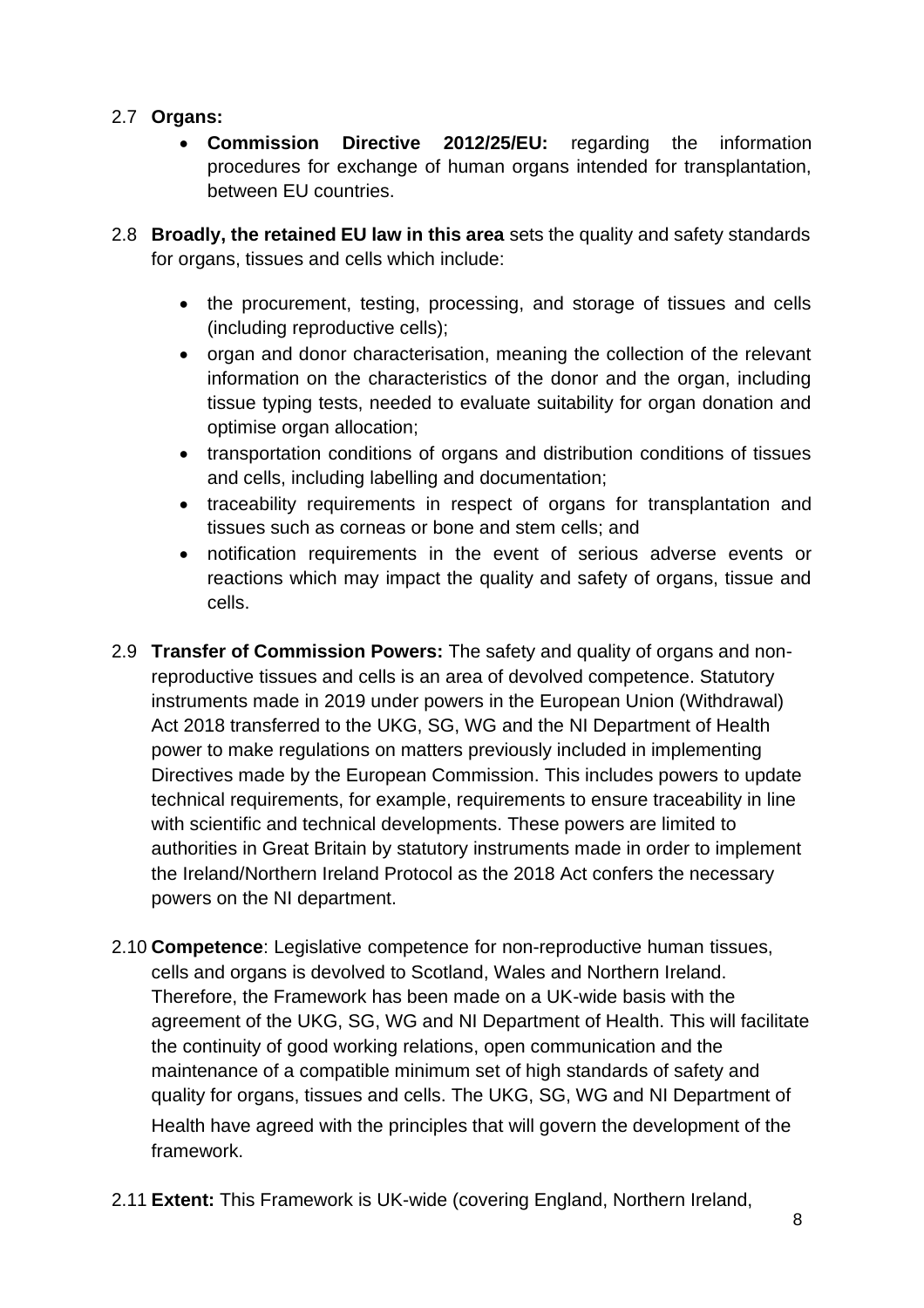Scotland and Wales), but does not cover the Crown Dependencies or Overseas Territories.

#### 2.12 **Scope within rules for different parts of the UK to do things differently:**

Maintaining a compatible minimum set of safety and quality standards between the UKG, SG, WG and NI Department of Health will make it easier for organs, tissues and cells to continue to be shared across the UK. This Framework Agreement sets out a process by which a government can suggest future changes to the standards and how such a proposal will be collectively considered before one or more governments introduce a change. It will allow for necessary divergence by one or more governments, as required, in order to respond to needs such as location-dependent public health concerns.

#### 2.13 **Interdependencies include:**

- **The Common Framework for the safety and quality of blood and blood components** as there are joint UK-wide groups that advise Ministers and health departments on the most appropriate ways to ensure the safety of blood, cells, tissues and organs for transfusion/transplantation.
- **Medical devices legislation:** as reagents (medical devices) are used in the collection and processing of organs, tissues and cells.

#### **3. Definitions**

- 3.1 **Memorandum of Understanding (MoU) on Devolution:** The overarching MoU which sets out the understanding of, on the one hand, the UKG, and on the other, the Scottish Ministers, the Welsh Ministers, and the Northern Ireland Executive Committee of the principles that will underlie relations between them. This is separate to the Joint Ministerial Committee (EU Negotiations) Communique of October 2017.
- 3.2 **Joint Ministerial Committee (EU Negotiations) (JMC(EN)) Communique October 2017:** The committee members included representatives from the UKG, SG, WG and NIE. The group was established to provide a means for the devolved governments to be fully engaged in determining the UK's approach to EU and trade related issues. On 16 October 2017 agreement was reached on the principles and definitions for the Common Frameworks for areas where EU law intersected with devolved competence. In June 2020, NIE Ministers agreed to the principles set out in the communique, following the restoration of the NIE in January 2020.
- 3.3 **Concordat:** Joint non-legislative agreement that gives effect to the Common Framework.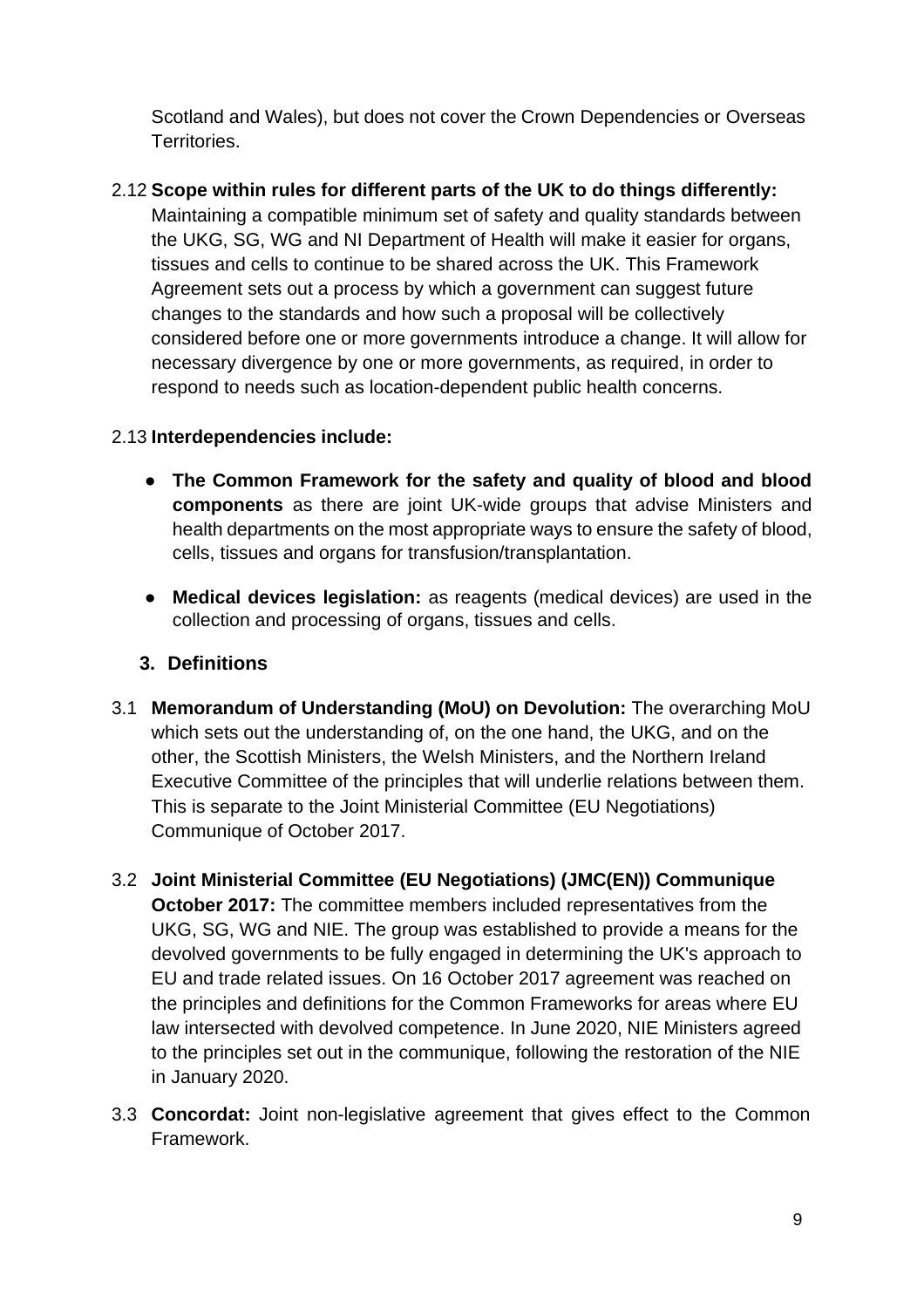# **SECTION 2: PROPOSED BREAKDOWN OF POLICY AREA AND FRAMEWORK**

#### **4. Summary of proposed approach**

- 4.1. **Purpose and general principles<sup>1</sup> :** In 2018 it was agreed that a Common Framework in this area would be desirable across the UK. The JMC (EN) principles are described in the Joint Ministerial Committee's communique of 16 October 2017. The communique sets out that Common Frameworks will be established where they are necessary in order to:
	- **enable the functioning of the UK internal market, while acknowledging policy divergence:** for organs, tissues and cells this will enable the transplant material to be shared around the UK;
	- ensure compliance with international obligations: this does not apply to the Organs, Tissues and Cells Framework;
	- ensure the UK can negotiate, enter into and implement new trade agreements and international treaties: this does not apply to the Organs, Tissues and Cells Framework;
	- enable the management of common resources;
	- administer and provide access to justice in cases with a cross-border element: this does not apply to the Organs, Tissues and Cells Framework;
	- **safeguard the security of the UK:** for organs, tissues and cells, the sharing of serious adverse events or reactions (SAERs) information to maintain patient safety.
- 4.2. The outcomes of the intergovernmental relations review are in the process of being implemented. Once confirmation has been provided from each government, the outcomes of the review and appropriate intergovernmental structures will be reflected in this Common Framework.
- 4.3. A level of commonality would be beneficial particularly for organisations that operate across UK borders and therefore, as is currently the case, close collaboration between the governments should continue.
- 4.4. There is currently good information sharing and collaboration across the UK. This Framework agreement should support the continuation of this.
- 4.5. **EU Exit SIs:** Although competence in respect of organs, tissues and nonreproductive tissues and cells is devolved, it was agreed that there would be

<sup>&</sup>lt;sup>1</sup> The principles that are relevant for organs, tissue and cell safety and quality are in bold.

UK-wide legislation regarding the safety and quality standards for organs, tissues and non-reproductive tissues and cells in the event of a 'no-deal' EU exit (The 2019 Organs, Tissues and Cells Safety and Quality EU Exit SIs<sup>2</sup>).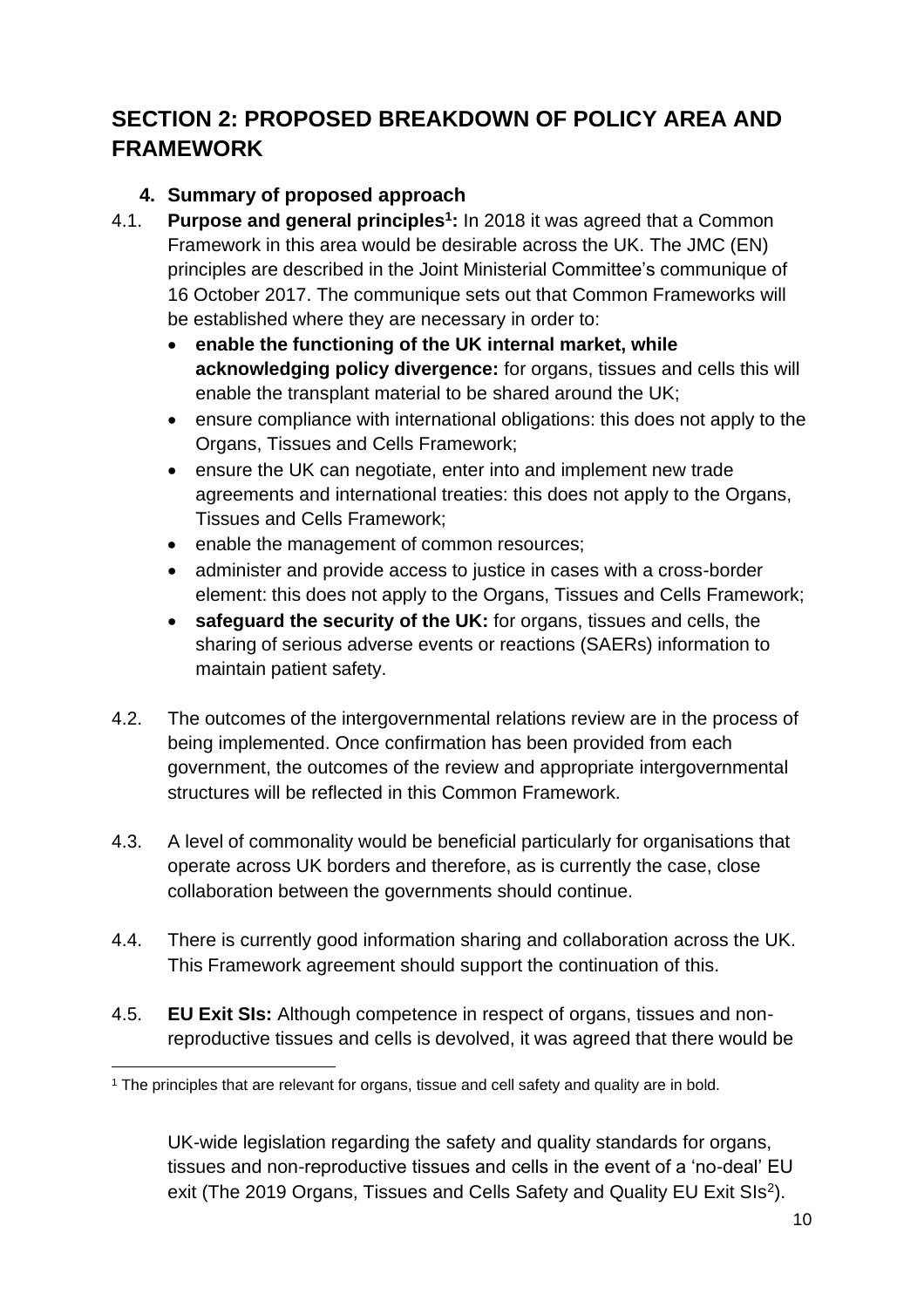The legislation was made to ensure that the regulatory framework for organs, tissues and non-reproductive tissues and cells could operate as intended following the UK's departure from the EU, and to retain the safety and quality standards for organs, tissues and cells. The legislation also includes transfers of power to update certain aspects of the quality and safety regulations (such as updating safety and quality standards in response to technological advances) to either the Secretary of State for Health and Social Care on behalf of the UK (with the consent of Scottish and Welsh ministers and the Department of Health in Northern Ireland) or, to each of the Ministers in relation to their part of the UK.

- 4.6. The 2019 Organs, Tissues and Cells Safety and Quality EU Exit SIs were amended by the 2020 Organs, Tissues and Cells SIs<sup>3</sup> to implement the Protocol on Ireland/Northern Ireland. These SIs limit the regulation-making powers in the 2019 SIs to Great Britain, as the EU (Withdrawal) Act 2018 now contains regulation making powers (section 8C and paragraph 11M of Schedule 2) enabling the Secretary of State and the NI Department to make regulations to implement the Protocol including in response to future changes in EU law.
- 4.7. **Non-legislative:** As the UKG, SG, WG and NI Department of Health will have the power to diverge from UK Regulations should they choose, a concordat (Annex I) between the four nations will be put into place to formally agree the ways of working set out in this Framework.
- 4.8. **Four governments collaborative working:** The governments agree not to introduce changes to safety and quality standards legislation without first discussing proposals with each other and considering the UK-wide impact of such changes. They will follow the approach in this Framework to support collaborative decision making with a view to supporting continued sharing of organs, tissues and cells across the UK.
- 4.9. There is a need for continued robust policy development encompassing policy and technical expertise from all four governments, including the need to fully

assess the potential impacts of legislative changes on all affected stakeholders. Governments may wish to do this work individually or in collaboration before initiating a UK-wide discussion of a potential change to the standards.

<sup>2</sup> The Quality and Safety of Organs Intended for Transplantation (Amendment) (EU Exit) Regulations 2019/483 and The Human Tissue (Quality and Safety for Human Application) (Amendment) (EU Exit) Regulations 2019/481;

<sup>&</sup>lt;sup>3</sup> The Quality and Safety of Organs Intended for Transplantation (Amendment) (EU Exit) Regulations 2020/1305 and The Human Tissue (Quality and Safety for Human Application) (Amendment) (EU Exit) Regulations 2020/1306.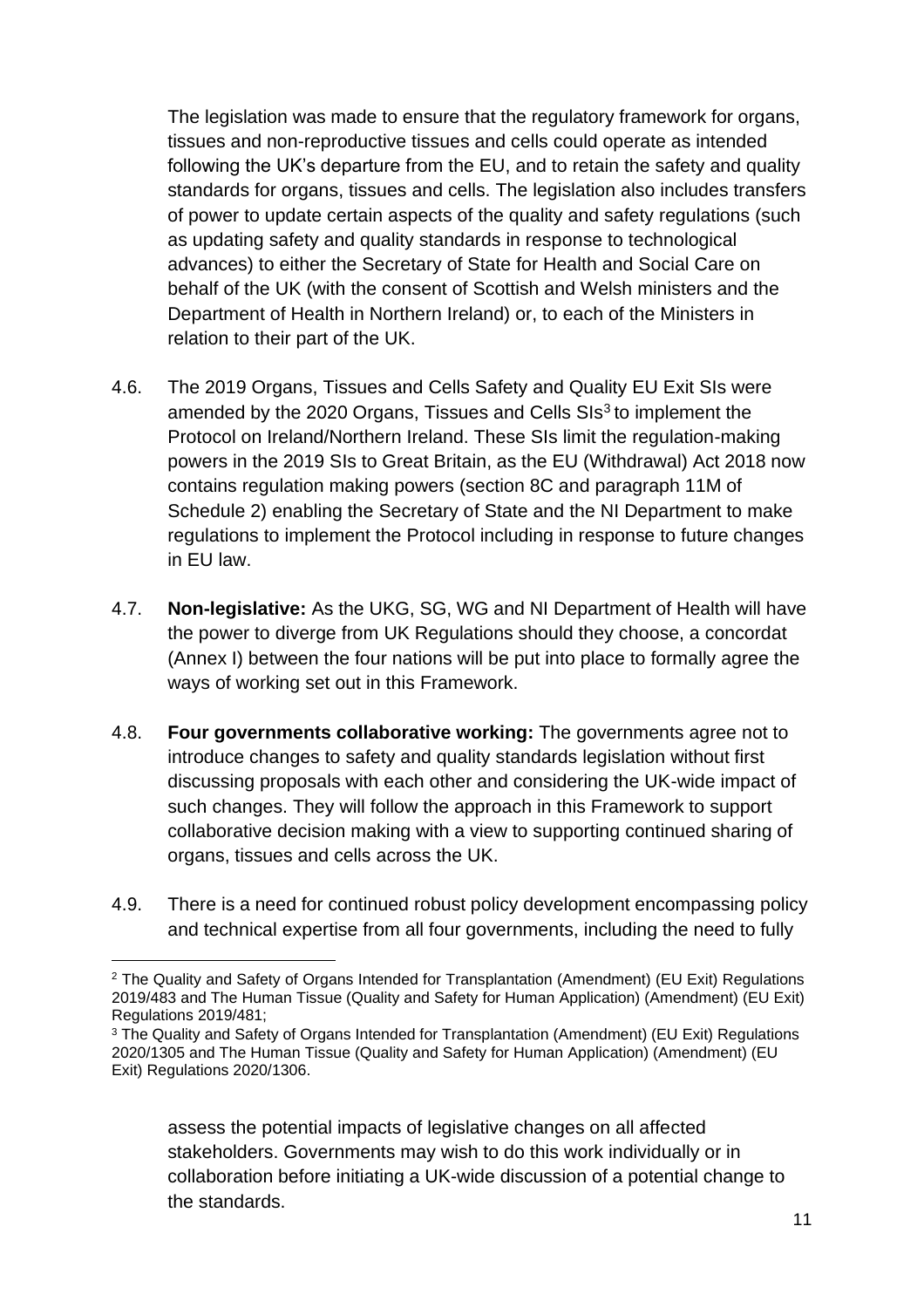- 4.10. **Risk assessment and management**: As stated above, maintaining a compatible minimum set of safety and quality standards between the UKG, SG, WG and NI Department of Health will make it easier for organs, tissues and cells to continue to be shared across the UK.
- 4.11. One or more governments may initiate a risk assessment process that should include discussions with the national transplant services and the regulator, as appropriate. The assessment should include seeking advice from the relevant scientific advisory bodies. Final decisions at the end of the risk assessment process should require collective sign-off (e.g. legislative or operational changes) by all Ministers across the UK. While the ability to diverge is always available to any individual government, it will be important for any diverging government to consider the impact on patient safety and confidence and the JMC(EN) Common Frameworks principles.
- 4.12. Where appropriate, joint recommendations may be made to Ministers. Ministers will ultimately retain the right to take individual decisions for their government. For Ministers and officials, for areas within the scope of the Framework, a consensus/discussion to inform the other parties should first be sought.
- 4.13. The dispute resolution process is outlined in section 13 of this document.
- 4.14. **Divergence:** Maintaining a compatible minimum set of quality and standards between the UKG, SG, WG and NI Department of Health will make it easier for organs, tissues and cells to continue to be shared across the UK. The Framework sets out a process by which any government can suggest changes to the standards and how such a proposal will be collectively considered before one or more governments introduce a change. It will allow for necessary divergence by one or more governments as required, in order to respond to needs such as location-dependent health concerns.
- 4.15. **Dispute Resolution:** All four governments will retain the ability to diverge from generally harmonised rules within their part of the UK. Where divergence is not considered acceptable by one or more governments in the UK, every effort will be made to address disagreement at the lowest level possible. Only when all opportunities for avoiding a dispute at the policy level have been sought will the dispute resolution mechanism be engaged. Dispute resolution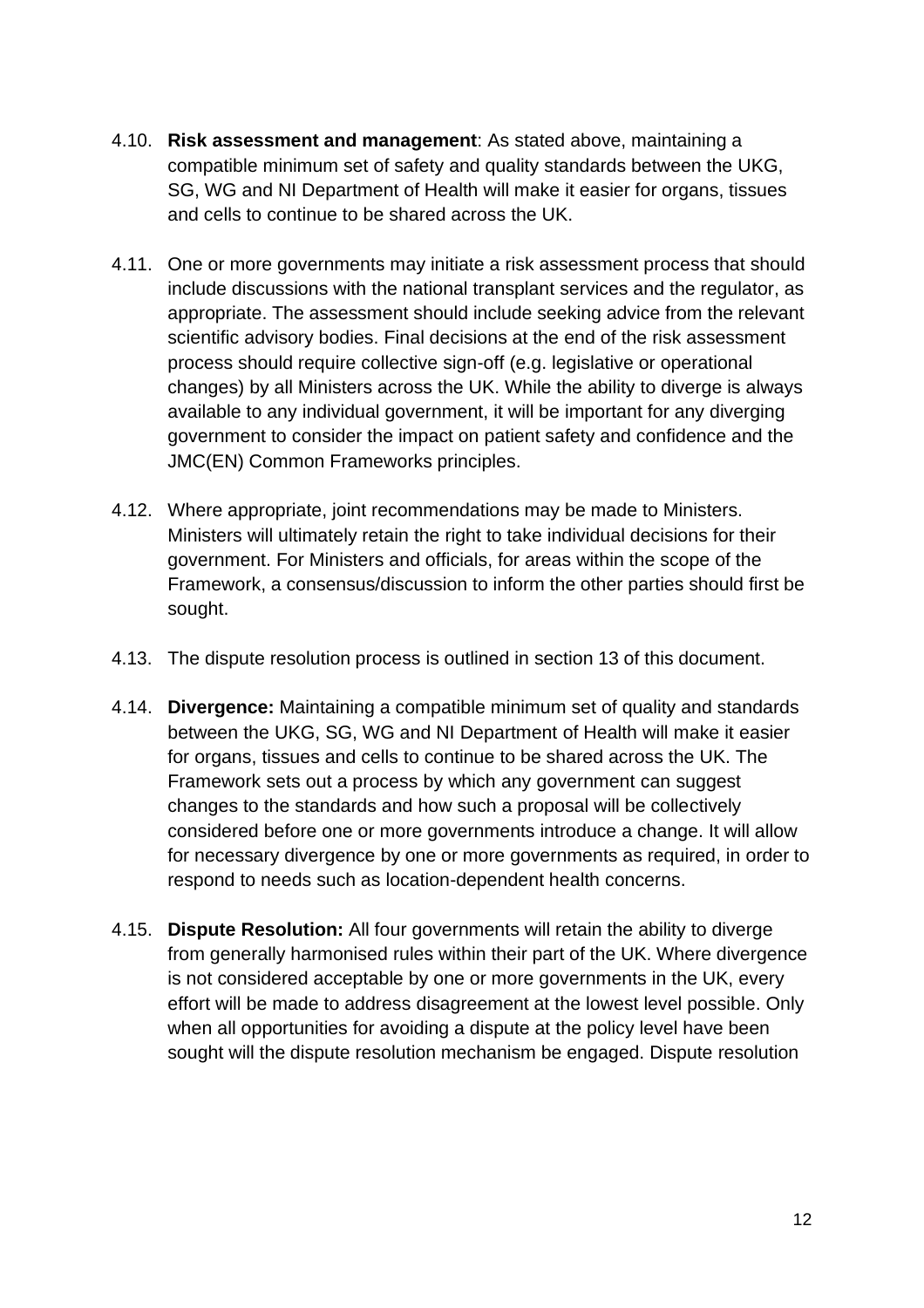is anticipated to only be required in a very small number of cases and is set out in section 13 of this agreement should it be needed.

#### **The Protocol on Ireland/ Northern Ireland**

- 4.16. The Agreement on the Withdrawal of the United Kingdom from the EU sets out the current arrangements where, although remaining within the UK's custom territory, Northern Ireland will remain aligned with the EU. The following paragraphs of Annex 2 of the Northern Ireland Protocol are relevant to this framework.
	- Paragraph 22 substances of human origin
- 4.17. This Framework reflects the specific circumstances in NI that arise as a result of the Protocol and remains UK wide in its scope. As such decision making and information sharing will always respect the competence of all parties to the Framework and in particular the provisions in Article 18 of the Protocol on democratic consent in Northern Ireland.
- 4.18. Where one or more of UK Government, the Scottish Government or the Welsh Governments propose to change rules in a way that has policy or regulatory implications for the rest of the UK, or where rules in Northern Ireland change in alignment with the EU, the Framework is intended to provide governance structures and consensus-based processes for considering and managing the impact of these changes.
	- As rules evolve to meet the emerging regulatory needs of the UK, Scottish and Welsh Governments, this Framework will ensure the full participation of Northern Ireland in discussions such that the views of the relevant Northern Ireland Executive Minister(s) are taken into account in reaching any policy or regulatory decisions by the UK, Scottish or Welsh Governments.
	- Where rules in Northern Ireland change in alignment with the EU, the Framework will form the basis of a mechanism to ensure consideration by the four governments of any changes, and will enable them to determine any impacts and subsequent actions arising from these changes.
- 4.19. Where issues or concerns raised by the relevant Northern Ireland Executive Minister(s) in respect of GB-only proposals have not been satisfactorily addressed, they will have the right to trigger a review of the issue as set out in the dispute resolution process at section 13 of this document.
- 4.20. **The UK and EU Trade and Cooperation Agreement (TCA):** The area of policy covered by this Common Framework does not fall directly within the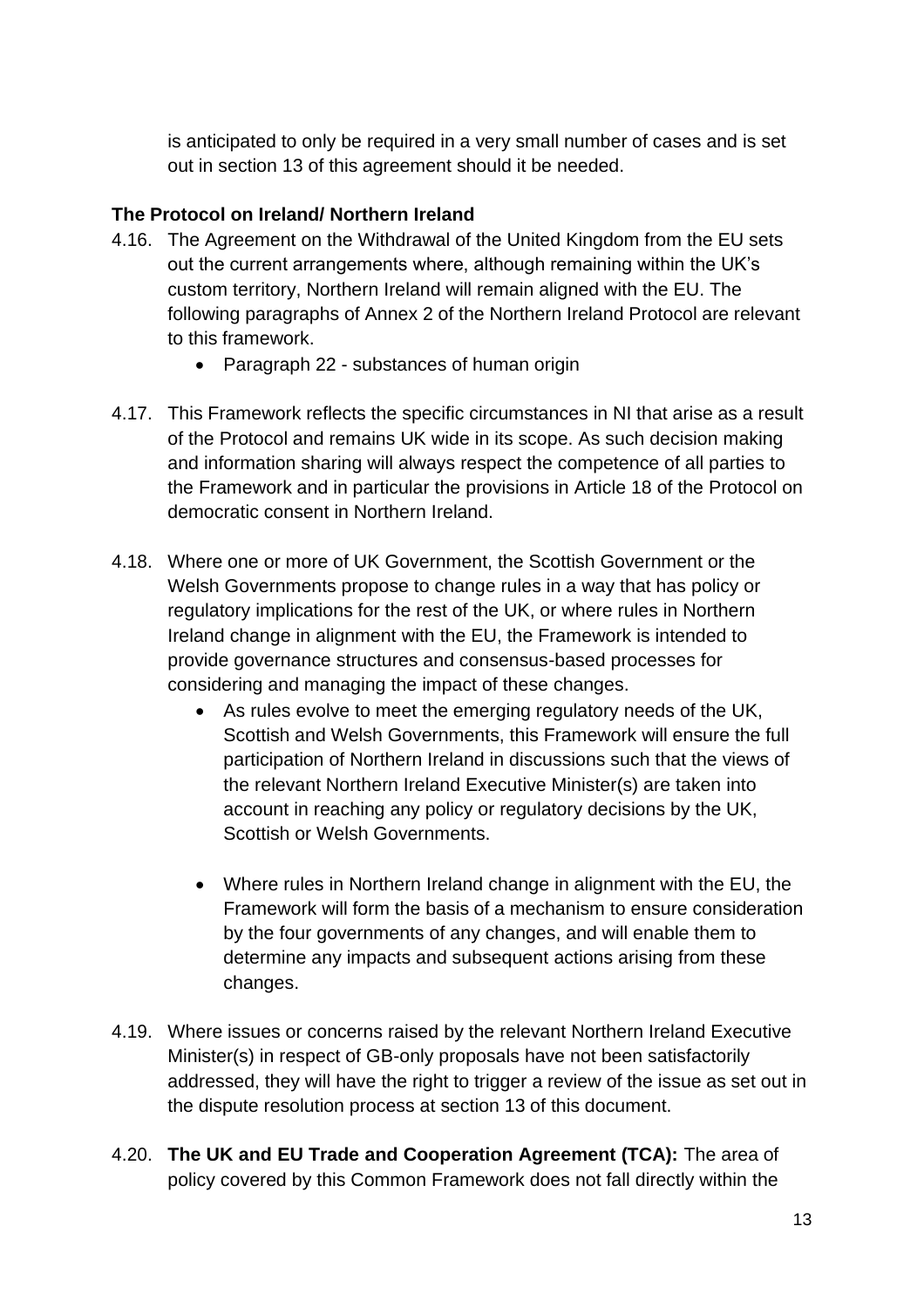provisions of the Trade and Cooperation Agreement, although both the Common Framework and that agreement will impact significantly on devolved and reserved responsibilities.

- **5. Detailed overview of proposed framework: legislation (primary or secondary)**
- 5.1. N/A no legislation to support the Framework is considered necessary.

#### **6. Detailed overview of proposed framework: non-legislative arrangements**

- 6.1. A concordat between UKG, SG, WG and NI Department of Health provides the basis for managing and maintaining the collaborative ways of working set out in this framework. Adopting a non-legislative approach maintains the existing good working relationships between the governments and allows for flexibility to adapt where change is needed.
- 6.2. The underlying principle is that the governments agree not to introduce changes to safety and quality standards legislation without first discussing proposals with each other and allowing sufficient scope for UK-wide discussion and decision making.
- 6.3. If one or more government wishes to diverge from the UK-wide standards for safety and quality, it is agreed that this should be done after consultation with the other UK governments and after consideration of the impact on the existing standards of safety and quality for organs, tissues and cells.
- **7. Detailed overview of areas where no further action is thought to be needed**
- 7.1. Not applicable.

# **OPERATIONAL DETAIL**

# **SECTION 3: PROPOSED OPERATIONAL ELEMENTS OF FRAMEWORK**

#### **8. Decision making**

8.1. Individual governments will be able to make decisions (at a Ministerial level where it relates to changes in legislation or significant policy changes) on the safety and quality standards for organs, tissues and cells where these are not routine decisions made by the licenced establishments themselves. This includes, but is not limited to, the following:

#### **For non-reproductive tissues and cells**

● updating technical requirements relating to tissues and cells;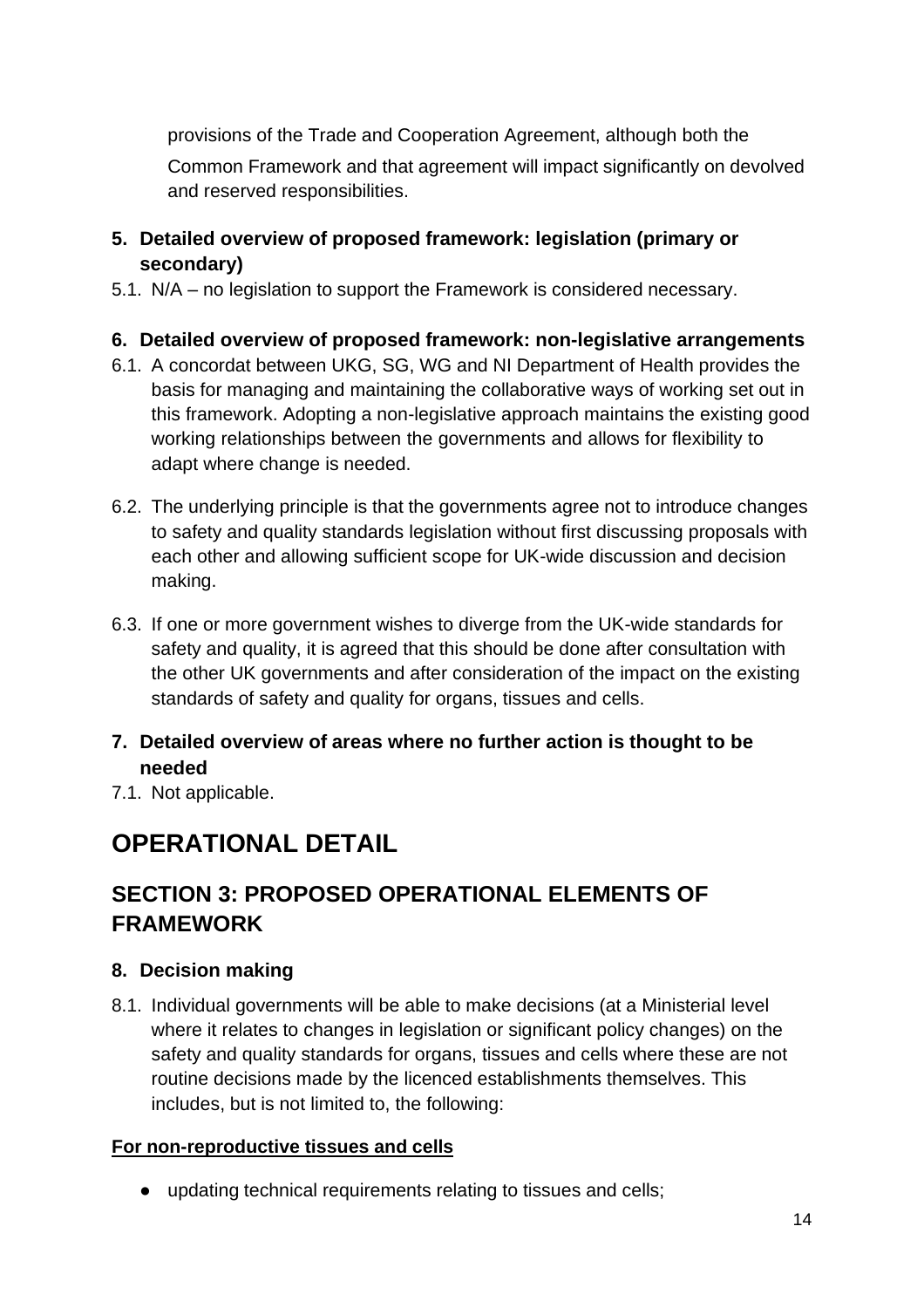- prescribing traceability requirements and notification requirements in relation to SAERs; and
- verifying equivalent standards of safety and quality where tissues and cells are imported from third countries.

#### **For Organs**

- updating requirements for organ and donor characterisation to mitigate risk to human health, usually in response to an emerging disease outbreak; and
- responding to SAERs which present a serious risk to human health.
- 8.2. If a government wants to make a change to the organs and/or tissues and cells safety and quality legislation, they will:
	- notify all governments, setting out details of the proposal and invite comments;
	- arrange a meeting with policy officials to discuss the detail of the proposals if a government requests this;
	- seek to agree a way forward on the issue; and
	- depending on the issue, seek input from the following:
		- o advice from an advisory body, the regulator, the donation or blood services; and
		- o consultation with stakeholders.
- 8.3. Officials will share information, advice and views so that each government can advise Ministers on the proposal and its impacts and seek Ministerial decisions.
- 8.4. If agreement is not reached on a way forward to assess a proposal or on the factual information within the advice to Ministers, any government can escalate the issue so that it can be discussed at senior official level. If an agreement is not reached at senior official level and all alternatives have been exhausted, the proposal can be escalated to be discussed at Ministerial level.

#### **9. Roles and responsibilities of each party to the framework**

9.1. The following sets out the role and responsibilities of officials and Ministers in this Framework.

#### **Officials:**

9.2. Regular meetings will continue to take place around Advisory Committee on the Safety of Blood, Tissues and Organs (SaBTO) meetings to provide an opportunity to discuss organs, tissues and cells policy, share updates and consider the short-term and long-term impact of any developments. This will provide an opportunity to discuss this policy and share updates and consider the short-term and long-term impact of any developments. Advice will be shared with Ministers with the rationale for the approach taken (e.g. a UK/GB-wide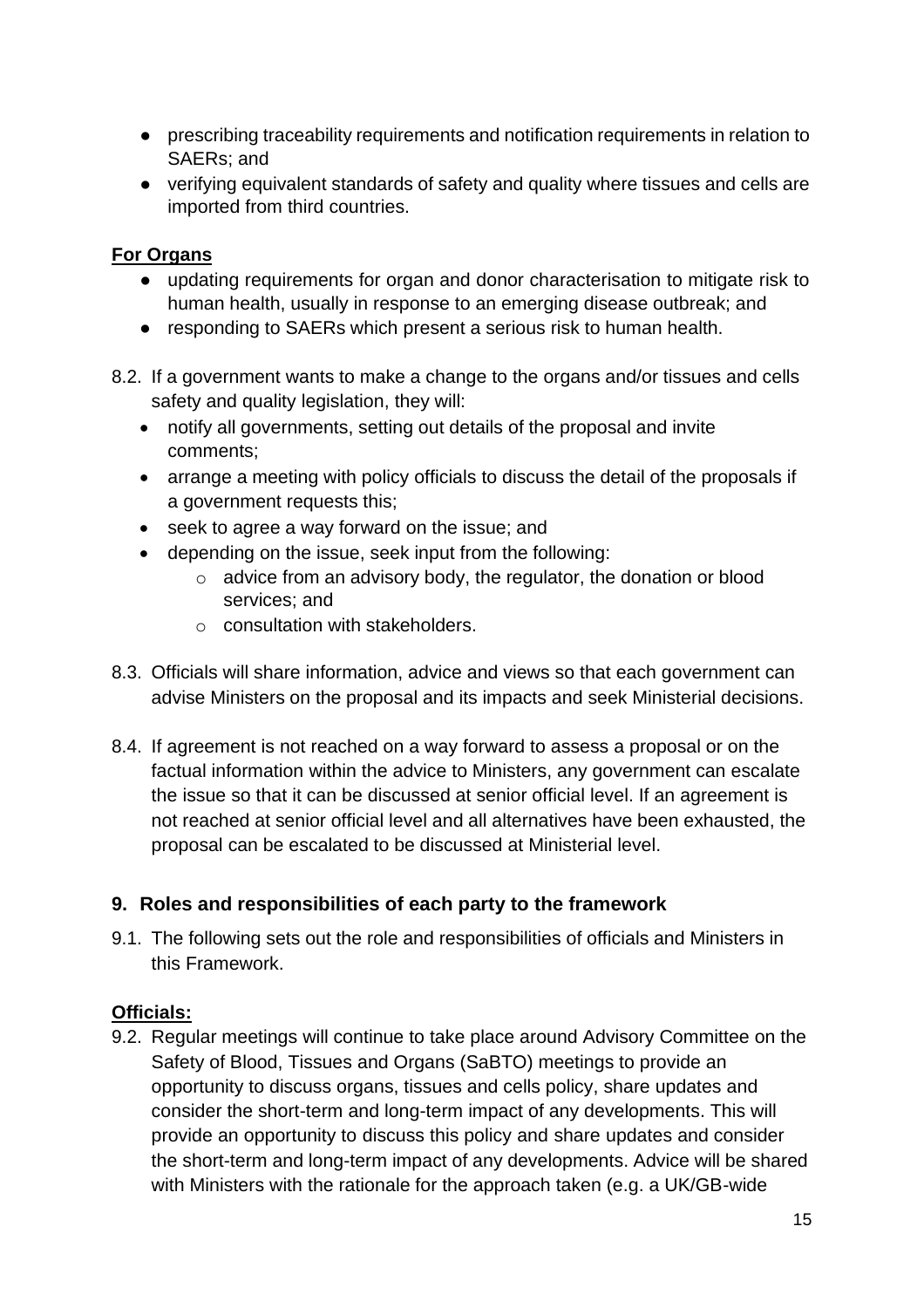approach), or why divergent policies may be necessary.

- 9.3. Specific ad-hoc meetings and day-to-day discussions on the policy covered by this Framework will continue. Advice will be put to Ministers outlining the rationale for the approach taken within this policy area (e.g. a UK/GB-wide approach), or why divergent policies may be arranged if/when a proposal arises. Officials across governments will convene to discuss policy issues as appropriate and keep colleagues regularly informed of any ramifications the policy may have on governments.
- 9.4. If officials do not agree when making decisions, issues discussed at a working level can be escalated to senior officials in line with the Framework's dispute avoidance and resolution mechanism (Appendix II).

#### **Senior Officials:**

9.5. Senior officials will provide strategic direction on the policy governed by this Framework. They may review an issue as per a framework's dispute avoidance and resolution mechanism if officials are not able to agree an approach, in another attempt to reach agreement. Senior officials should convene to discuss issues as appropriate where there is a dispute, either by meeting regularly or on an ad hoc basis.

#### **Ministers:**

9.6. Ministers may receive advice from their officials either concurrently across governments as issues arise or in the course of business as usual work for individual governments. If work is remitted to senior officials and an issue remains unresolved, the issue may be escalated to Ministers. Where Ministers are considering issues as part of the Framework's dispute avoidance and resolution mechanism this could be via several media, including inter-ministerial meetings or by correspondence.

#### **Senior Ministers:**

9.7. Terminology distinguishing Ministerial hierarchy is not universal across governments. Where there is a distinction, it is likely that advice presented to a Minister who is not a Senior Minister, will be copied to a Senior Minister who may provide an additional steer if needed. In some circumstances, the Senior Minister will also be the most appropriate Minister to make a decision and therefore the distinction between Senior Minister and Minister will not be relevant. In the case of UKG, a Senior Minister would be a Secretary of State (SofS).

#### **Information sharing:**

9.8. Each government will aim to provide each other with a full and open (as possible) access to scientific, technical and policy information including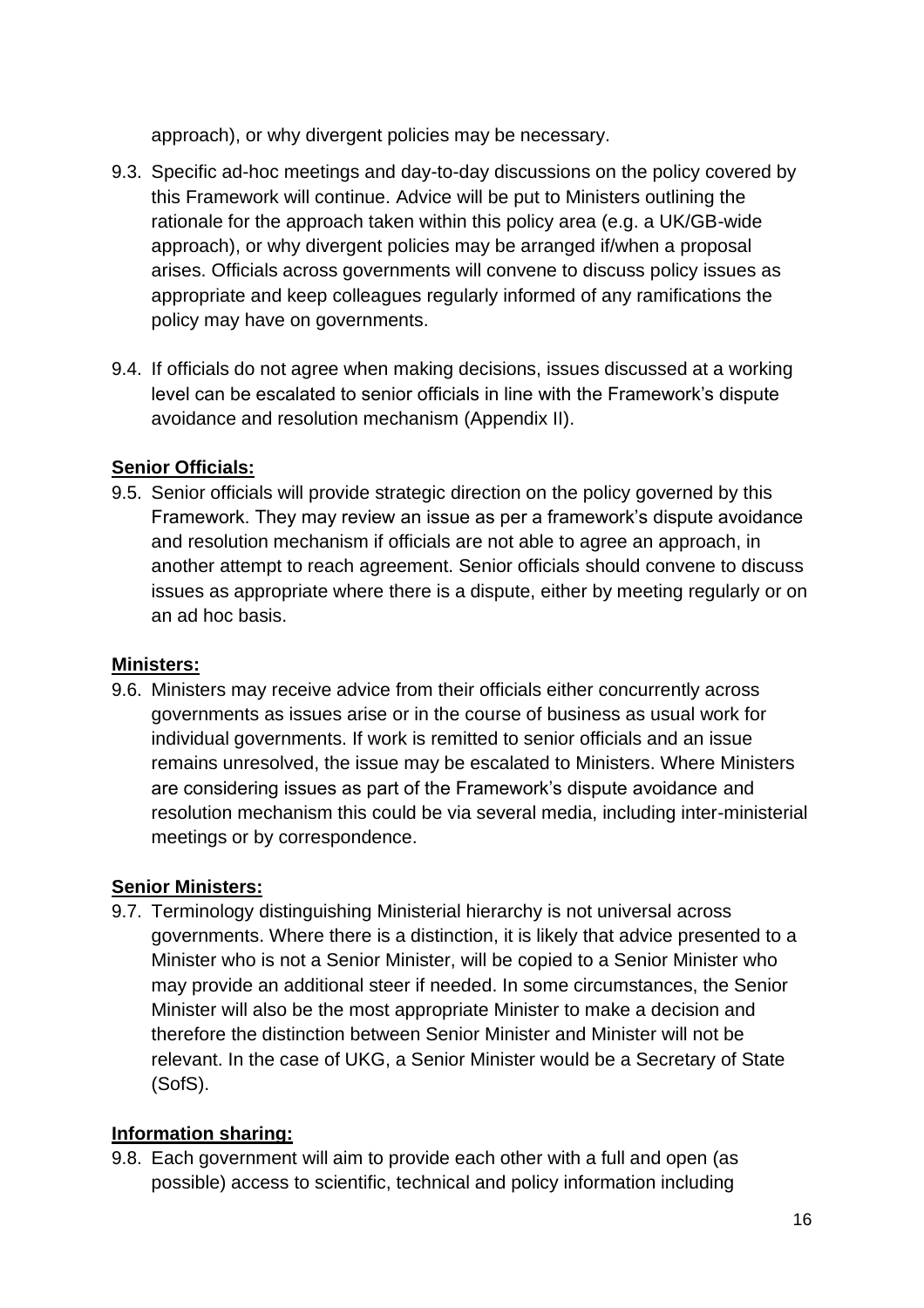statistics and research and, where appropriate, representations from third parties.

#### **10. Roles and responsibilities of existing or new bodies**

- 10.1. The current scientific advisory bodies are:
	- **Joint United Kingdom (UK) Blood Transfusion and TissueTransplantation Services Professional Advisory Committee (JPAC)**

The purpose of the JPAC is*:*

- o To ensure that all relevant aspects dealing with the safety of blood and tissues in the UK are covered, and that the professional advice emanating from JPAC is communicated appropriately and in a timely fashion.
- o To prepare detailed service guidelines for the United Kingdom Blood Transfusion Services, taking account of the Blood Safety and Quality Regulations (2005), the Human Tissue (Quality and Safety for Human Application) Regulations 2007 and future UK legislation affecting the blood and tissue services. For example, the Tissue Donor Selection Guidelines - Deceased Donors.
- o To be an Advisory Committee to the United Kingdom Blood Transfusion Services, normally by reporting to the Medical Directors of the individual Services who are themselves individually accountable to the Chief Executives/ Directors of the Services. Decisions on policy and implementation would be vested in the individual Chief Executives/Directors and their Service boards and, where appropriate, their respective Health Departments.
- **[Advisory Committee on the Safety of Blood, Tissues and Organs](https://eur03.safelinks.protection.outlook.com/?url=https%3A%2F%2Fwww.gov.uk%2Fgovernment%2Fgroups%2Fadvisory-committee-on-the-safety-of-blood-tissues-and-organs%23membership&data=04%7C01%7CJosephine.Oyinlola%40dhsc.gov.uk%7Ce2ed82635bc040c7718808d9779ef39d%7C61278c3091a84c318c1fef4de8973a1c%7C1%7C0%7C637672346845947417%7CUnknown%7CTWFpbGZsb3d8eyJWIjoiMC4wLjAwMDAiLCJQIjoiV2luMzIiLCJBTiI6Ik1haWwiLCJXVCI6Mn0%3D%7C1000&sdata=S0PIhKonXxWEJeAl9rrPbIyYxxEyfgx5HnyBzKN0KMI%3D&reserved=0) (SaBTO):** Provides policy advice to Ministers in the four governments of the UK on the most appropriate ways to ensure the safety of blood, cells, tissues and organs for transfusion / transplantation.
- 10.2. Both of the groups above are independent from the UKG, SG, WG and NIEand provide advice to the whole of the UK.
- 10.3. **Official level meetings:** All parties will continue to regularly share information with one another in relation to the scope of this agreement and will continue to discuss:
	- the impact of decisions on other governments, including any impacts oncross-cutting issues;
	- prospective policy changes;
	- emerging issues and intelligence, etc.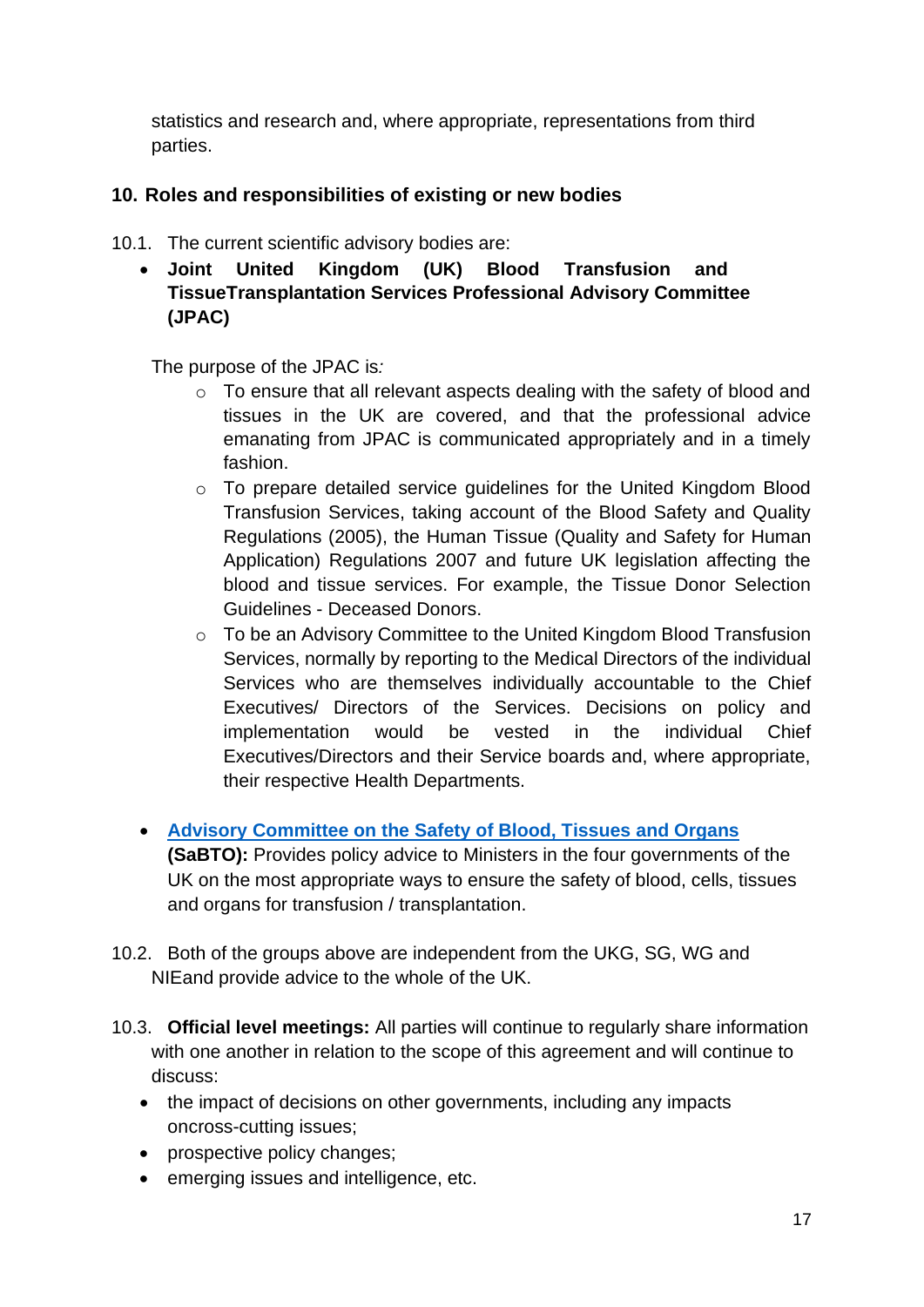10.4. As mentioned in section 9, Senior Official meetings will be convened to provide strategic direction and to discuss issues as appropriate where there is adispute, either by meeting regularly or on an ad hoc basis. Officials or Senior Officials will then report to the relevant Ministers if necessary, to provide an update or to escalate an issue.

#### **11.Monitoring and enforcement**

- 11.1. Ad-hoc official level meetings will continue to take place to monitor the Framework, where it is not monitored in the course of routine business. The purpose of monitoring is to assess:
	- intergovernmental co-operation and collaboration as a result of theFramework;
	- whether parties are implementing and complying with the Framework;
	- whether divergence has taken place in contravention of the Common Framework principles;
	- whether divergence has taken place in contravention of the appropriate intergovernmental structures; and
	- whether harmful divergence has taken place that impacts on the policy area covered by the Framework.
- 11.2. The outcome of this monitoring will be used to inform joint decision-making going forward and the next review and amendment process. If there is an unresolved disagreement, the dispute avoidance and resolution mechanism should be used.

### **12.Review and amendment**

#### 12.1. **Process:**

- The Review and Amendment Mechanism (RAM) ensures the Framework can adapt to changing policy and governance environments in the future.
- There are two types of review which are outlined below. The process for agreeing amendments should be identical regardless of the type of review.
- The RAM relies on consensus at each stage of the process from the Ministers responsible for the policy areas covered by the non-legislative agreement.
- Third parties can be used by any party to the framework to provide advice at any stage in the process. These include other government departments or bodies as well as external stakeholders such as non-governmental organisations (NGOs) and interest groups.
- At the outset of the review stage, parties to the framework must agree timelines for the process, including the possible amendment stage.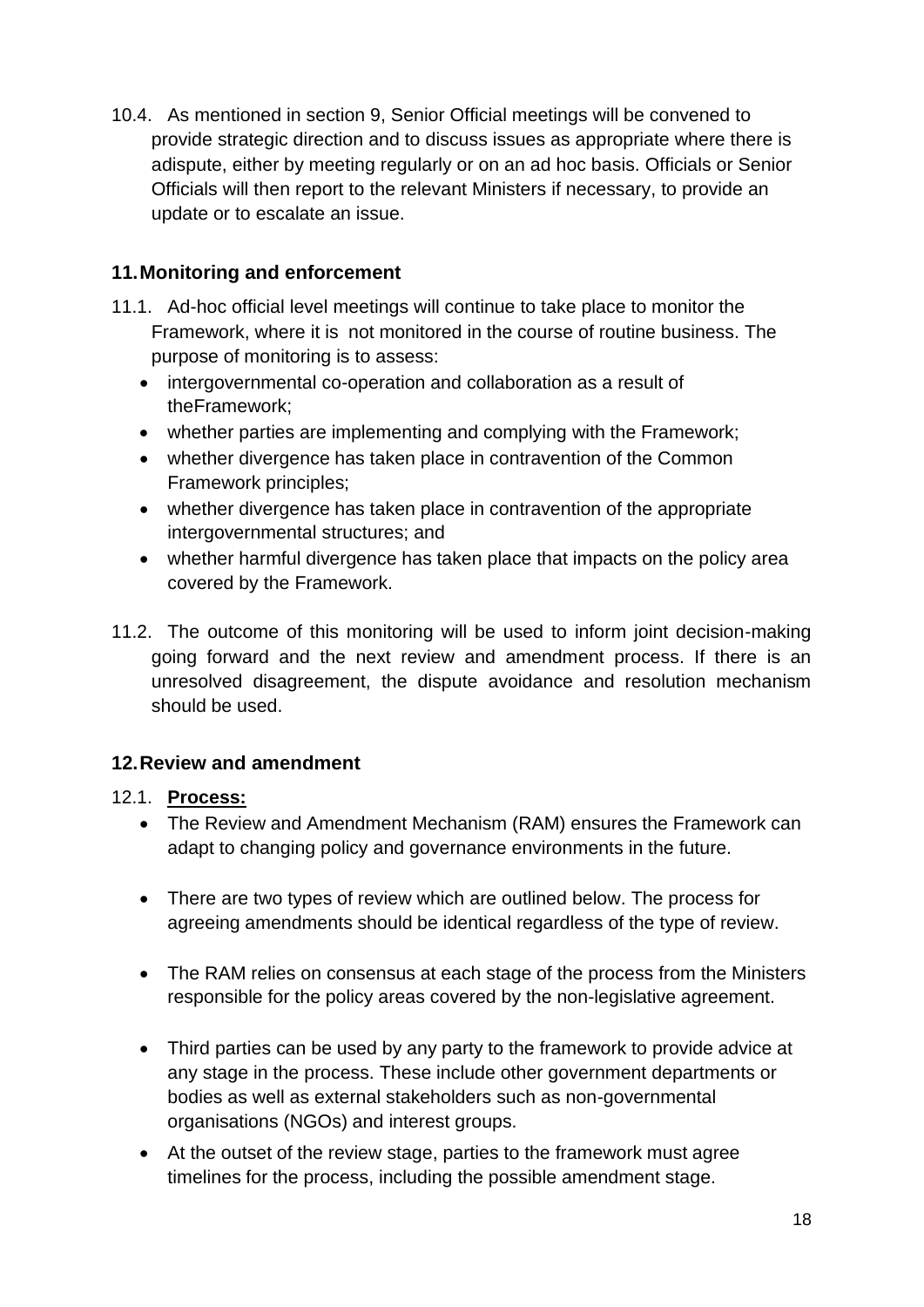• If agreement is not reached in either the review or amendment stage, partiesto the Framework can raise it as a dispute through the Framework's dispute avoidance and resolution mechanism.

#### 12.2. **Review Stage:**

- An initial review will take place one year after the Framework comes into effect; it will be used to determine if the arrangements are functional.
- Following the initial review, a periodic review of the Framework will take place every two years and will be, in line with official or, if required, ministerial-level meetings.
	- o The period of two years starts from the conclusion of a periodic reviewand any amendment stages that follow.
	- o During the periodic review, parties to the Framework will discuss whether the governance and operational aspects of the Framework are working effectively, and whether decisions made over the previous two years need to be reflected in an updated non-legislative agreement.
- An exceptional review of the Framework is triggered by a 'significant issue':
	- o A significant issue must be time sensitive and fundamentally impact theoperation and/or the scope of the framework.
	- o The exceptional review may include a review of governance structures if all parties agree it is required. Otherwise, these issues are to be handled in the periodic review.
	- o The same significant issue cannot be discussed within six months ofthe closing of that issue.
- The amendment stage can only be triggered through unanimous agreement by Ministers. If parties agree that no amendment is required, the relevant time period begins again for both review types (for example, it will be [2] years until the next periodic review and at least 6 months until the same significant issue can trigger an exceptional review).

#### 12.2 **Amendment Stage:**

- Following agreement that all parties wish to enter the amendment stage, parties will enter into discussion around the exact nature of the amendment. This can either be led by one party to the framework or all.
- If an amendment is deemed necessary during either type of review, the existing framework will remain in place until a final amendment has been agreed.
- All amendments to the Framework must be agreed by all parties and a new non-legislative agreement signed by all parties.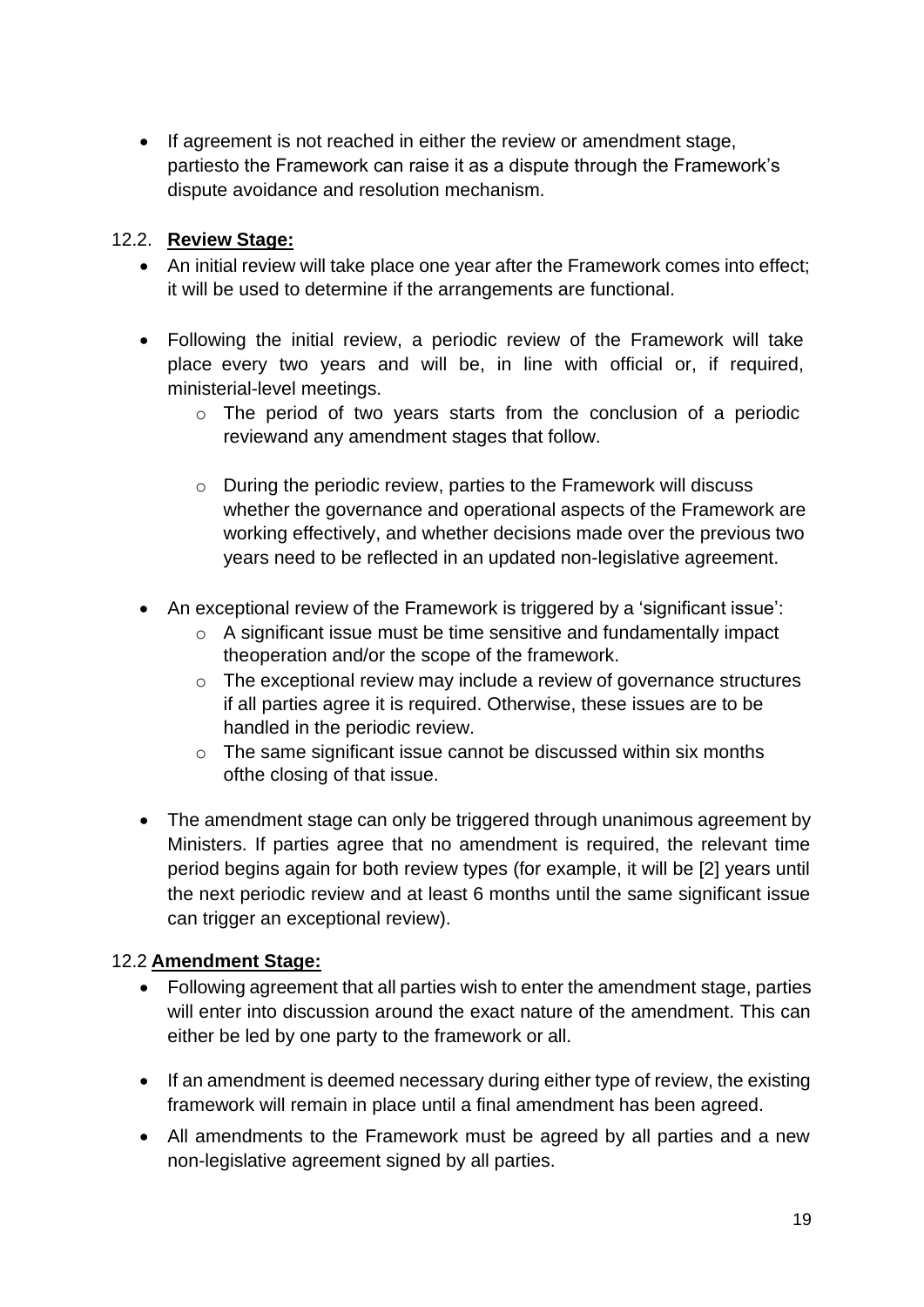- If parties cannot agree whether or how a framework should be amended this may become a disagreement and as such could be raised through the framework's dispute avoidance and resolution mechanism.
- 12.3 Changes to the Framework and concordat will be communicated to stakeholders via the current communication channels.

#### **13. Dispute resolution**

- 13.1. The goal of the dispute avoidance and resolution mechanism is to avoid escalation to the appropriate intergovernmental structures, by resolving any disagreements at the lowest possible level. A disagreement between parties of this framework becomes a 'dispute' when it enters the formal dispute avoidance and resolution process through the appropriate intergovernmental structures.
- 13.2. This mechanism will only be utilised when genuine agreement cannot be reached, and divergence would impact negatively on the ability to meet the Common Frameworks principles (as defined by the JMC (EN) principles). In those areas where a common approach is not needed in order to meet these principles, an "agreement to disagree" could be considered an acceptable resolution.

#### **Process**

13.3 The below diagram (Figure 1) states the levels of escalation of a disagreementto a dispute and the interaction between each level.

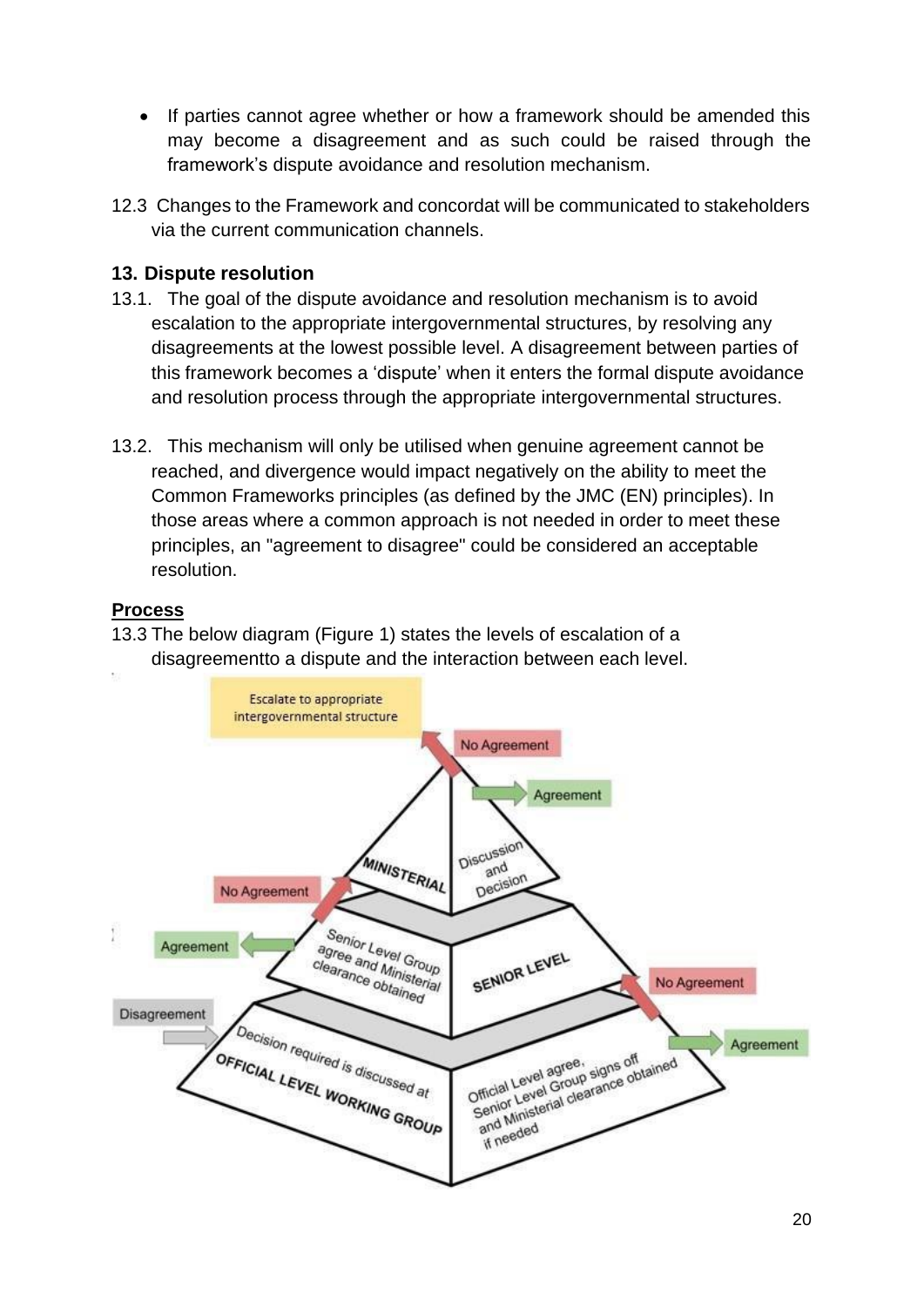#### *Figure 1: The levels of escalation for disagreements and disputes.*

- 13.3.1 **Official level:** Following the approach set out in sections 8 and 9 and Appendix II of this Common Framework and within the spirit of the concordat, the four governments will seek every opportunity to resolve differences and reach agreement; either to recommend a UK-wide approach or to accept divergence, at official level through discussions. Regular official level meetings will continue to provide an opportunity to discuss organs and nonreproductive tissues and cells safety and quality policy, share updates and consider the short-term and long-term impact of any developments. Policy leads (e.g. Team Leaders) will provide strategic direction on the policy governed by this framework and take key operational decisions.
- 13.3.2 Where officials become aware of proposals, potential issues or areas of disagreement via any means, the first step will be to seek to resolve this amongst policy leads without escalation. This will usually be resolved via discussion with policy colleagues in each government, to determine the source of the disagreement, to examine evidence, to establish whether it is a significant concern and to work through possible solutions to the satisfaction of all parties. It is expected that most disagreements would be resolved at thispoint.
- 13.3.3 **Senior Official level:** Where it has not been possible to resolve any disagreement at official level, this will initially be referred to Senior Officials for resolution. At this stage Senior Officials can decide whether it would be appropriate to arrange a meeting with counterparts across governments. Alternatively, or after such a meeting, Senior Officials may determine that the issue cannot be resolved at this stage at which point the involvement of Ministers will be required.
- 13.3.4 **Ministerial level:** Any continuing disagreement, which cannot be resolved at official level in the ways set out above, will be referred to Portfolio Ministers for resolution and as set out in the Organs, Tissues and Cells Common Framework, the making of legislation may need to be postponed until all four governments are in agreement on how to proceed. The parties may conclude, having considered potential impacts on patient safety, the JMC (EN) principles and the appropriate intergovernmental structures, that divergence isappropriate.
- 13.3.5 **Resolve through appropriate intergovernmental structure:** As a last resort, where the above steps for resolving a disagreement have been unsuccessful, the issue will be escalated for resolution under the appropriate intergovernmental structures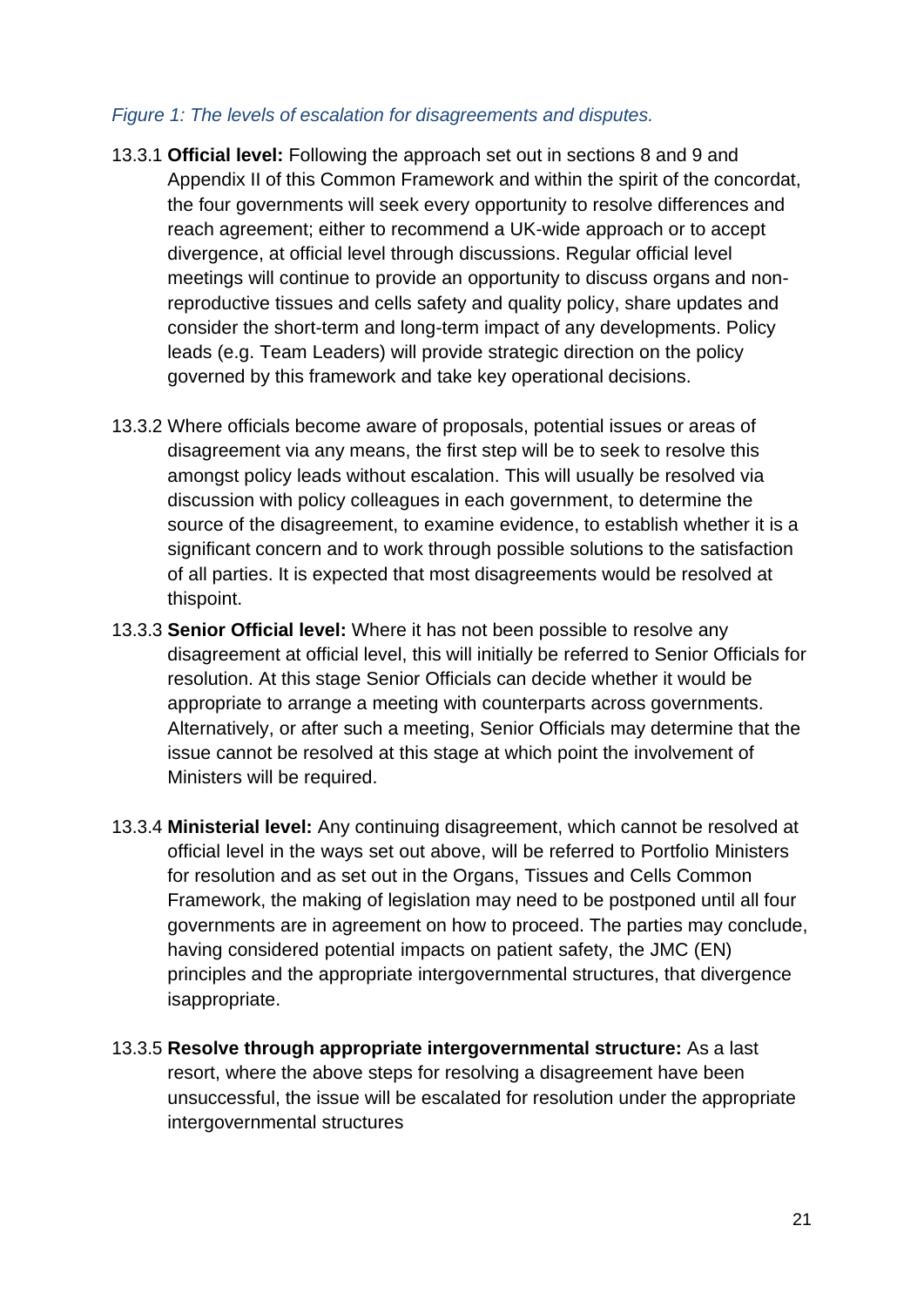#### **Timescales for escalation**

13.4 When a proposal is raised at official level, consideration will be given to the urgency of the proposal (i.e. how quickly a decision is required). This assessment will guide timescales for escalation of disagreement within the governance structure, with decisions requiring a more immediate resolution being escalated more quickly.

#### **Evidence gathering**

13.5 At each stage, further evidence may be requested from the preceding forum before the disagreement is discussed.

#### **Third parties**

13.6 JPAC and SaBTO may be used to provide scientific or technical advice to the UKG, SG, WG and the NI Department of Health.

## **SECTION 4: PRACTICAL NEXT STEPS AND RELATED ISSUES**

#### **14.Implementation**

This Framework will take effect once agreed by all parties and approved by Ministers. The Common Framework will only be put in place once there is final ministerial sign off from all four governments.

## **APPENDIX I: Joint Ministerial Committee (EU Negotiations) Communique - October 2017**

#### **JOINT MINISTERIAL COMMITTEE (EU NEGOTIATIONS) COMMUNIQUE October 2017**

The fifth Joint Ministerial Committee (EU Negotiations) met today in 70 Whitehall. The meeting was chaired by the Rt Hon Damian Green MP, First Secretary of State and Minister for the Cabinet Office.

The attending Ministers were:

From the UK Government: the First Secretary of State and Minister for the Cabinet Office, Rt Hon Damian Green MP; the Secretary of State for Exiting the EU, Rt Hon David Davis MP; the Secretary of State for Wales, Rt Hon Alun Cairns MP; the Secretary of State for Scotland, Rt Hon David Mundell MP; and, Parliamentary Under Secretary of State for Northern Ireland, Lord Bourne of Aberystwyth.

From the Welsh Government: Cabinet Secretary for Finance and Local Government, Mark Drakeford AM.

From the Scottish Government: the Minister for UK Negotiations on Scotland's Place in Europe, Michael Russell MSP.

In the absence of Ministers from the Northern Ireland Executive, a senior civil servant from the Northern Ireland Civil Service was in attendance.

The Chair opened the meeting by summarising the bilateral engagement and political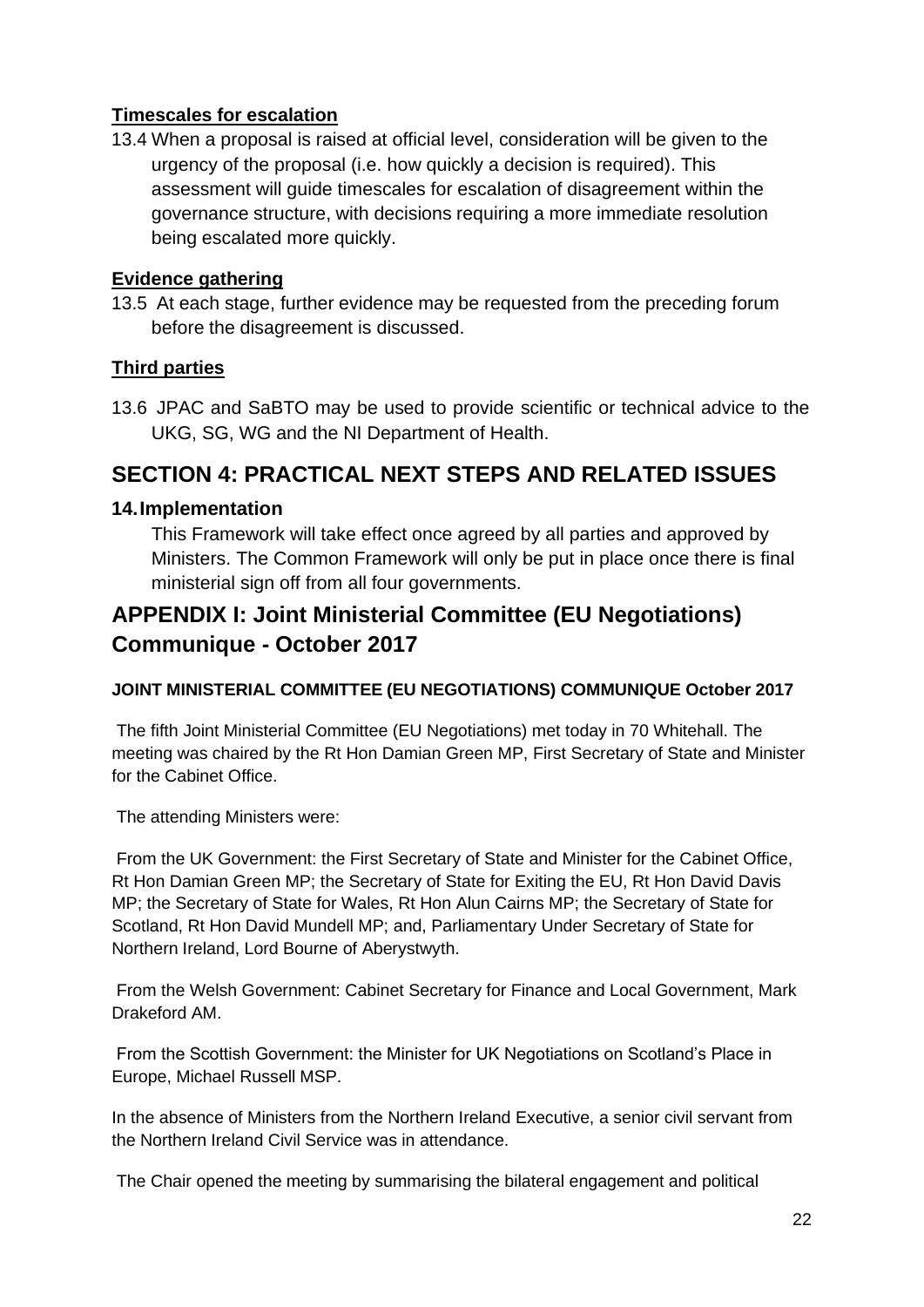developments that had taken place since JMC(EN) last met. The Secretary of State for Exiting the EU provided an update on the previous rounds of negotiations with the EU and the Committee discussed forthcoming priorities and the future relationship with the EU. The Committee discussed the establishment of common frameworks.

Ministers noted the positive progress being made on consideration of common frameworks and agreed the principles that will underpin that work (attached).

#### **Common Frameworks: Definition and Principles**

#### **Definition**

As the UK leaves the European Union, the Government of the United Kingdom and the devolved administrations agree to work together to establish common approaches in some areas that are currently governed by EU law, but that are otherwise within areas of competence of the devolved administrations or legislatures. A framework will set out a common UK, or GB, approach and how it will be operated and governed. This may consist of common goals, minimum or maximum standards, harmonisation, limits on action, or mutual recognition, depending on the policy area and the objectives being pursued. Frameworks may be implemented by legislation, by executive action, by memorandums of understanding, or by other means depending on the context in which the framework is intended to operate.

#### **Context**

The following principles apply to common frameworks in areas where EU law currently intersects with devolved competence. There will also be close working between the UK Government and the devolved administrations on reserved and excepted matters that impact significantly on devolved responsibilities.

Discussions will be either multilateral or bilateral between the UK Government and the devolved administrations. It will be the aim of all parties to agree where there is a need for common frameworks and the content of them.

The outcomes from these discussions on common frameworks will be without prejudice to the UK's negotiations and future relationship with the EU.

#### **Principles**

Common frameworks will be established where they are necessary in order to:

- enable the functioning of the UK internal market, while acknowledging policy divergence;
- ensure compliance with international obligations;
- ensure the UK can negotiate, enter into and implement new trade agreements and international treaties;
- enable the management of common resources;
- administer and provide access to justice in cases with a cross-border element;
- safeguard the security of the UK.
- 1. Frameworks will respect the devolution settlements and the democratic accountability of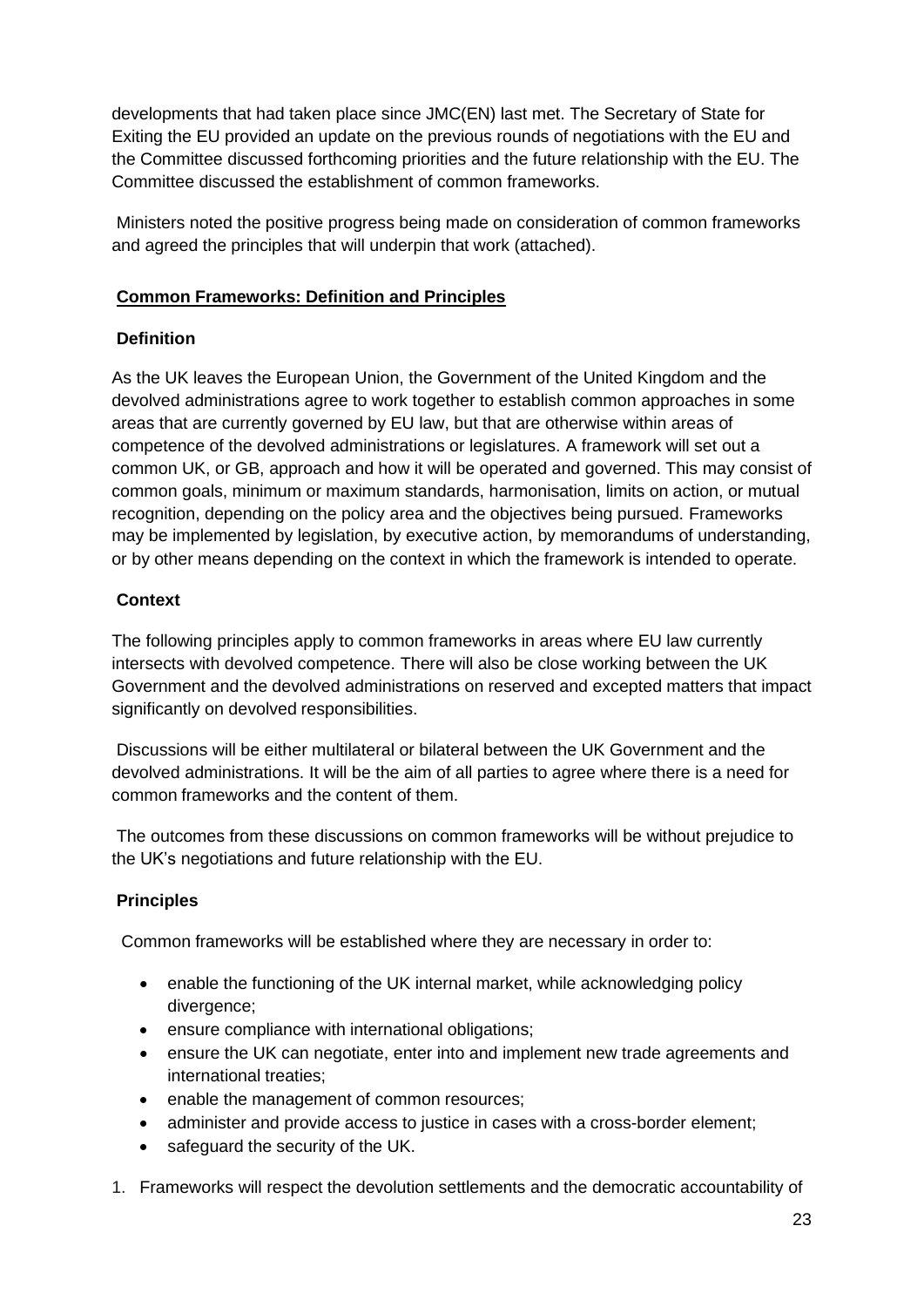the devolved legislatures, and will therefore:

- be based on established conventions and practices, including that the competence of the devolved institutions will not normally be adjusted without their consent;
- maintain, as a minimum, equivalent flexibility for tailoring policies to the specific needs of each territory as is afforded by current EU rules;
- lead to a significant increase in decision-making powers for the devolved administrations.
- 2. Frameworks will ensure recognition of the economic and social linkages between Northern Ireland and Ireland and that Northern Ireland will be the only part of the UK that shares a land frontier with the EU. They will also adhere to the Belfast Agreement.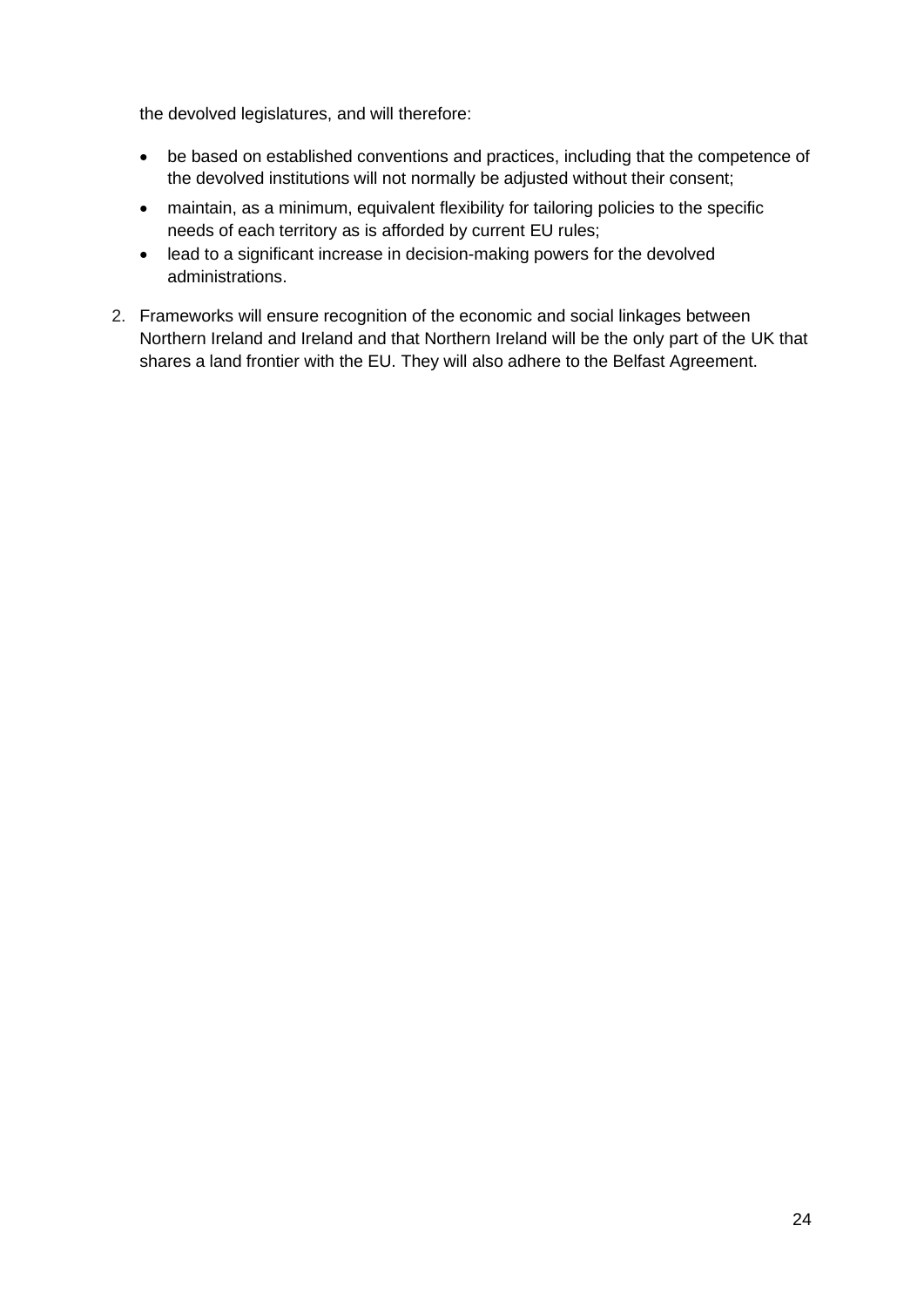

#### **APPENDIX II: Joint Decision-making Dispute Avoidance and Dispute Resolution Process**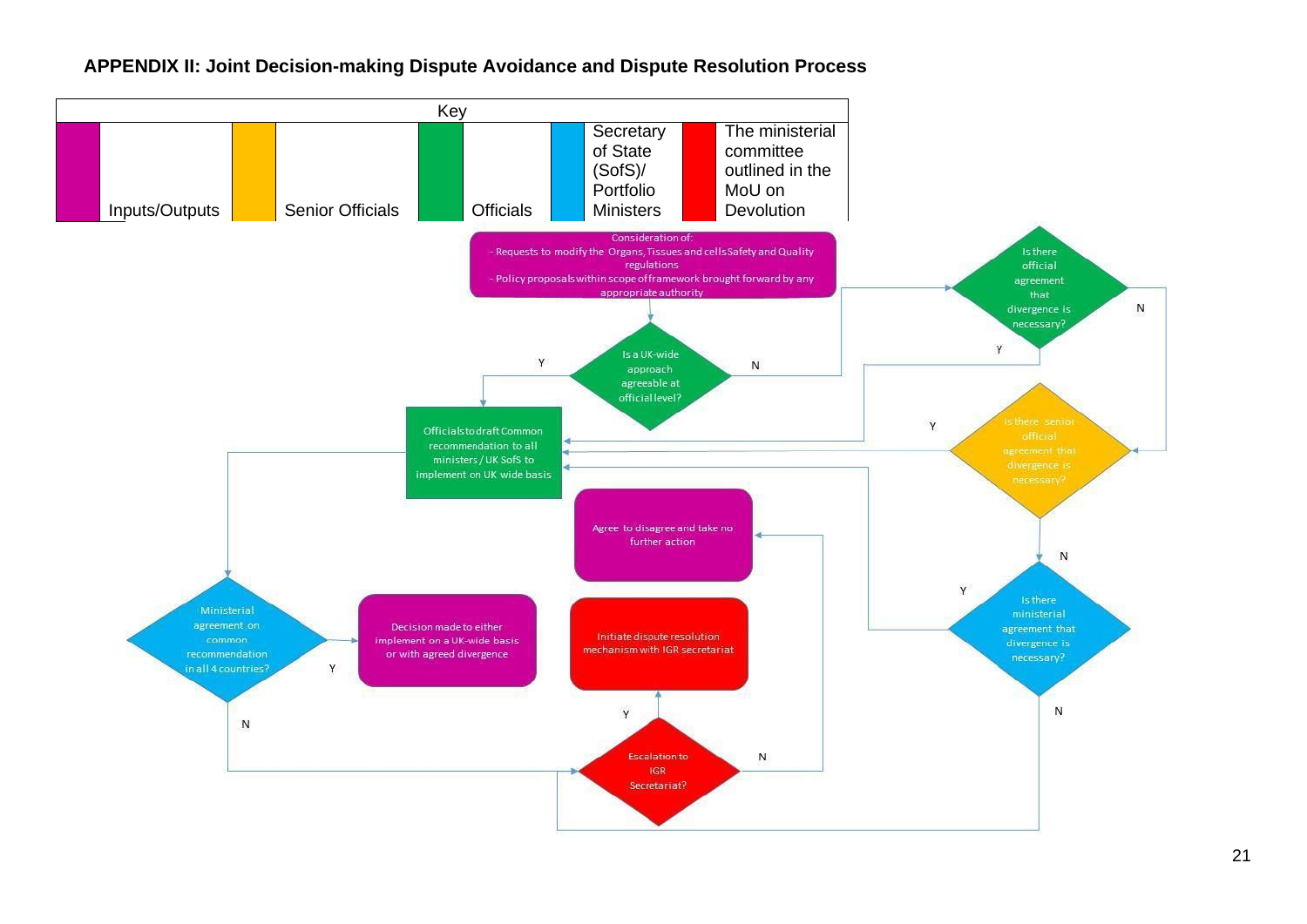| Joint Decision-making                                                                                                                                                                                                                                                                                                                                                                                                                                                                        | Dispute Avoidance                                                                                                                                                                                                                                                                                                                                                                                                                                                                                                                                                                                   | <b>Dispute Resolution</b>                                                                                                                                                                                                                                                                                                                                                                                                                                                                                                                                                                                                                                                                                                                                                                                                                                                                                                                                                                                                                                                                                                                                                                                                                  |
|----------------------------------------------------------------------------------------------------------------------------------------------------------------------------------------------------------------------------------------------------------------------------------------------------------------------------------------------------------------------------------------------------------------------------------------------------------------------------------------------|-----------------------------------------------------------------------------------------------------------------------------------------------------------------------------------------------------------------------------------------------------------------------------------------------------------------------------------------------------------------------------------------------------------------------------------------------------------------------------------------------------------------------------------------------------------------------------------------------------|--------------------------------------------------------------------------------------------------------------------------------------------------------------------------------------------------------------------------------------------------------------------------------------------------------------------------------------------------------------------------------------------------------------------------------------------------------------------------------------------------------------------------------------------------------------------------------------------------------------------------------------------------------------------------------------------------------------------------------------------------------------------------------------------------------------------------------------------------------------------------------------------------------------------------------------------------------------------------------------------------------------------------------------------------------------------------------------------------------------------------------------------------------------------------------------------------------------------------------------------|
|                                                                                                                                                                                                                                                                                                                                                                                                                                                                                              |                                                                                                                                                                                                                                                                                                                                                                                                                                                                                                                                                                                                     | (THE MINISTERIAL COMMITTEE OUTLINED IN THE MOU<br>level)                                                                                                                                                                                                                                                                                                                                                                                                                                                                                                                                                                                                                                                                                                                                                                                                                                                                                                                                                                                                                                                                                                                                                                                   |
| <b>Framework process</b><br>In accordance with section 9 of the<br>Framework Outline Agreement policy<br>colleagues will meet regularly.<br>Requests to modify legislation and<br>policy proposals within scope of the<br>framework may be brought forward by<br>the appropriate authority.                                                                                                                                                                                                  | 1. Further discussions at official and senior<br>official level.                                                                                                                                                                                                                                                                                                                                                                                                                                                                                                                                    | 1. Further discussion of issues.                                                                                                                                                                                                                                                                                                                                                                                                                                                                                                                                                                                                                                                                                                                                                                                                                                                                                                                                                                                                                                                                                                                                                                                                           |
| <b>Decisions on divergence</b><br>Scientific advice and wider risk<br>management<br>issues<br>are<br>considered to reach a consensus<br>for a common recommendation to<br>Ministers.<br>All four governments submit the<br>same common recommendations<br>to Ministers for a decision (either<br>for common approaches across<br>the UK or divergent approaches).<br>Where agreement cannot be<br>reached at official level issues are<br>referred to senior officials for<br>consideration. | 2. Dispute avoidance initiated:<br>• Pause work progressing implementation of<br>Ministerial decision until differences are<br>resolved.<br>Senior officials from all four governments meet<br>to consider ministerial views and determine<br>whether there is any additional information<br>available to support an agreed approach<br>revert to consider any alternative approach.<br>Officials submit risk management common<br>$\bullet$<br>recommendations, informing Ministers of the<br>revisions with rationale for the approaches<br>now being recommended across all four<br>governments. | 2. Dispute avoidance initiated: Escalation to highest level,<br>dispute resolution process initiated<br>Pause work progressing implementation of SofS / Cab<br>Sec / Perm Sec* level decision until differences are<br>resolved.<br><b>Officials</b><br>further/revised<br>submit<br>common<br>$\bullet$<br>recommendations,<br>informing<br>the<br>appropriate<br>intergovernmental structures of the approaches being<br>recommended across all four governments.<br>The appropriate intergovernmental structures consider<br>common recommendations and SofS / Cab Sec / Perm<br>Sec views and consider any additional information<br>available to support decision making.<br>If the approach being recommended is not the same<br>across the UK, officials provide explanation of the different<br>approaches being recommended and a summary<br>rationale setting out why it is appropriate to diverge and<br>why agreement has not been reached to date. If the<br>approach being recommended is agreed across the UK,<br>proceed to a ministerial decision.<br>The appropriate intergovernmental structures consider<br>the common recommendation individually and provide a<br>response to SofS / Min / Perm Sec private offices. |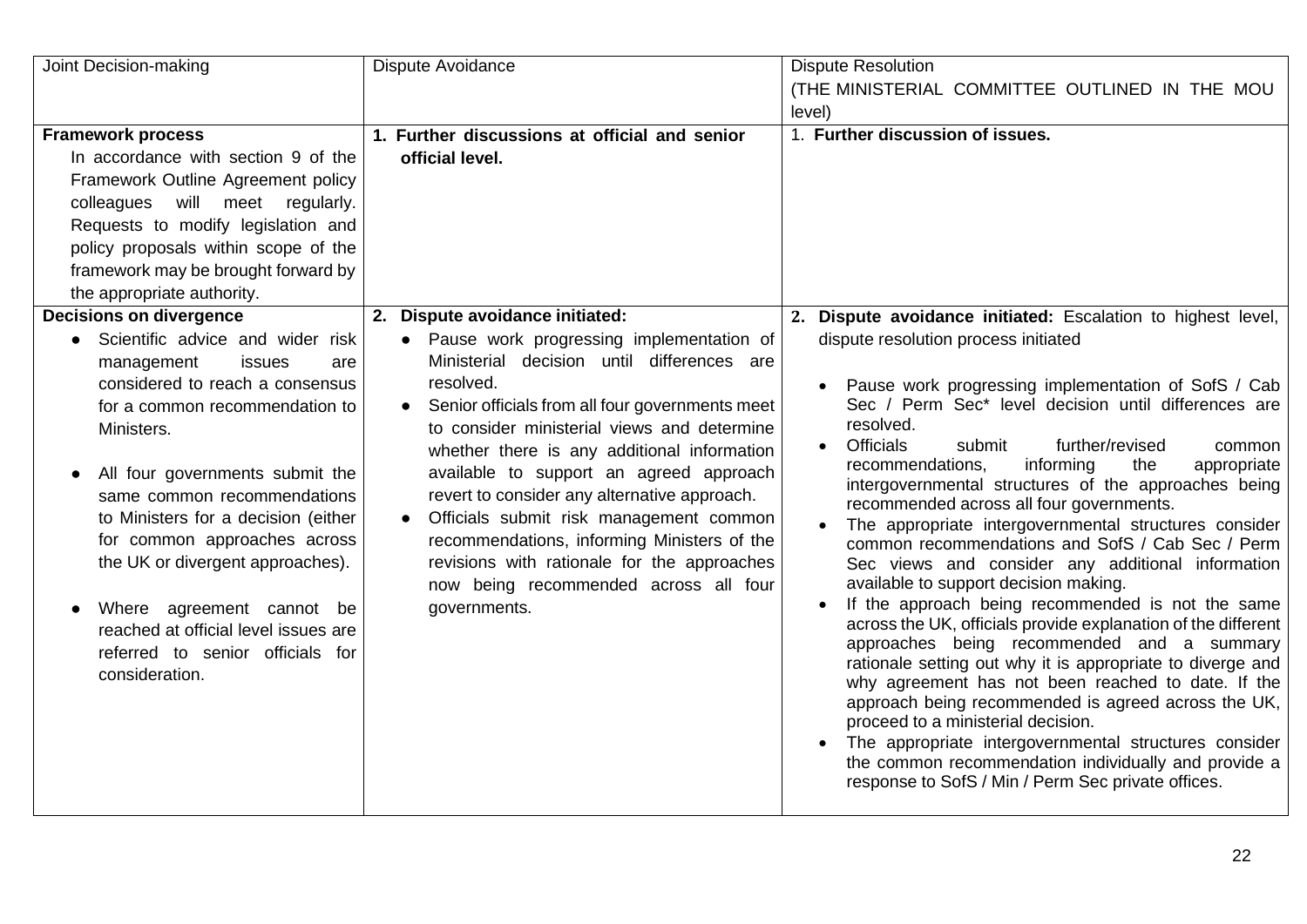| Ministers review recommendation<br>3. | Recommendations made to Ministers in the<br>3.                    | 3. SofS / Min/ Perm Sec reach agreed decision on common    |
|---------------------------------------|-------------------------------------------------------------------|------------------------------------------------------------|
| seeking decisions. Officials will be  | four governments:                                                 | recommendation.                                            |
| asking Ministers to agree to the      | • Officials submit further/revised<br>common                      | • Private offices inform officials in their own respective |
| recommended approach.                 | recommendations, informing Ministers of the                       | government of the decision.                                |
|                                       | approaches being recommended across all                           | Policy officials in all four governments share             |
|                                       | four governments.                                                 | information on SofS / Min / Perm Sec decisions.            |
|                                       | If the recommended approach differs across                        |                                                            |
|                                       | the UK, officials provide explanation and a                       |                                                            |
|                                       | summary rationale setting out why it is                           |                                                            |
|                                       | appropriate to diverge.                                           |                                                            |
|                                       | If the approach being recommended is NOT                          |                                                            |
|                                       | agreed by Ministers and officials from the four                   |                                                            |
|                                       | governments meet again.                                           |                                                            |
| 4. Ministers reach agreed decision on | 4. Ministers receive risk management common                       |                                                            |
| common recommendations.               | recommendation seeking decision.                                  |                                                            |
|                                       | Each Minister considers the<br>common                             |                                                            |
|                                       | recommendation individually and provides a                        |                                                            |
|                                       | response.                                                         |                                                            |
|                                       | If the approach being recommended is NOT                          |                                                            |
|                                       | agreed across the UK, senior officials meet to                    |                                                            |
|                                       | discuss the issues.                                               |                                                            |
|                                       |                                                                   |                                                            |
|                                       | 5. Ministers reach agreed decision on common                      |                                                            |
|                                       | recommendations.                                                  |                                                            |
|                                       | If the approach being recommended (either for                     |                                                            |
|                                       | common approaches across the UK or                                |                                                            |
|                                       | divergent approaches) is agreed across the                        |                                                            |
|                                       | UK:<br>o Private Offices inform officials in their                |                                                            |
|                                       |                                                                   |                                                            |
|                                       | own respective governments of the<br>decision to implement agreed |                                                            |
|                                       |                                                                   |                                                            |
|                                       | approach.                                                         |                                                            |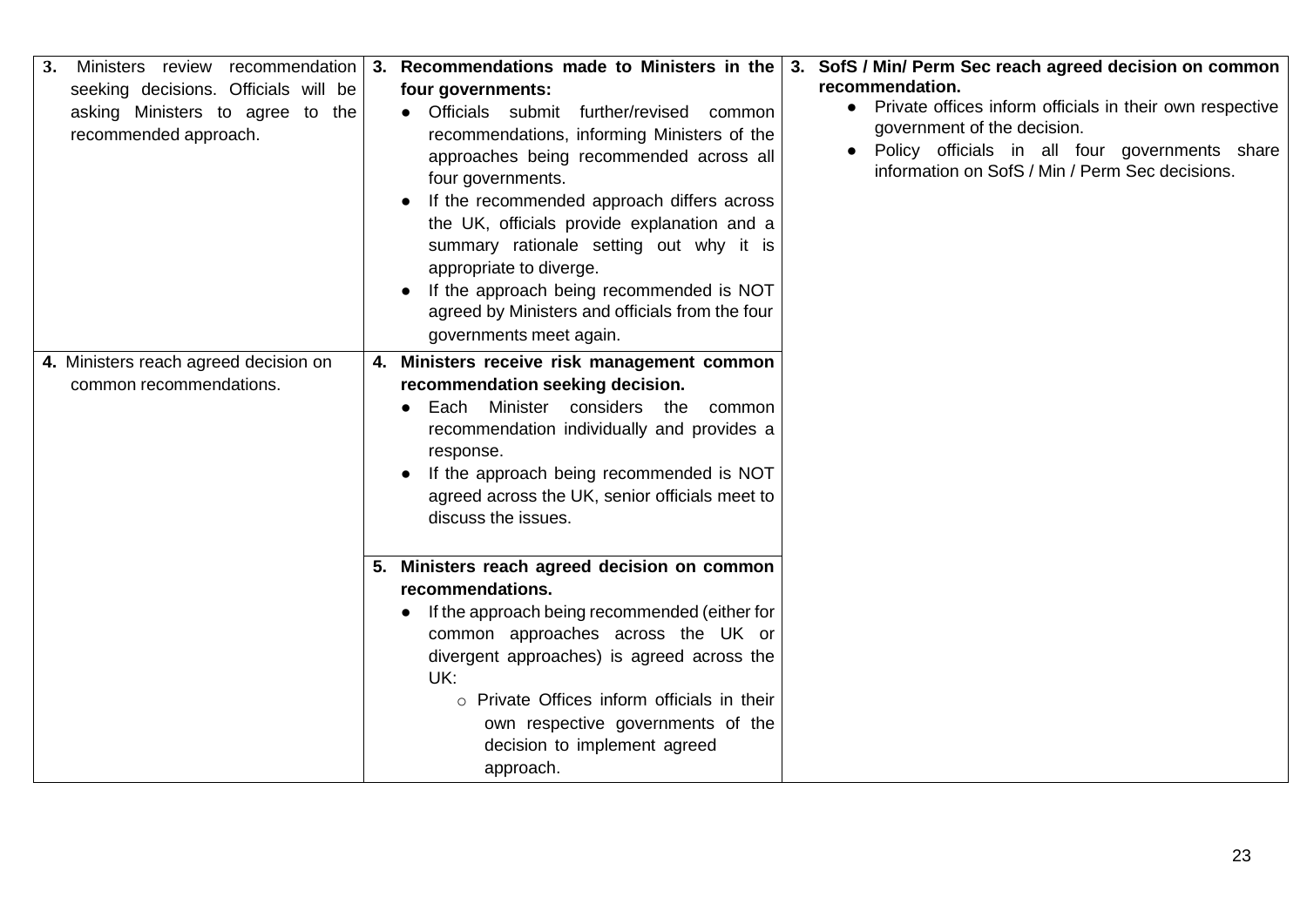| Policy officials in all four governments I |  |
|--------------------------------------------|--|
| share information on the Ministers'        |  |
| decisions                                  |  |

*SofS / Cab Sec / Perm Sec = Secretary of State/Cabinet Secretary/Permanent Secretary*

*SofS / Min/ Perm Sec = Secretary of State/Ministers/Permanent Secretary*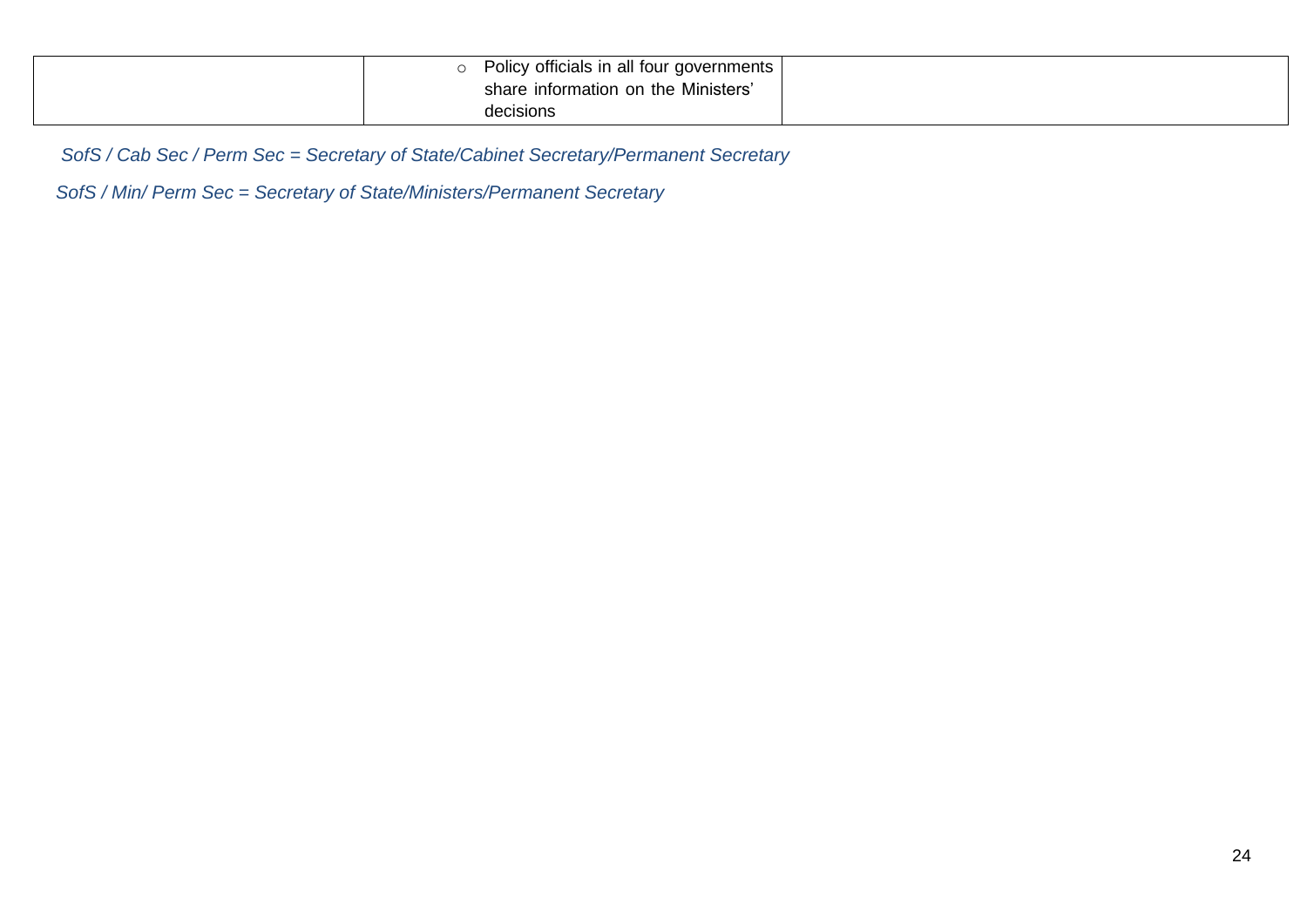#### **ANNEX I: Concordat on the safety and quality of organs and tissues and cells (apart from embryos and gametes)**

#### **Introduction**

- 1. This Concordat is an agreement between the UK Government (UKG), Scottish Government (SG), Welsh Government (WG), and Northern Ireland Department of Health in the area of safety and quality of organs and non-reproductive tissues and cells. It gives effect to the Organs, Tissues and Cells (apart from embryos and gametes)<sup>4</sup> Common Framework. It also sets out the continuation of good working relations, open communication; the maintenance of a compatible minimum set of high standards of safety and quality for organs and non-reproductive tissues cells; a dispute avoidance and resolution mechanism; and a review and amendment mechanism.
- 2. This agreement is a political commitment and is not intended to be legally binding or enforceable. It is in accordance with the overarching Memorandum of Understanding (MoU) on Devolution<sup>5</sup> and the Common Frameworks principles agreed at the Joint Ministerial Committee (EU Negotiations) (JMC(EN)) on 16 October 2017<sup>6</sup>.

#### **Scope**

3. This agreement covers the subject matter of the EU Organs Directive (2010/53/EU) and EU Tissues and Cells Directive (2004/23/EC) and implementing acts. The 2019 Organs, Tissues and Cells safety and quality statutory instruments<sup>7</sup> retain the UK's safety and quality standards for organs and non-reproductive tissues and cells and amends the regulations to ensure that they will operate as intended following the UK's departure from the EU. The 2019 Organs, Tissues and Cells Safety and Quality EU Exit SIs were amended by the 2020 Organs, Tissues and Cells SIs<sup>8</sup>.

#### **Principles for working together**

- 4. This agreement will ensure recognition of the economic and social linkages between Northern Ireland and Ireland and that Northern Ireland will be the only part of the UK which shares a land frontier with the EU. It will also adhere to the Belfast Agreement.
- 5. The parties affirm their mutual commitment to work together on the application of retained EU law in relation to organs and non-reproductive tissues and cells safety and quality policy and their respective responsibilities. This co-operation is intended to give all parties the assurance, that working relationships will be conducted in a

<sup>&</sup>lt;sup>4</sup> References to non-reproductive tissues and cells means cells apart from embryos and gametes 5

https://assets.publishing.service.gov.uk/government/uploads/system/uploads/attachment\_data/file/316157/MoU\_between\_the [UK\\_and\\_the\\_Devolved\\_Administrations.pdf](https://assets.publishing.service.gov.uk/government/uploads/system/uploads/attachment_data/file/316157/MoU_between_the_UK_and_the_Devolved_Administrations.pdf) 6

[https://assets.publishing.service.gov.uk/government/uploads/system/uploads/attachment\\_data/file/652285/Joint\\_Ministerial\\_Co](https://assets.publishing.service.gov.uk/government/uploads/system/uploads/attachment_data/file/652285/Joint_Ministerial_Committee_communique.pdf) [mmittee\\_communique.pdf](https://assets.publishing.service.gov.uk/government/uploads/system/uploads/attachment_data/file/652285/Joint_Ministerial_Committee_communique.pdf)

<sup>&</sup>lt;sup>7</sup> The Quality and Safety of Organs Intended for Transplantation (Amendment) (EU Exit) Regulations 2019/483 and The Human Tissue (Quality and Safety for Human Application) (Amendment) (EU Exit) Regulations 2019/481.

<sup>&</sup>lt;sup>8</sup> The Quality and Safety of Organs Intended for Transplantation (Amendment) (EU Exit) Regulations 2020 and The Human Tissue (Quality and Safety for Human Application) (Amendment) (EU Exit) Regulations 2020/1306.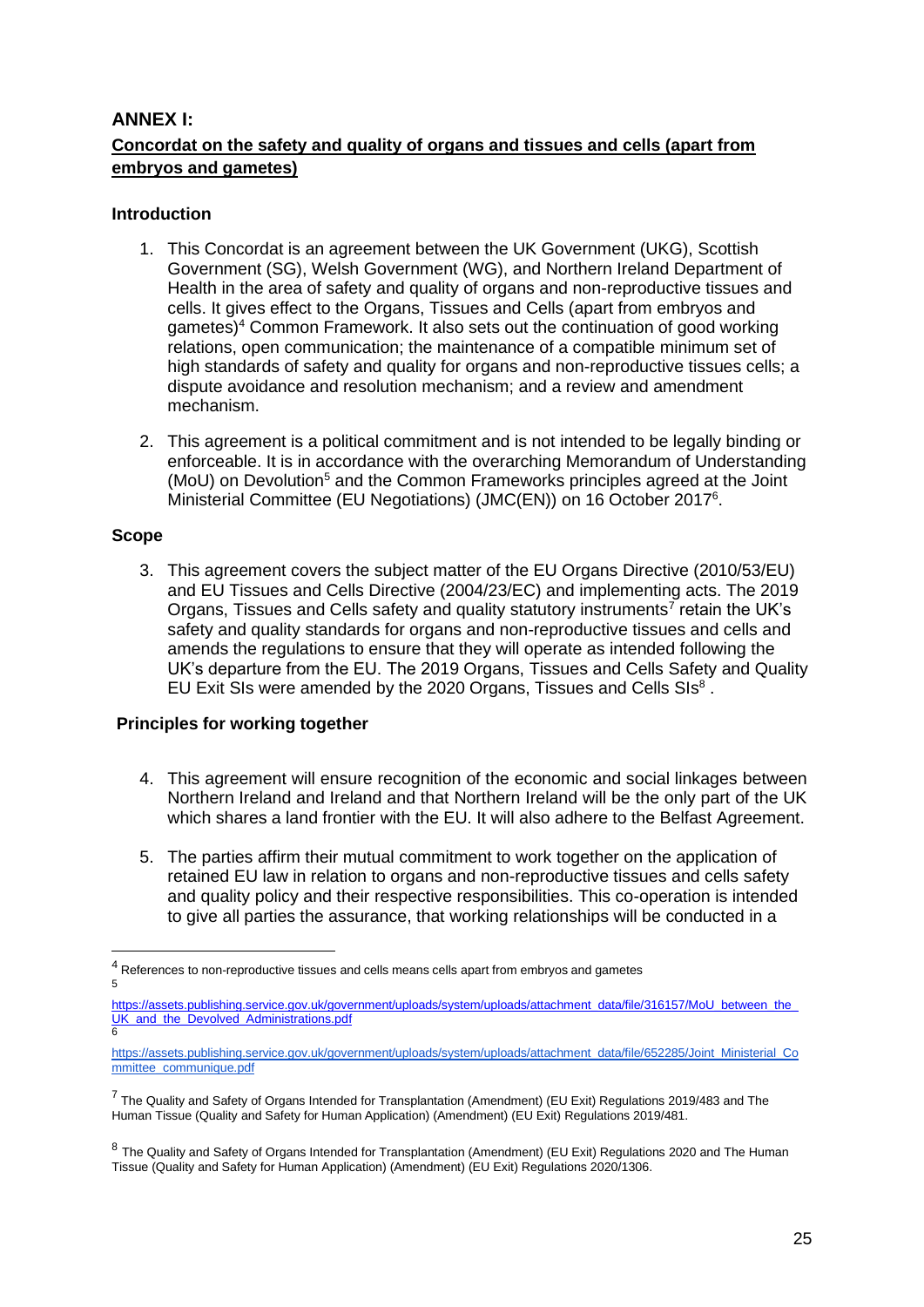manner that is both collaborative and helpful, aiming, where possible and appropriate, to achieve agreement on policy. In addition, all parties agree that regular contact will continue to discuss ongoing business of mutual interest.

- 6. This Concordat is intended to provide the basis for the management and maintenance of a compatible minimum set of safety and quality standards by setting out governance arrangements and a dispute resolution process. All parties to the Concordat agree that a Common Framework approach, that recognises the Common Frameworks principles agreed at JMC(EN) in 2017 and the finalised principles for intergovernmental relations, is highly desirable across the UK. The outcomes of the intergovernmental relations review are in the process of being implemented. Once confirmation has been provided from each government, the outcomes of the review and appropriate intergovernmental structures will be reflected in this Common Framework
- 7. Open communications will be maintained and information shared, to the extent permitted by law, at the earliest opportunity. This may include but is not confined to policy issues, stakeholder views, preparations for and outcome of consultations and research, media interest and lines to take, and emerging issues and intelligence (UK/EU/international).
- 8. The parties acknowledge that there may be a need for their separate responsibilities to be tackled with uniformity. For example, events could transpire that would require urgent action (such as, but not limited to, responding to emerging diseases). Each party shall consider promptly and thoroughly any concerns raised by the others. Where all agree that consistency is needed, consultation on a common approach shall be undertaken.
- 9. The parties shall inform each other at the earliest opportunity of any new policy proposals, before they are made public, to allow full consideration and a common approach to be reached wherever possible. Each party will also appraise the others of the ongoing development of such proposals. Where this will not be possible, each party will inform the others as soon as possible.
- 10. The parties to this agreement commit to resolving any issues at the lowest possible level and recognise that agreement to disagree can be an acceptable outcome, provided the JMC(EN) Common Frameworks principles remain upheld.
- 11. Where common recommendations may be made, Ministers will retain the right to take individual decisions for their government. For those areas within the scope of the Organs and Tissues and Cells (apart from embryos and gametes) Common Framework, the opportunity for consistency of approach across governments will be sought in the first instance. The ability for divergence must be retained, while taking account of its impact on patient safety and confidence, and the functioning of the UK internal market. Every effort will be made at working level to resolve any disagreements in difference of approach. Where a consensus cannot be reached by these arrangements (whether that is agreement to a UK wide approach or to accept divergence) the dispute avoidance and resolution mechanism would come into play.

#### **Dispute avoidance and resolution**

12. The goal of the dispute avoidance and resolution mechanism is to avoid escalation to formal processes through the appropriate intergovernmental structures, by resolving any disagreements at the lowest possible level. A disagreement between parties of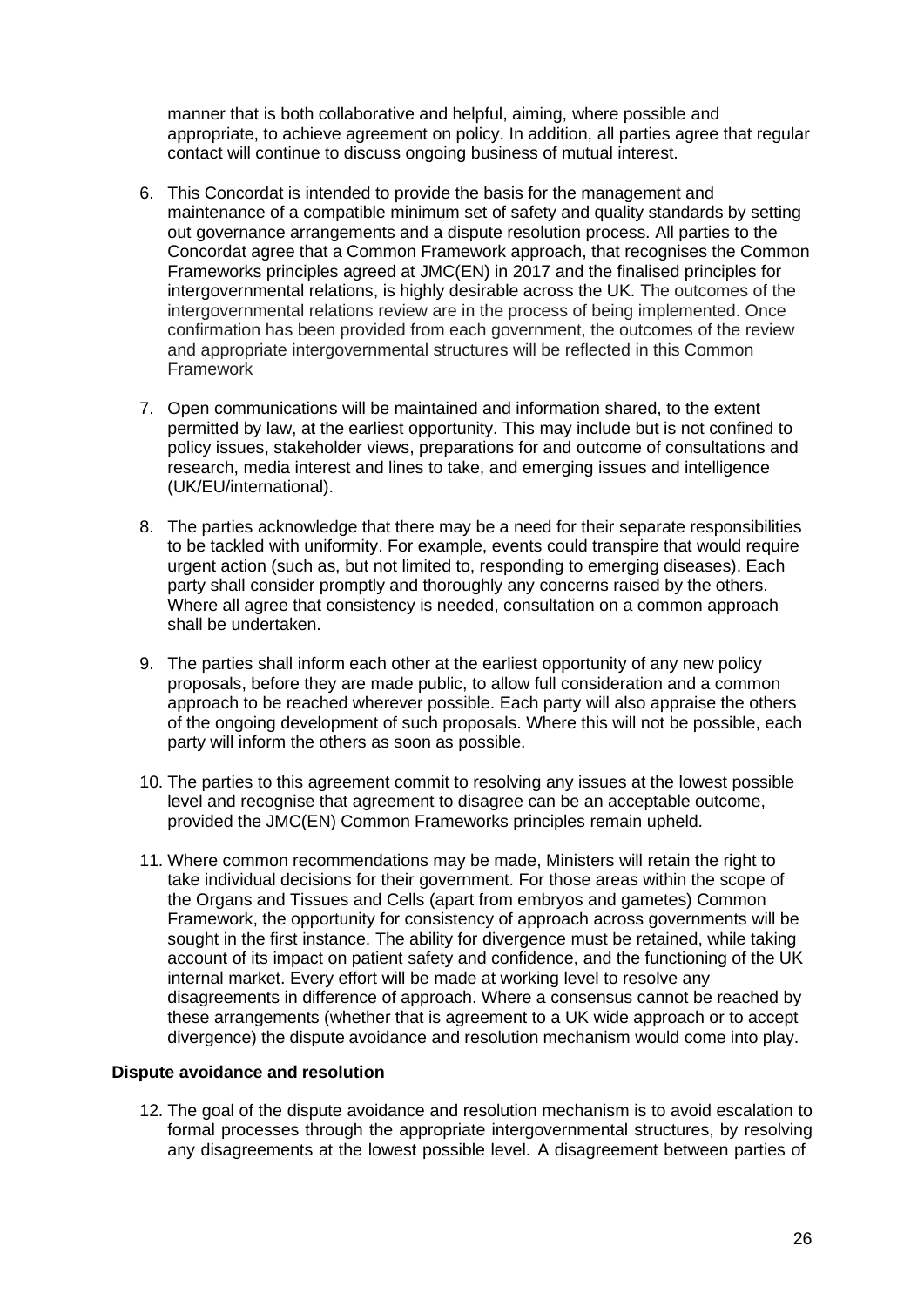this Framework becomes a 'dispute' when it enters the formal dispute avoidance and resolution process through the appropriate intergovernmental structures.

13. This mechanism will only be utilised when genuine agreement cannot be reached, and divergence would impact negatively on the ability to meet the JMC (EN) Common Frameworks principles. In those areas where a common approach is not needed in order to meet these principles, an "agreement to disagree" could be considered an acceptable resolution.

#### *Process*

14. The below diagram (Figure 1) states the levels of escalation of a disagreement to a dispute and the interaction between each level.



*Figure 1: The levels of escalation for disagreements and disputes.*

- 15. Following the approach set out in section 8 and 9 and Appendix II of the Organs, Tissues and Cells Common Framework and within the spirit of this Concordat, all governments will seek every opportunity to resolve differences and reach agreement; either to recommend a UK-wide approach or to accept divergence, at official level through discussions.
- 16. Where it has not been possible to resolve any disagreement in approach at official level, this will initially be referred to Senior Officials for resolution.
- 17. Any continuing disagreement, which cannot be resolved at official level in the ways set out above, will be referred to Portfolio Ministers for resolution and as set out in the Organs, Tissues and Cells Common Framework. The parties may conclude, having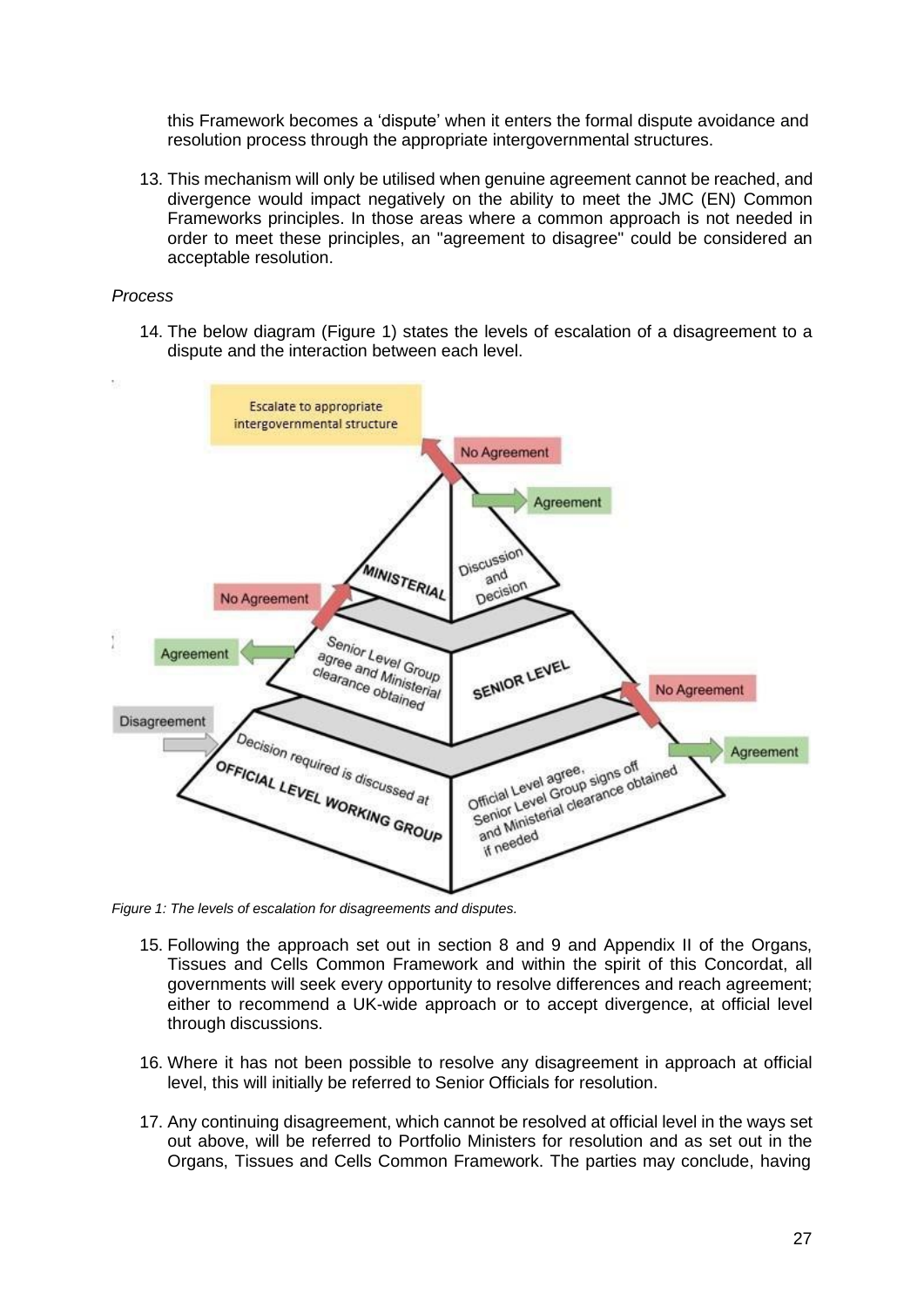considered potential impacts on patient safety and the JMC principles and reflecting appropriate intergovernmental structures, that divergence is appropriate.

18. As a last resort, where the above steps for resolving a disagreement have been unsuccessful, the issue will be escalated to appropriate intergovernmental structures for resolution under the dispute resolution process set out in the appropriate intergovernmental structures.

#### *Timescales for escalation*

19. When a proposal is raised at official level, consideration will be given to the urgency of the proposal (i.e. how quickly a decision is required). This assessment will guide timescales for escalation of disagreement within the governance structure, with decisions requiring a more immediate resolution being escalated quicker.

#### *Evidence gathering*

20. At each stage further evidence may be requested from officials at the preceding level, or from stakeholders (listed below), before the disagreement is discussed.

#### *Third parties*

21. The Human Tissue Authority (HTA), the Advisory Committee on the Safety of Blood, Tissues and Organs (SaBTO) and the Joint United Kingdom (UK) Blood Transfusion and Tissue Transplantation Services Professional Advisory Committee (JPAC) may be used to provide advice on the most appropriate ways to ensure the safety of cells, tissues and organs for transfusion/transplantation.

#### *Official level meetings*

- 1. **Official level organs and non-reproductive tissues and cells meetings:** All parties will continue to regularly share information with one another in relation to the scope of this agreement and will continue to discuss:
	- the impact of decisions on other governments, including any impacts on cross-cutting issues;
	- prospective policy changes;
	- emerging issues and intelligence, etc.
- 22. As previously mentioned, Senior Official meetings will be convened to provide strategic direction and to discuss issues as appropriate where there is a dispute, either by meeting regularly or on an ad hoc basis. Senior Officials will then report to the relevant Ministers as necessary, to provide an update or to escalate an issue.

#### **Review and amendment mechanism**

#### *Process*

- 23. The Review and Amendment Mechanism (RAM) ensures the Framework can adapt to changing policy and governance environments in the future.
- 24. There are two types of review which are outlined below. The process for agreeing amendments should be identical regardless of the type of review.
- 25. The RAM relies on consensus at each stage of the process from the Ministers responsible for the policy areas covered by this non-legislative agreement.
- 26. Third parties can be used by any party to the Framework to provide advice at any stage in the process. These include other government departments or bodies as well as external stakeholders such as non-governmental organisations (NGOs) and interest groups.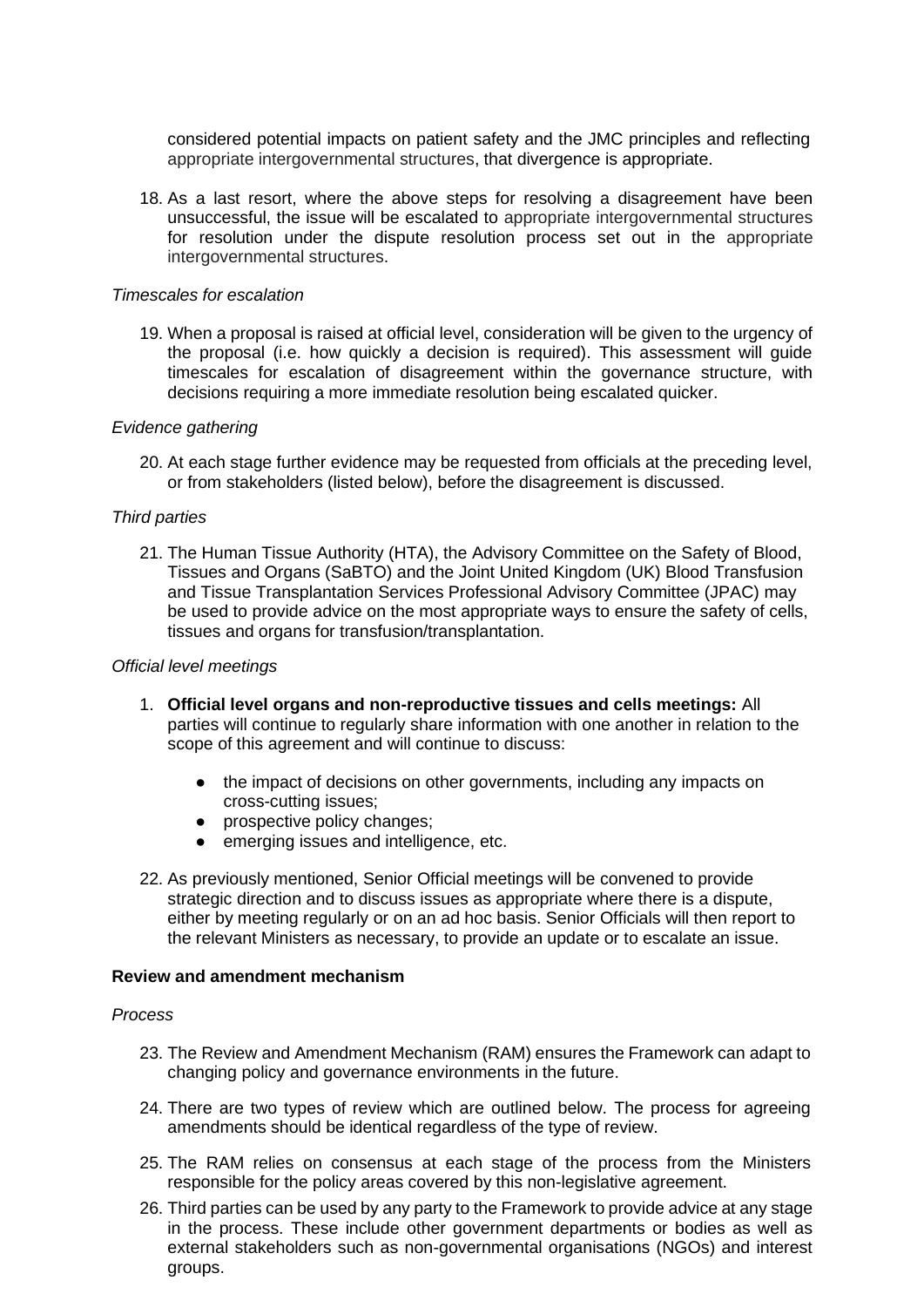- 27. At the outset of the review stage, parties to the Framework must agree timelines for the process, including the possible amendment stage.
- 28. If agreement is not reached in either the review or amendment stage, parties to the Framework can raise it as a dispute through the Framework's dispute avoidance and resolution mechanism.

#### *Review stage*

- 29. An initial review will take place one year after the Framework comes into effect, it will be used to determine if the arrangements are functional.
- 30. Following the initial review, a periodic review of the Framework will take place every two years.
	- The period of two years starts from the conclusion of a periodic review and any amendment stages that follow.
	- During the periodic review, parties to the Framework will discuss whether the governance and operational aspects of the Framework are working effectively, and whether decisions made over the previous two years need to be reflected in an updated non-legislative agreement.
- 31. An exceptional review of the Framework is triggered by a 'significant issue':
	- A significant issue must be time sensitive and fundamentally impact the operation and/or the scope of the Framework.
	- The exceptional review may include a review of governance structures if all parties agree it is required. Otherwise, these issues are to be handled in the periodic review.
	- The same significant issue cannot be discussed within six months of the closing of that issue.
- 32. The amendment stage can only be triggered through unanimous agreement by Ministers. If parties agree that no amendment is required, the relevant time period begins again for both review types (for example, it will be two years until the next periodic review and at least six months until the same significant issue can trigger an exceptional review).

#### *Amendment stage*

- 33. Following agreement that all parties wish to enter the amendment stage, parties will enter into discussion around the exact nature of the amendment. This can either be led by one party to the Framework or all.
- 34. If an amendment is deemed necessary during either type of review, the existing Framework will remain in place until a final amendment has been agreed.
- 35. All amendments to the Framework must be agreed by all parties and a new nonlegislative agreement signed by all parties.
- 36. If parties cannot agree whether or how a Framework should be amended this may become a disagreement and as such could be raised through the Framework's dispute avoidance and resolution mechanism.
- 37. Changes to the Framework and Concordat will be communicated to stakeholders via the current communication channels.

#### **The Protocol on Ireland/ Northern Ireland**

38. The Agreement on the Withdrawal of the United Kingdom from the EU sets out the current arrangements where, although remaining within the UK's custom territory,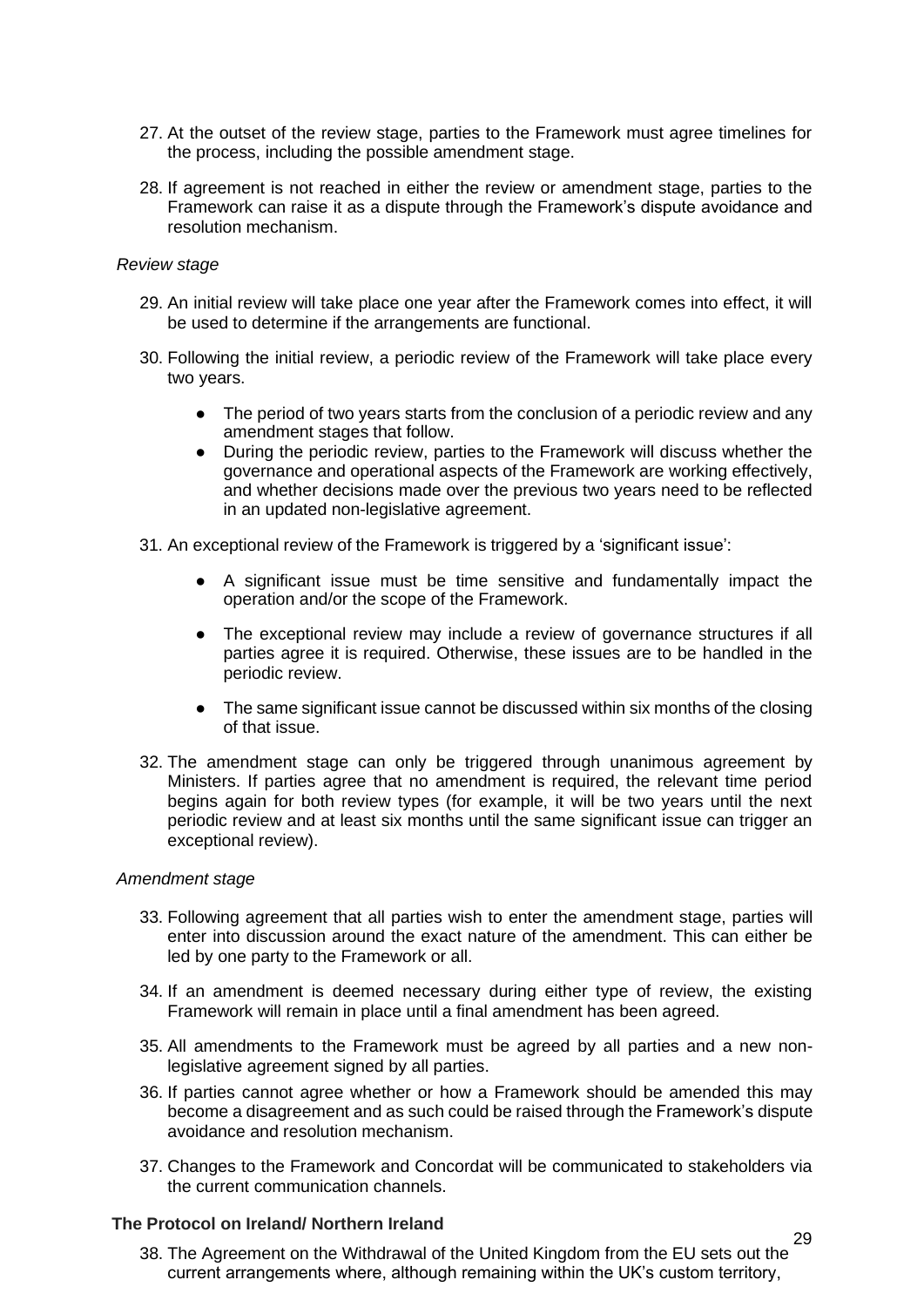Northern Ireland will remain aligned with the EU. The following paragraphs of Annex 2 of the Northern Ireland Protocol are relevant to this framework.

#### *Paragraph 22 - substances of human origin*

- 39. This Framework reflects the specific circumstances in NI that arise as a result of the Protocol and remains UK wide in its scope. As such decision making and information sharing will always respect the competence of all parties to the Framework and in particular the provisions in Article 18 of the Protocol on democratic consent in Northern Ireland.
- 40. Where one or more of UK Government, the Scottish Government or the Welsh Governments propose to change rules in a way that has policy or regulatory implications for the rest of the UK, or where rules in Northern Ireland change in alignment with the EU, the Framework is intended to provide governance structures and consensus-based processes for considering and managing the impact of these changes.
	- As rules evolve to meet the emerging regulatory needs of the UK, Scottish and Welsh Governments, this Framework will ensure the full participation of Northern Ireland in discussions such that the views of the relevant Northern Ireland Executive Minister(s) are taken into account in reaching any policy or regulatory decisions by the UK, Scottish or Welsh Governments.
	- Where rules in Northern Ireland change in alignment with the EU, the Framework will form the basis of a mechanism to ensure consideration by the four governments of any changes, and will enable them to determine any impacts and subsequent actions arising from these changes.
- 41. Where issues or concerns raised by the relevant Northern Ireland Executive Minister(s) in respect of GB-only proposals have not been satisfactorily addressed, they will have the right to trigger a review of the issue as set out in the dispute resolution process at section 13 of this document.

E02671874 978-1-5286-3092-4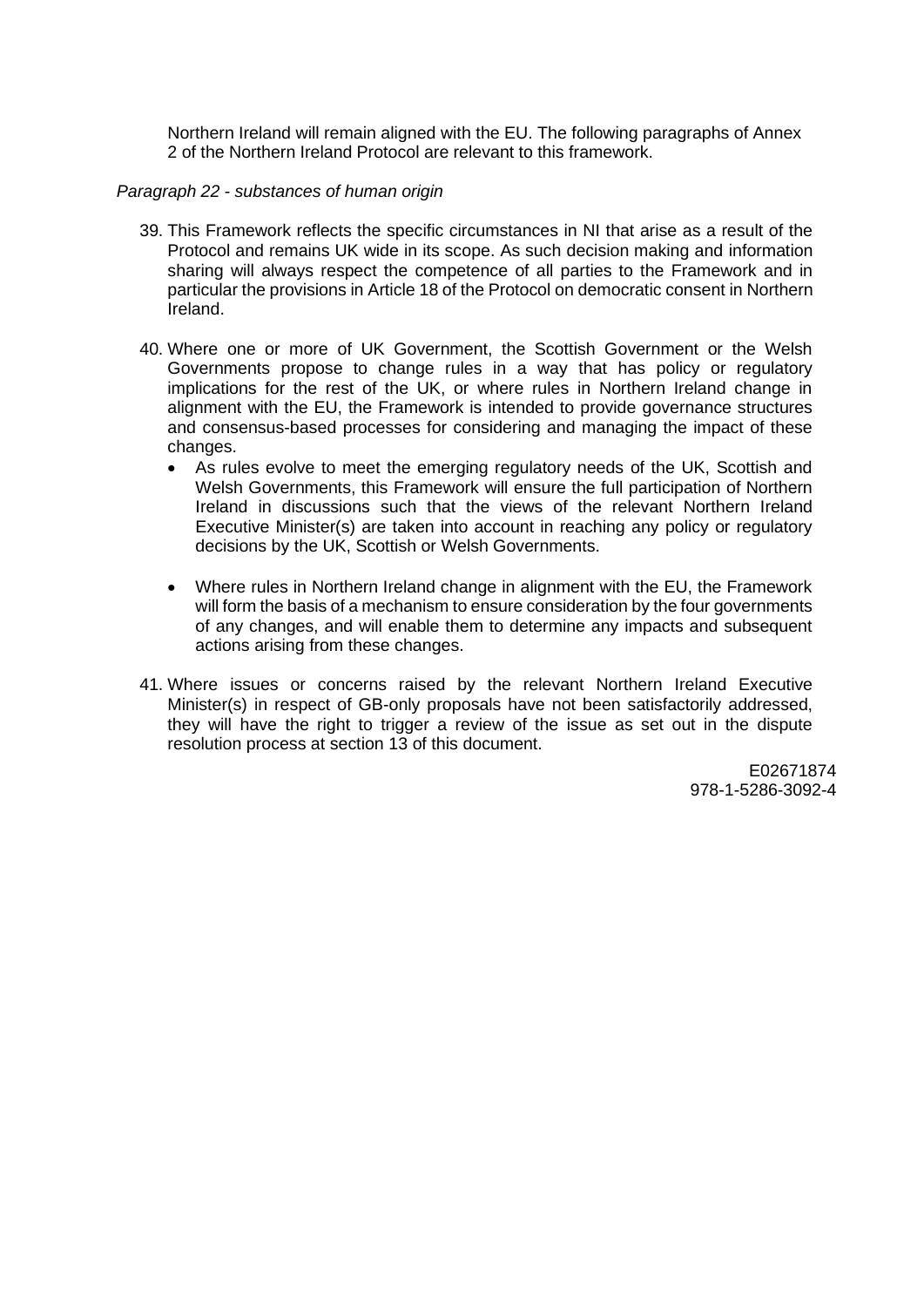

# **The Blood Safety and Quality Provisional Common Framework**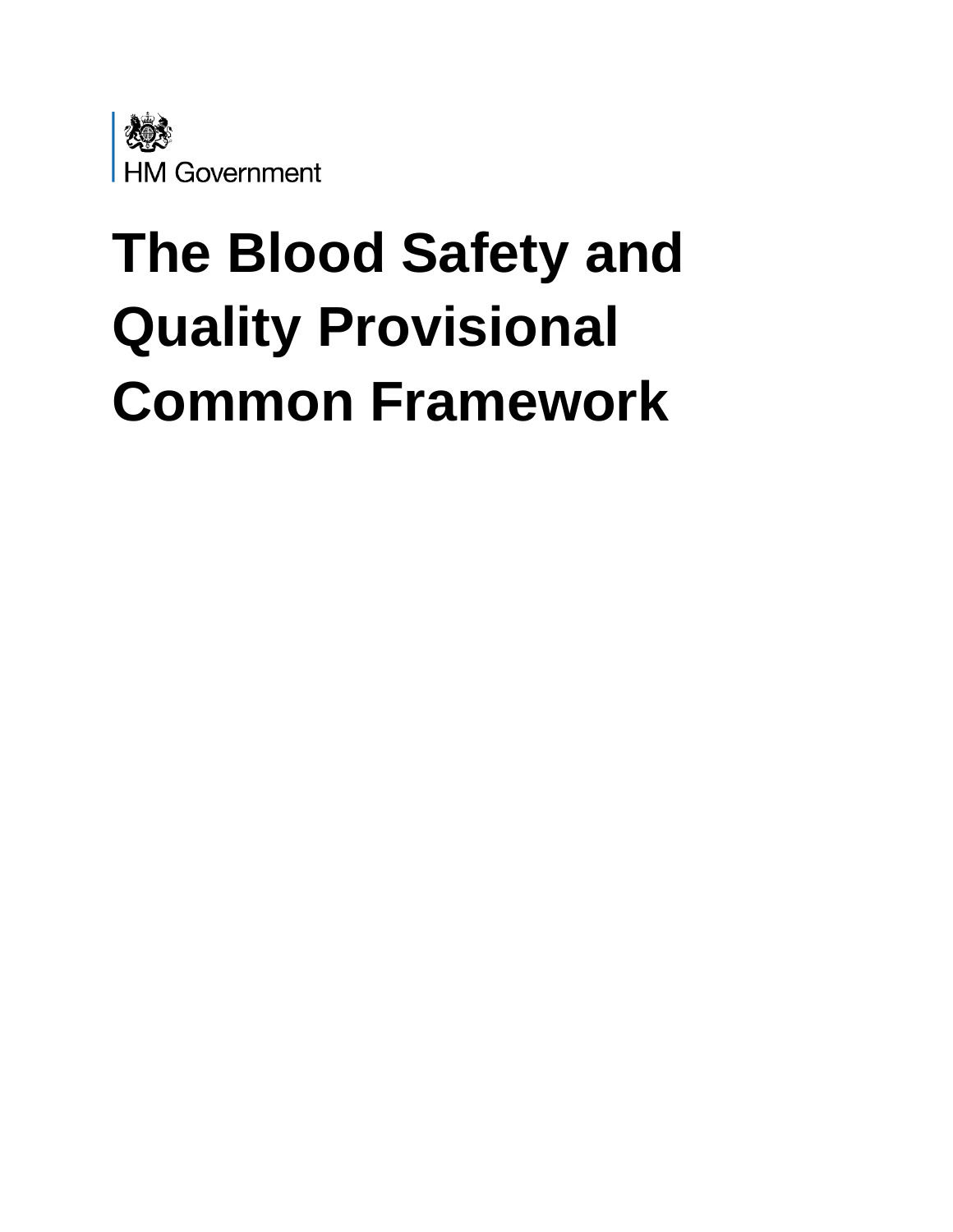

# **The Blood Safety and Quality Provisional Common Framework**

Presented to Parliament by the Secretary of State for Health and Social Care by Command of Her Majesty

December 2021

CP 51



This publication is licensed under the terms of the Open Government Licence v3.0 except where otherwise stated. To view this licence, visit [nationalarchives.gov.uk/doc/open-government-licence/version/3.](http://www.nationalarchives.gov.uk/doc/open-government-licence/version/3)

Where we have identified any third party copyright information you will need to obtain permission from the copyright holders concerned.

This publication is available at [www.gov.uk/official-documents.](https://www.gov.uk/government/publications)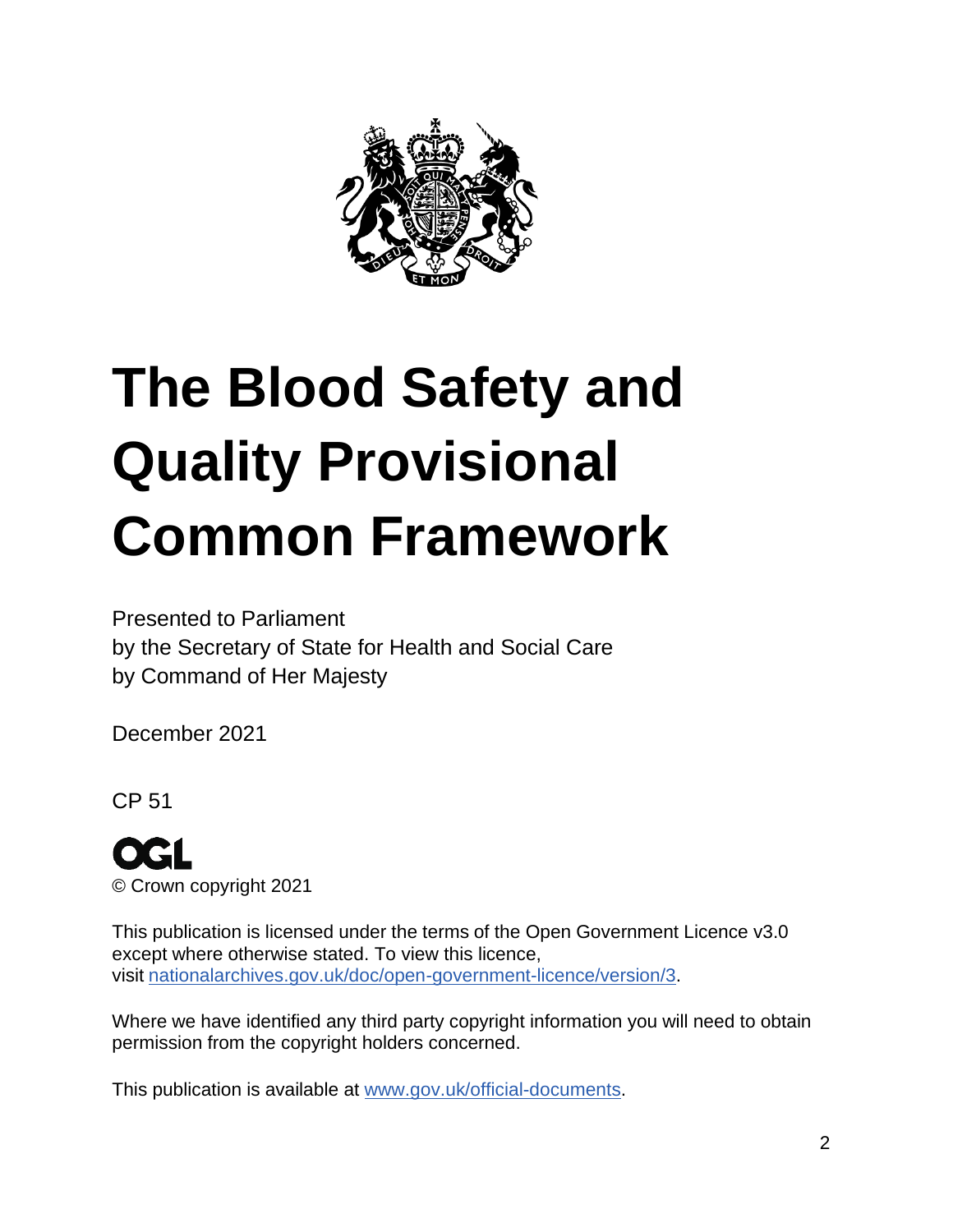Any enquiries regarding this publication should be sent to us at the Department of Health and Social Care, 39 Victoria Street, Westminster, London, SW1H 0EU.

ISBN 978-1-5286-3093-1 E02671876 12/21

Printed on paper containing 75% recycled fibre content minimum

Printed in the UK by HH Associates Ltd. on behalf of the Controller of Her Majesty's Stationery Office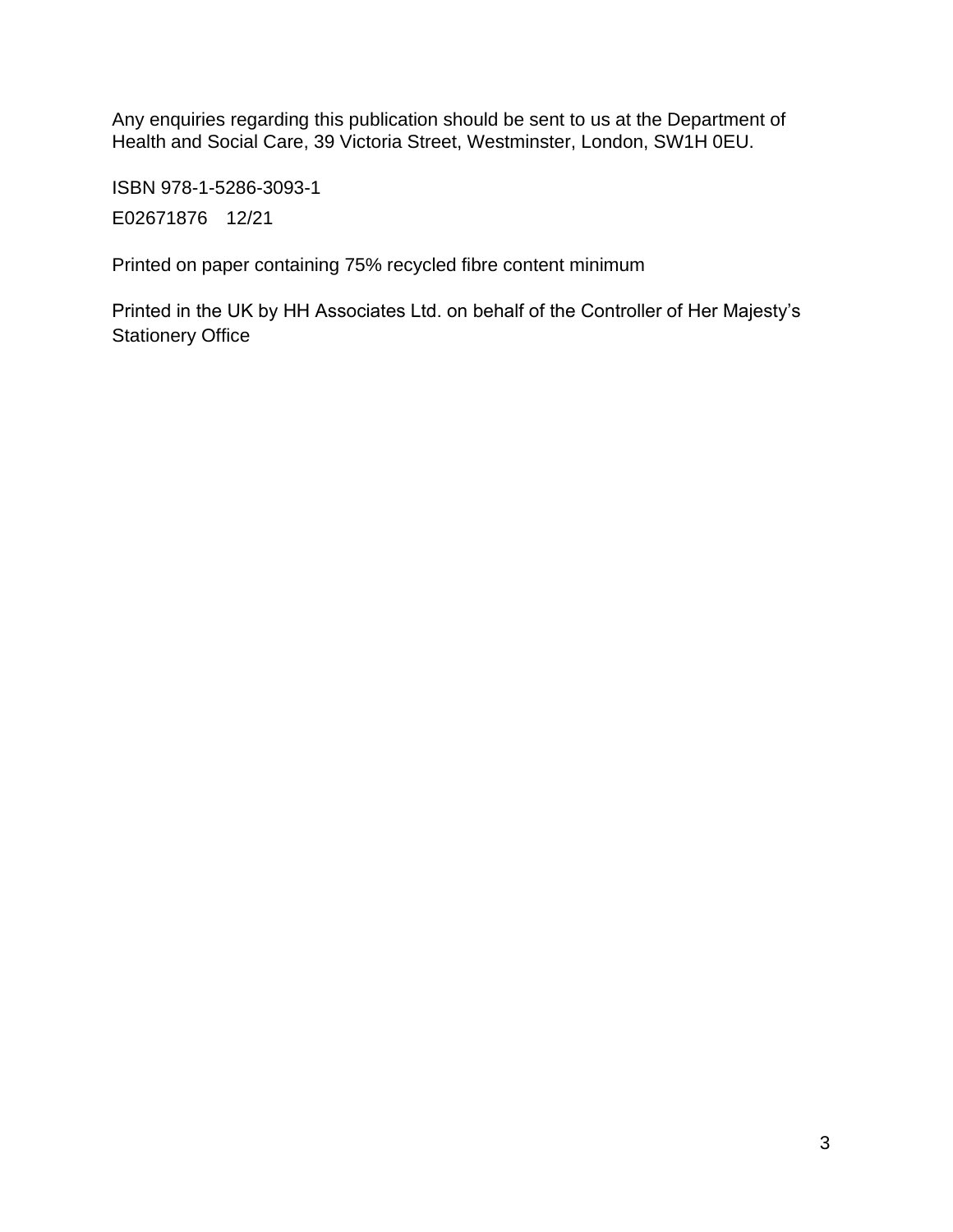# **The Blood Safety and Quality Provisional Common Framework**

# **OUTLINE**

## **SECTION 1: WHAT WE ARE TALKING ABOUT**

#### **1. Policy Area**

#### **Blood Safety and Quality**

- 1.1 The Joint Ministerial Committee (EU Negotiations) agreed that officials should work together to develop arrangements for Common Frameworks (see Appendix I). This Framework relates to blood safety policy. It encompasses elements of the Blood Directive (Directive 2002/98/EC) and the implementing acts which relate to the safety and quality of blood and blood components. This Framework sets out arrangements for co-operation between officials in the UK Government (UKG), Scottish Government (SG), Welsh Government (WG), and Northern Ireland Department of Health).
- 1.2 The Blood Directive aims to establish minimum safety and quality standards for human blood and its components to ensure a high level of health protection. It covers blood collection (including donation) and testing, as well as the processing, storage and distribution of blood when it is used in transfusions. The EU Directives that intersect with devolved competence in this policy area are listed in the section below.
- 1.3 In accordance with the retained EU law that implements the Blood Directive, the UKG, SG, WG and NI Department of Health are obliged to ensure that safety and quality standards are maintained.
- 1.4 **To note:** The safety and quality of blood products is regulated under separate legislation and is covered by Medicines policy. More information about this can be found in section 2.

#### **2. Scope**

2.1 **Intersection with devolved competence:** This policy area (blood safety and quality) was previously governed by harmonised EU Directives (set out below). The EU Directives are implemented in domestic legislation applicable across the whole of the UK. Enforcement of the implementing legislation is delegated to the UK-wide regulator, the Medicines and Healthcare products Regulatory Agency (MHRA).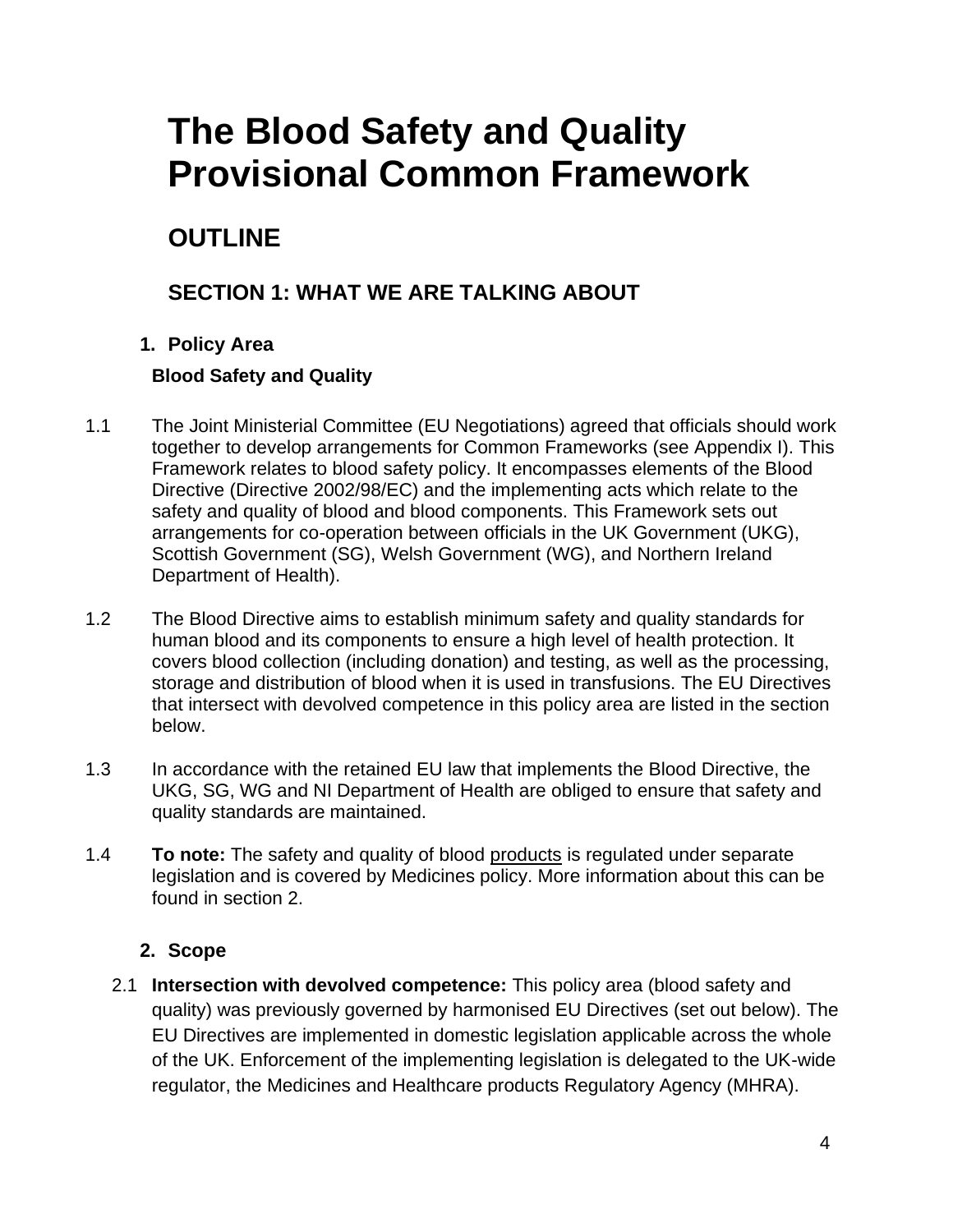- 2.2 As the Transition Period has ended, the different governments have wider scope to use their powers to make changes to blood safety and quality regulation.
- 2.3 This Framework will ensure recognition of the economic and social linkages between Northern Ireland and Ireland and that Northern Ireland will be the only part of the UK which shares a land frontier with the EU. It will also adhere to the Belfast Agreement.
- 2.4 **EU Legislation:** EU legislation is currently implemented on a UK-wide basis. The main piece of EU legislation that intersects with devolved competence in this policy area is Directive 2002/98/EC ("the Blood Directive"). The Blood Directive sets the safety and quality standards in relation to blood and blood components.
- 2.5 The implementing directives that intersect with devolved competence (for Northern Ireland, Scotland and Wales) in this policy area are:
	- **Commission Directive 2004/33/EC** as regards certain technical requirements for blood and blood components;
	- **Commission Directive 2005/61/EC** as regards traceability requirements and notification responsibilities in case of serious adverse reactions and events;
	- **Commission Directive 2005/62/EC** as regards European Union standards and specifications relating to the quality system for blood establishments;
	- **Commission Directive 2009/135/EC** which allows for temporary exemptions from the requirements set out in Commission Directive 2004/33/EC in light of a risk of shortage of blood and blood components caused by the Influenza A (H1N1) pandemic; and
	- **Commission Directives 2011/38/EU, 2014/110/EU and 2016/1214** which make amendments to the implementing directives referred to above.

#### 2.6 **Broadly the retained EU law in this area:**

- sets the standard for the safety and quality of blood and blood components;
- sets the technical requirements for blood and blood donation and the traceability requirements and notification responsibilities in case of serious adverse events or reactions (SAERs);
- sets out Community standards and specifications relating to the quality system for hospital blood banks and facilities; and
- addresses quality system standards and specifications for blood establishments and sets some further specific technical requirements.
- 2.7 **Transfer of Commission Powers:** The safety and quality of blood is an area of devolved competence. Statutory instruments made in 2019 under powers in the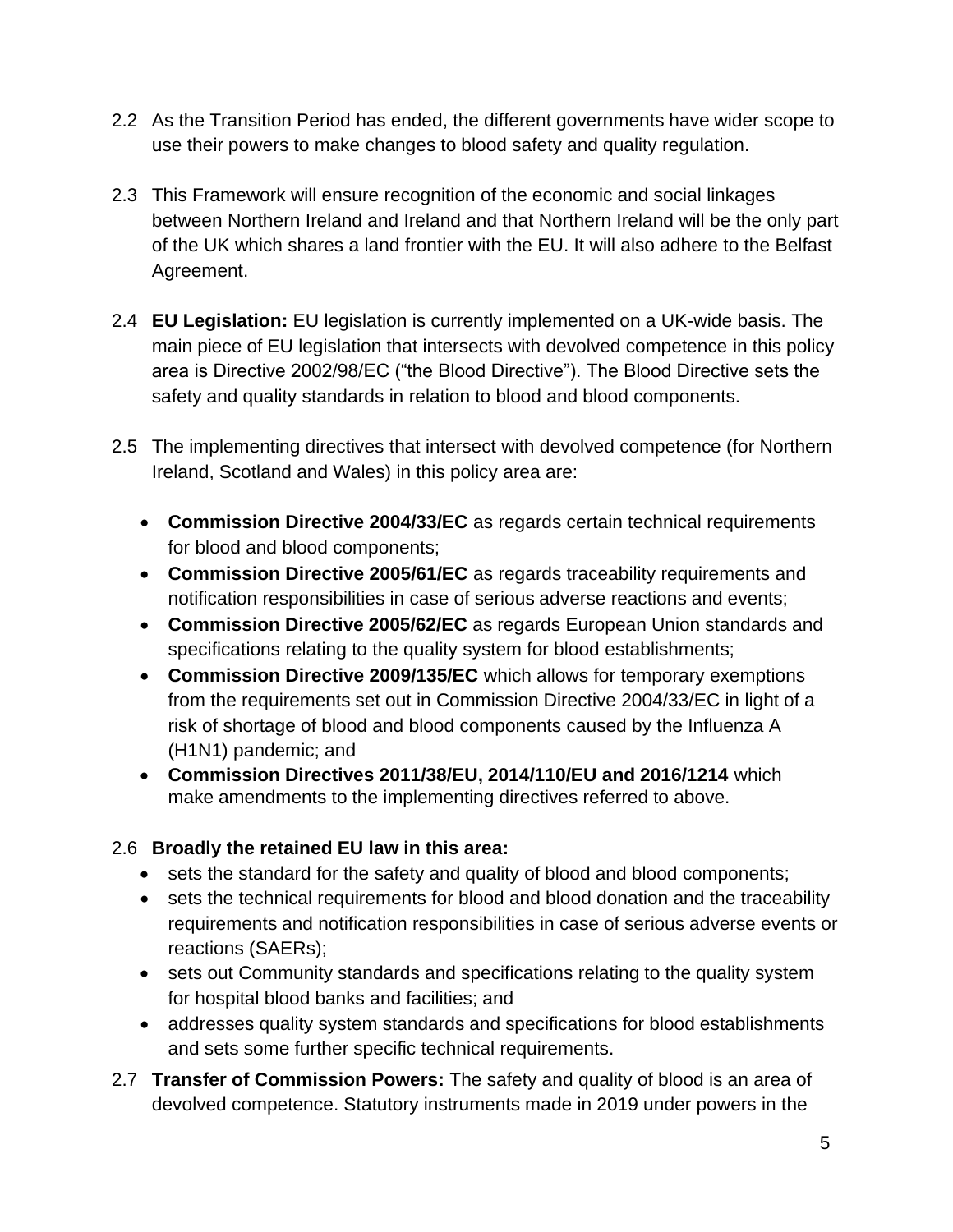European Union (Withdrawal) Act 2018 transferred to the UKG, SG, WG and the NI Department of Health power to make regulations on matters previously included in implementing Directives made by the European Commission. This includes powers to update technical requirements, for example, requirements to ensure traceability in line with scientific and technical developments. These powers are limited to authorities in Great Britain by statutory instrument made in order to implement the Ireland/Northern Ireland Protocol, as the 2018 Act confers the necessary powers on the NI Department.

- 2.8 **Competence**: Legislative competence for the safety and quality of blood and blood components is devolved to Northern Ireland, Scotland and Wales. Therefore, the Framework has been made on a UK-wide basis with the agreement of the UKG, SG, WG and NI Department of Health. This will facilitate the continuity of good working relations, open communication and the maintenance of a compatible minimum set of high standards of safety and quality for blood and blood components. The UKG, SG, WG and NIE have agreed with the principles that will govern the development of the Framework.
- 2.9 **Extent:** This Framework is UK-wide (covering England, Northern Ireland, Scotland and Wales), but does not cover the Crown Dependencies or Overseas Territories.
- 2.10 **Scope within rules for different parts of the UK to do things differently:** Maintaining a compatible minimum set of safety and quality standards between the UKG, SG, WG and NI Department of Health will make it easier for blood to continue to be shared across the UK. This Framework agreement sets out a process by which a government can suggest future changes to the standards and how such a proposal will be collectively considered before one or more governments introduces a change. It will allow for necessary divergence by one or more governments as required, in order to respond to needs such as locationdependent public health concerns.
- 2.11 **Out of Scope:** Blood products or plasma derivatives are covered by human medicines regulations. The manufacture of plasma-derived blood products is subject to pharmaceutical legislation as they are classified as medicines, while the donation, collection and testing of plasma is regulated by the same legislation as blood and blood components. Donated plasma, a component of blood, can be used to manufacture medicinal products like immunoglobulins, albumins and nonrecombinant clotting factors (e.g. Factor VIII).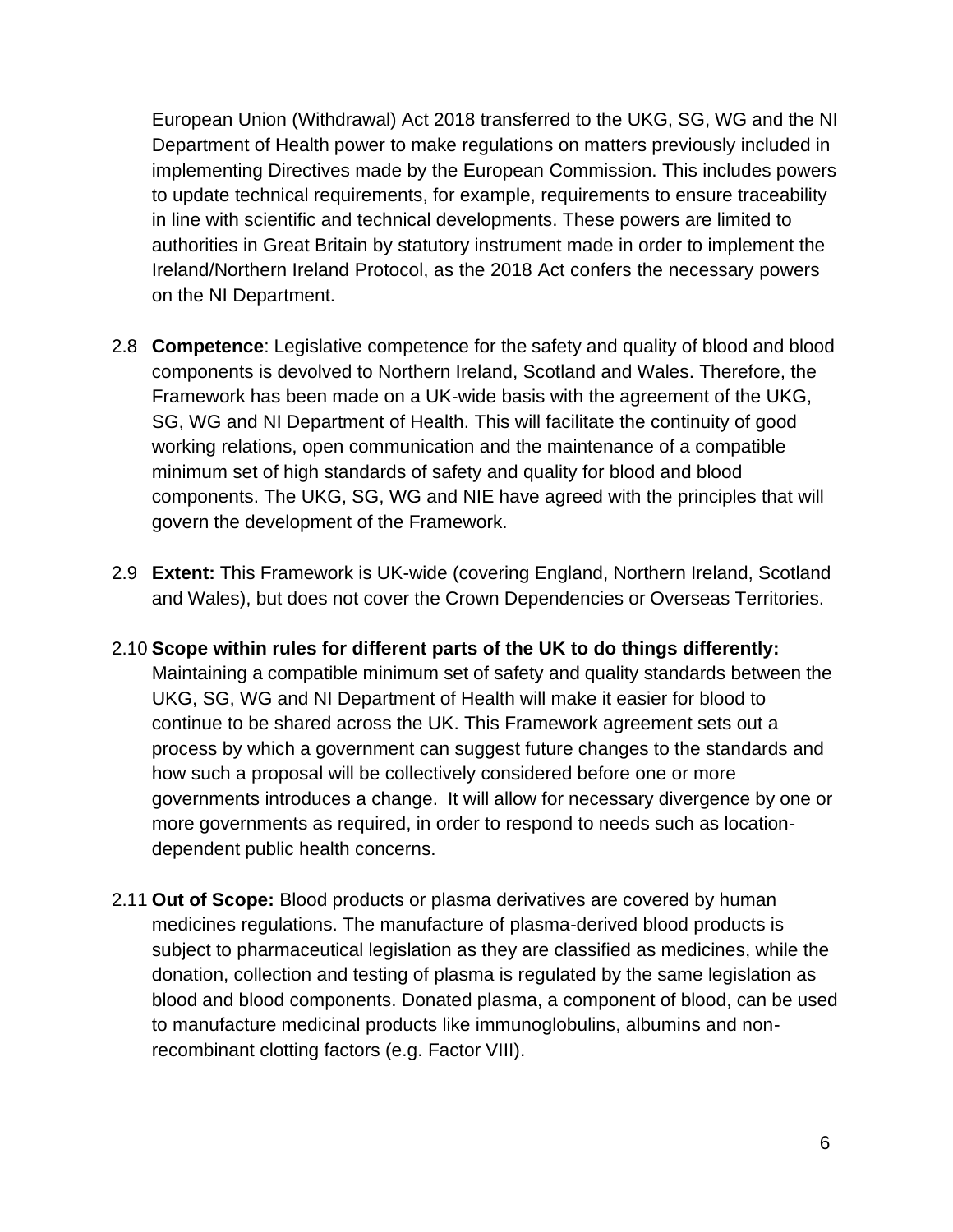#### 2.12 **Interdependencies include:**

- **The Common Framework for the safety and quality of organs, tissues and cells:** as there are joint UK-wide groups that advise Ministers and health departments on the most appropriate ways to ensure the safety of blood, cells, tissues and organs for transfusion/transplantation.
- **Medicines Regulation**: UK plasma can be used for fractionation in order to produce some plasma-derived medicines, so there are also some interdependencies between the requirements of the Blood Safety and Quality Regulations 2005, which continue to govern the collection of plasma, and the Human Medicines Regulations 2012, which govern the manufacture of medicinal products from plasma.
- **Medical devices legislation:** as reagents (medical devices) are used in the collection and processing of blood and blood components.

#### **3. Definitions**

- 3.1 **Blood components:** A therapeutic constituent of human blood (red cells, white cells, platelets and plasma) that can be prepared by various methods.
- 3.2 **Blood products:** Any therapeutic product derived from human blood or plasma, this includes plasma derivatives manufactured from pooled plasma donations in plasma fractionation centres (such as albumin, coagulation factors and immunoglobulins). Plasma derivatives are covered by the Medicines Act and, like any other drug, must be prescribed by a licensed practitioner.
- 3.3 **Memorandum of Understanding (MoU) on Devolution:** The overarching MoU which sets out the understanding of, on the one hand, the UKG , and on the other, the Scottish Ministers, the Welsh Ministers, and the Northern Ireland Executive Committee of the principles that will underlie relations between them. This is separate to the Joint Ministerial Committee (EU Negotiations) Communique of October 2017.
- 3.4 **Joint Ministerial Committee (EU Negotiations) (JMC(EN)) Communique October 2017**: The committee members included representatives from the UKG, SG, WG and NIE. The group was established to provide a means for the devolved governments to be fully engaged in determining the UK's approach to EU and trade related issues. On 16 October 2017, agreement was reached on the principles and definitions for the Common Frameworks for areas where EU law intersects with devolved competence. In June 2020, NIE Ministers agreed to the principles set out in the communique, following the restoration of the NIE in January 2020.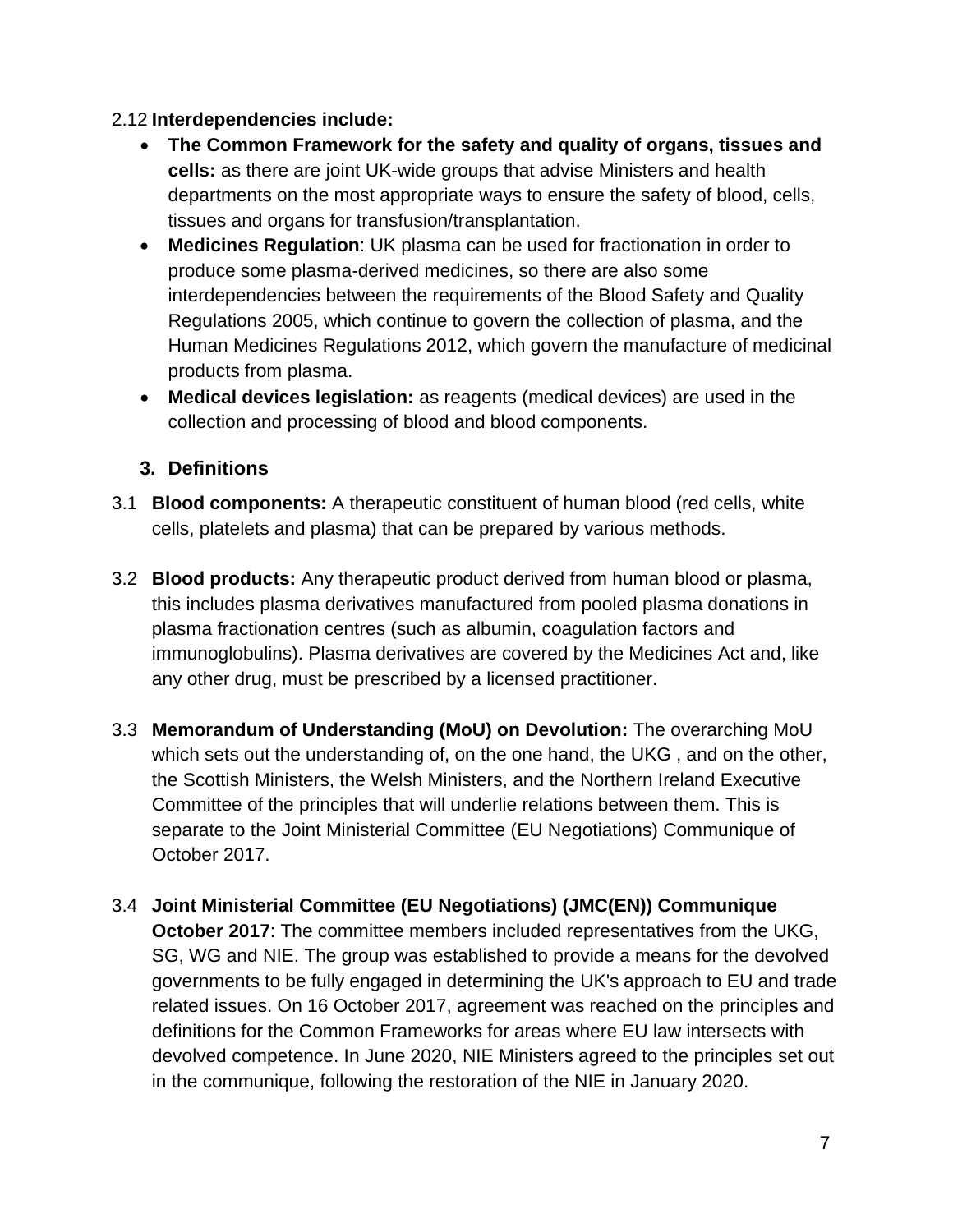- 3.5 **Concordat:** Joint non-legislative agreement that gives effect to the Common Framework.
- 3.6 **2019 Blood Safety and Quality EU Exit SI:** The Blood (Safety and Quality) (Amendment) (EU Exit) Regulations 2019 (as amended by the Blood (Safety and Quality) (Amendment) (EU Exit) Regulations 2020).

# **SECTION 2: PROPOSED BREAKDOWN OF POLICY AREA AND FRAMEWORK**

- **4. Summary of proposed approach**
- 4.1 **Purpose and general principles<sup>1</sup> :** In 2018 it was agreed that a Common Framework in this area would be desirable across the UK. The JMC (EN) principles are described in the Joint Ministerial Committee's communique of 16 October 2017. The communique sets out that Common Frameworks will be established where they are necessary in order to:
	- **enable the functioning of the UK internal market, while acknowledging policy divergence:** for blood this will make it easier for blood and blood components to be shared around the UK.
	- ensure compliance with international obligations;
	- ensure the UK can negotiate, enter into and implement new trade agreements and international treaties;
	- enable the management of common resources;
	- administer and provide access to justice in cases with a cross-border element;
	- **safeguard the security of the UK:** for blood the sharing of serious adverse events or reactions (SAERs) information to maintain patient safety.
- 4.2 The outcomes of the intergovernmental relations review are in the process of being implemented. Once confirmation has been provided from each government, the outcomes of the review and appropriate intergovernmental structures will be reflected in this Common Framework.

- 4.3 A level of commonality would be beneficial particularly for organisations that operate across UK borders and therefore, as is currently the case, close collaboration between the governments should continue.
- 4.4 There is currently good information sharing and collaboration across the UK. This

<sup>&</sup>lt;sup>1</sup> The principles that are relevant for blood safety and quality are in bold.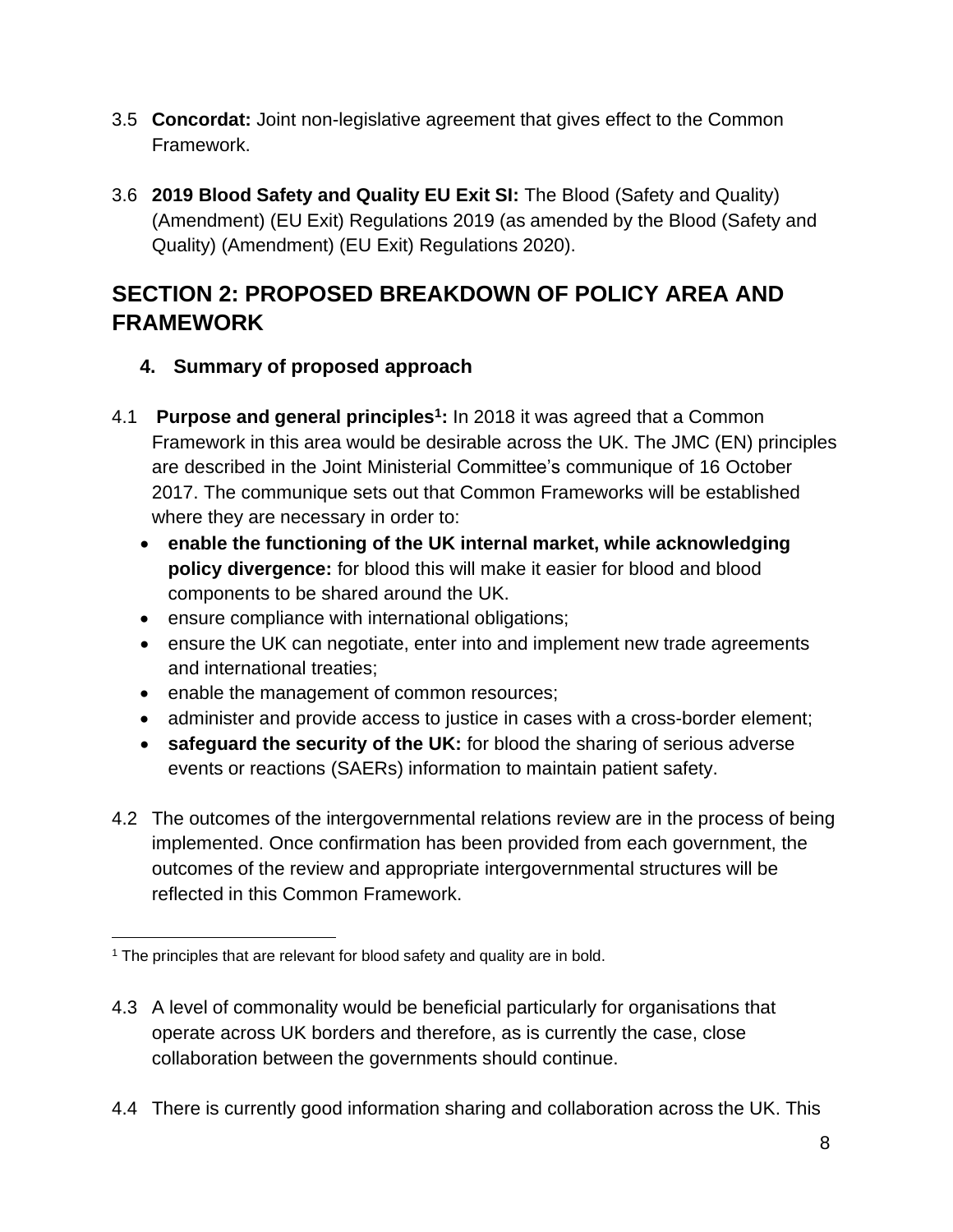Framework agreement should support the continuation of this.

#### **EU Exit SIs:**

- 4.5 Although competence in respect of blood is devolved, it was agreed that there would be UK-wide legislation regarding the safety and quality standards for blood in the event of a 'no-deal' EU exit (The 2019 Blood Safety and Quality EU Exit SIs<sup>2</sup>). The legislation was made to ensure that the regulatory framework for blood could operate as intended following the UK's departure from the EU, and to retain the safety and quality standards for blood. The legislation also transfers power to update certain aspects of the quality and safety regulations (such as updating safety and quality standards in response to technological advances) to either the Secretary of State for Health and Social Care on behalf of the UK (with the consent of Scottish and Welsh Ministers and the Department of Health in Northern Ireland) or, to each of the Ministers in relation to their part of the UK.
- 4.6 The 2019 Blood Safety and Quality EU Exit SI was amended by the Blood (Safety and Quality) (Amendment) (EU Exit) Regulations 2020 (2020 Blood SI<sup>3</sup>) to implement the Protocol on Ireland/Northern Ireland. The 2020 Blood SI limits the regulation-making powers in the 2019 SI to Great Britain, as the EU (Withdrawal) Act 2018 now contains regulation-making powers (section 8C and paragraph 11M of Schedule 2), enabling the Secretary of State for Health and the NI Department of Health to make regulations to implement the Protocol including in response to future changes in EU law.

#### **Non-legislative:**

4.7 As the UKG, SG, WG and NI Department of Health will have the power to diverge from the UK Regulations should they choose, a concordat (Annex I) between the

four nations will be put into place to formally agree the ways of working set out in this Framework.

#### **Four governments collaborative working:**

4.8 The governments agree not to introduce changes to safety and quality standards

<sup>2</sup> The Blood Safety and Quality (Amendment) (EU Exit) Regulations 2019/4

<sup>3</sup> The Blood Safety and Quality (Amendment) (EU Exit) Regulations 2020/1304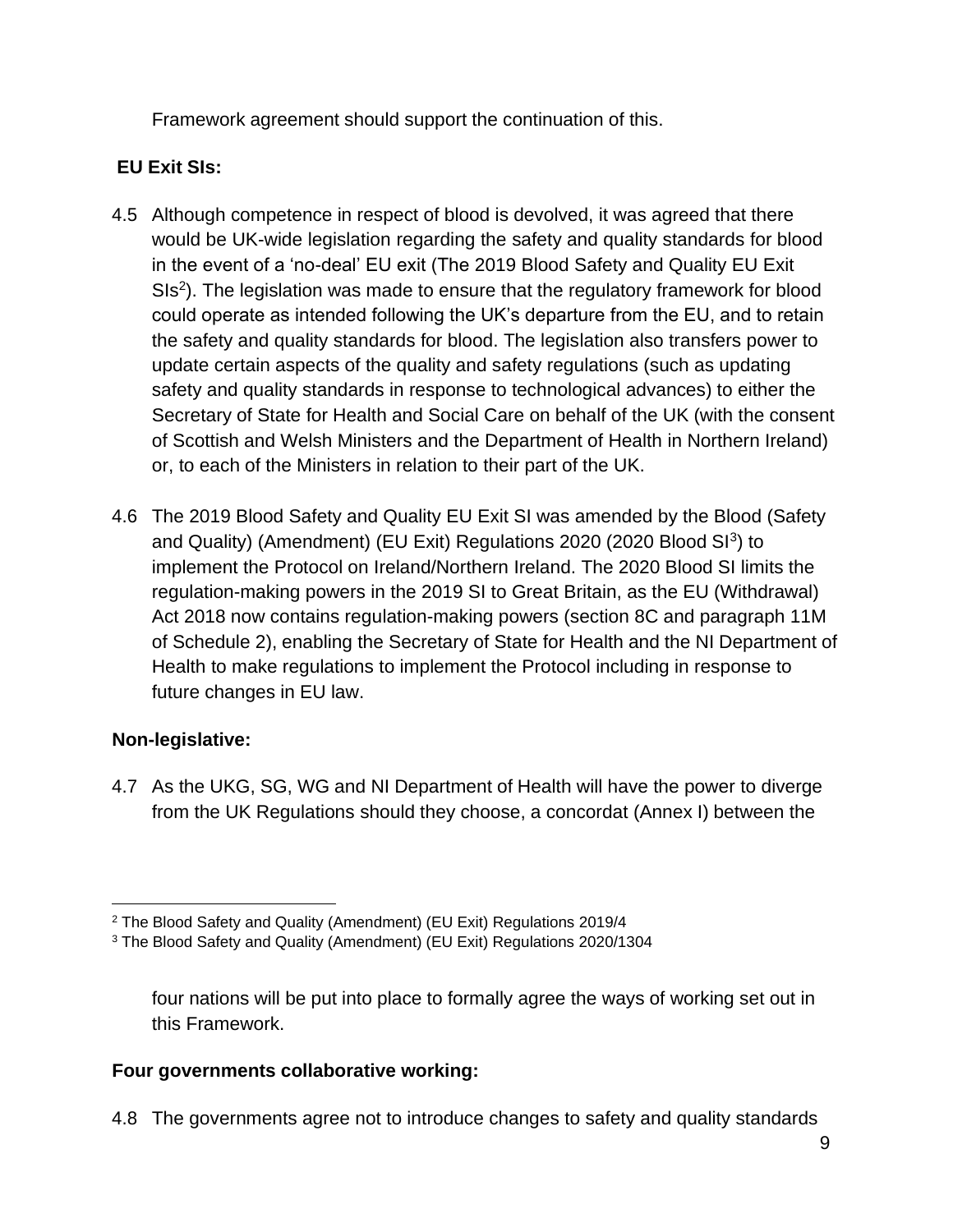legislation without first discussing proposals with each other and considering the UK-wide impact of such changes. They will follow the approach in this Framework to support collaborative decision making with a view to supporting continued sharing of blood and blood components across the UK.

4.9 There is a need for continued robust policy development encompassing policy and technical expertise from all four governments, including the need to fully assess the potential impacts of legislative changes on all affected stakeholders. Governments may wish to do this work individually or in collaboration before initiating a UK-wide discussion of a potential change to the standards.

#### **Risk assessment and management**:

- 4.10 As stated above, maintaining a compatible minimum set of safety and quality standards between the UKG, SG, WG and NI Department of Health will make it easier for blood and blood components to continue to be shared across the UK.
- 4.11 One or more governments may initiate the risk assessment process that should include discussions with the national blood services and the regulator, as appropriate. The assessment should include seeking advice from the relevant scientific advisory bodies. Final decisions at the end of the risk assessment process should require collective sign-off (e.g. legislative or operational changes) by all Ministers across the UK. While the ability to diverge is always available to any individual government, it will be important for any diverging government to consider the impact on patient safety and confidence, and compatibility with the JMC(EN) Common Frameworks principles.
- 4.12 Where appropriate, joint recommendations may be made to Ministers. Ministers will ultimately retain the right to take individual decisions for their government. For Ministers and officials, for areas within the scope of the Framework, a consensus/discussion to inform the other parties should first be sought.
- 4.13 The dispute resolution process is outlined in section 13 of this document.

#### **Divergence:**

4.14 Maintaining a compatible minimum set of quality and standards between the UKG, SG, WG and NI Department of Health will make it easier for blood and blood components to continue to be shared across the UK. The Framework sets out a process by which any government can suggest changes to the standards and how such a proposal will be collectively considered before one or more governments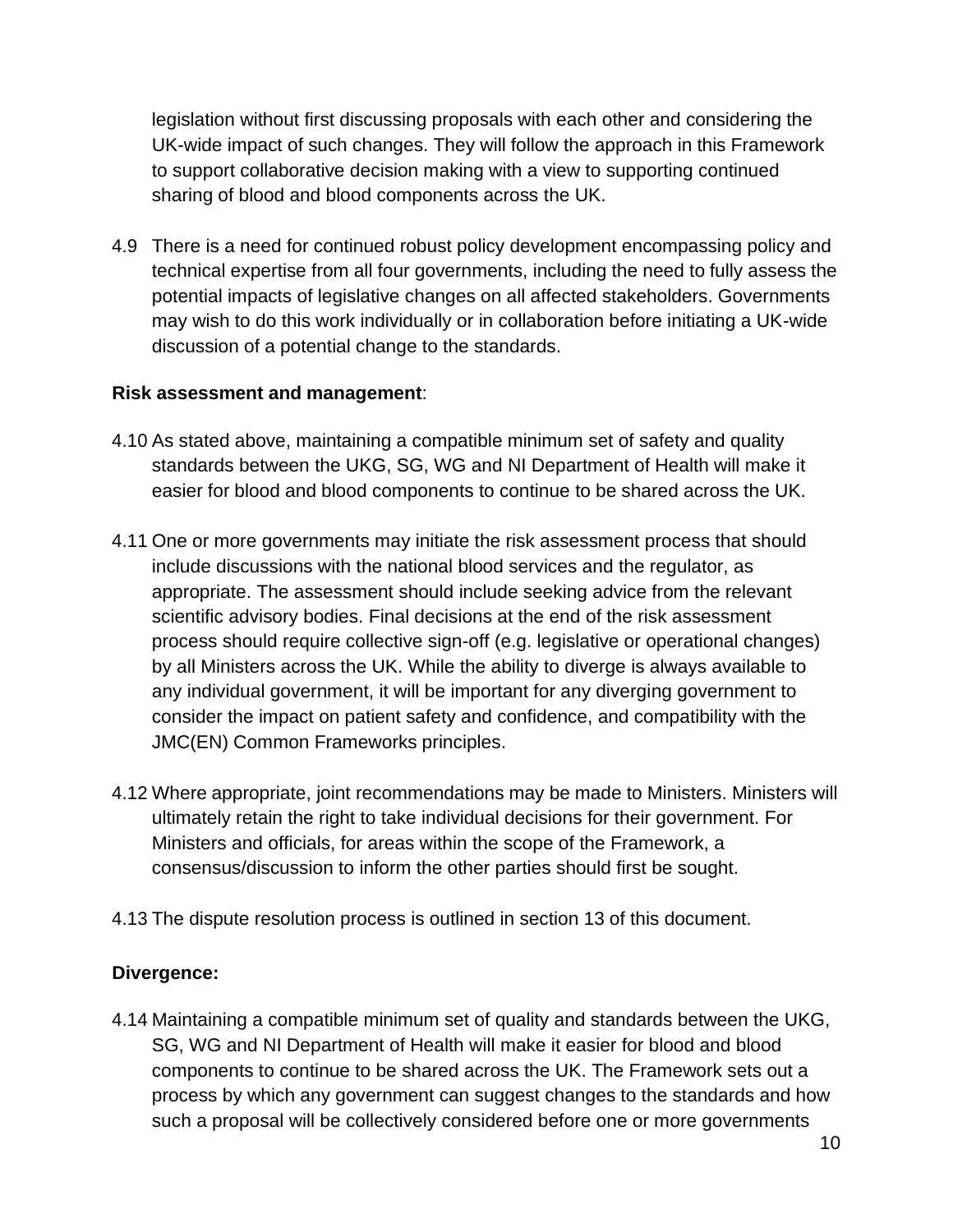introduces a change. It will allow for necessary divergence by one or more governments as required, in order to respond to needs such as location-dependent health concerns.

#### **Dispute Resolution:**

4.15 All four governments will retain the ability to diverge from generally harmonised rules within their part of the UK. Where divergence is not considered acceptable by one or more governments in the UK, every effort will be made to address disagreement at the lowest level possible. Only when all opportunities for avoiding a dispute at the policy level have been sought, will the dispute resolution mechanism be engaged. Dispute resolution is anticipated to only be required in a very small number of cases and is set out in section 13 of this agreement should it be needed.

#### **The Protocol on Ireland/ Northern Ireland:**

- 4.16 The Agreement on the Withdrawal of the United Kingdom from the EU sets out the current arrangements where, although remaining within the UK's custom territory, Northern Ireland will remain aligned with the EU. The following paragraphs of Annex 2 of the Northern Ireland Protocol are relevant to this framework.
	- Paragraph 22 substances of human origin
- 4.17 This Framework reflects the specific circumstances in NI that arise as a result of the Protocol and remains UK wide in its scope. As such decision making and information sharing will always respect the competence of all parties to the Framework and in particular the provisions in Article 18 of the Protocol on democratic consent in Northern Ireland.
- 4.18 Where one or more of UK Government, the Scottish Government or the Welsh Governments propose to change rules in a way that has policy or regulatory implications for the rest of the UK, or where rules in Northern Ireland change in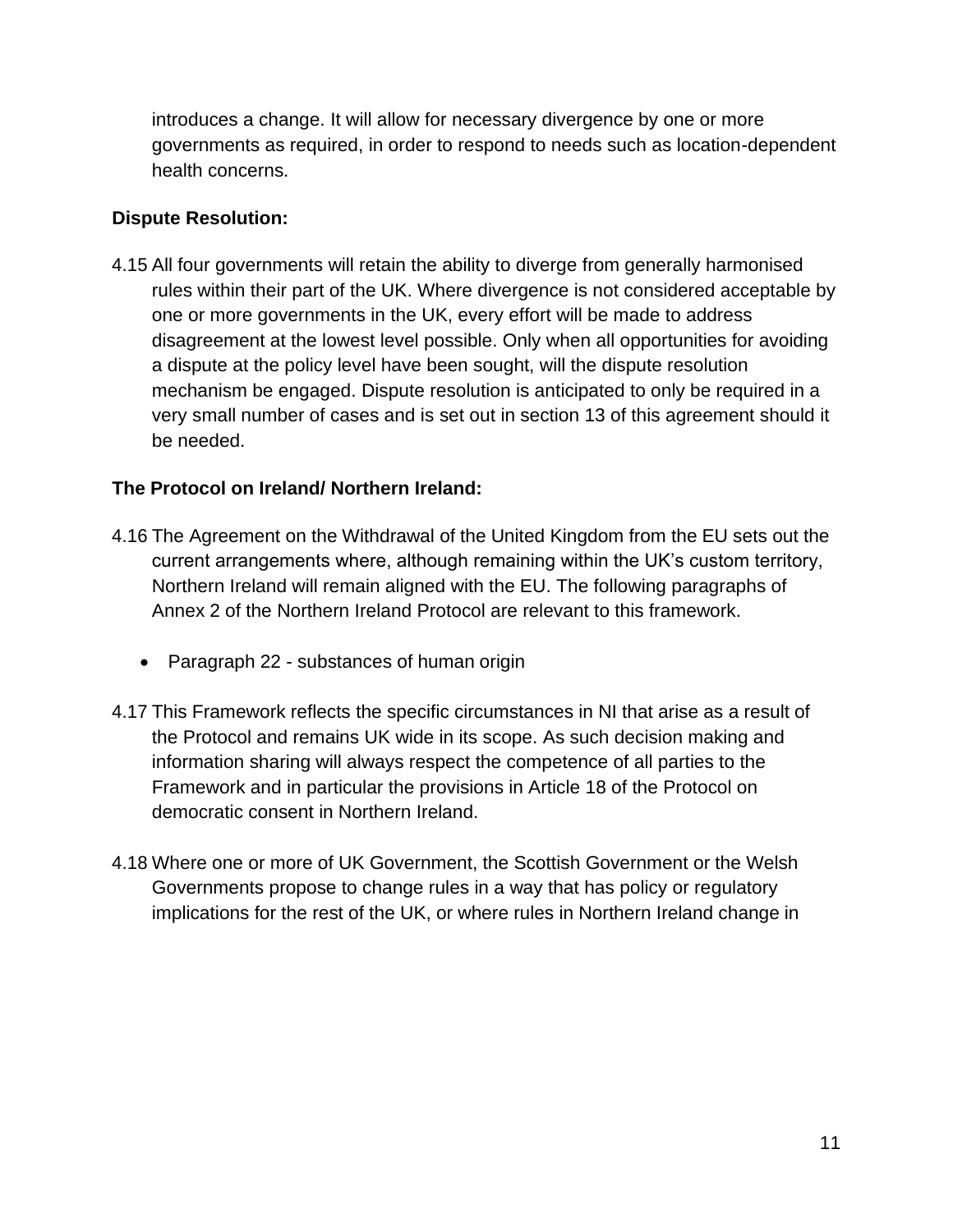alignment with the EU, the Framework is intended to provide governance structures and consensus-based processes for considering and managing theimpact of these changes.

- As rules evolve to meet the emerging regulatory needs of the UK, Scottish and Welsh Governments, this Framework will ensure the full participation of NorthernIreland in discussions such that the views of the relevant Northern Ireland Executive Minister(s) are taken into account in reaching any policy or regulatory decisions by the UK, Scottish or Welsh Governments.
- Where rules in Northern Ireland change in alignment with the EU, the Frameworkwill form the basis of a mechanism to ensure consideration by the four governments of any changes, and will enable them to determine any impacts andsubsequent actions arising from these changes.
- 4.19 Where issues or concerns raised by the relevant Northern Ireland Executive Minister(s) in respect of GB-only proposals have not been satisfactorily addressed,they will have the right to trigger a review of the issue as set out in the dispute resolution process at section 13 of this document.

#### **The UK and EU Trade and Cooperation Agreement (TCA):**

- 4.20 The area of policy covered by this Common Framework does not fall directly withinthe provisions of the Trade and Cooperation Agreement, although both the Common Framework and that agreement will impact significantly on devolved andreserved responsibilities.
	- **5. Detailed overview of proposed framework: legislation (primary orsecondary)**
- 5.1 N/A no legislation to support the framework is considered necessary.

#### **6. Detailed overview of proposed framework: non-legislative arrangements**

- 6.1 A concordat between UKG, SG, WG and NI Department of Health provides the basis for managing and maintaining the collaborative ways of working set out in this framework. Adopting a non-legislative approach maintains the existing goodworking relationships between the governments and allows for flexibility to adaptwhere change is needed.
- 6.2 The underlying principle is that the governments agree not to introduce changes tosafety and quality standards legislation without first discussing proposals with each other and allowing sufficient scope for UK-wide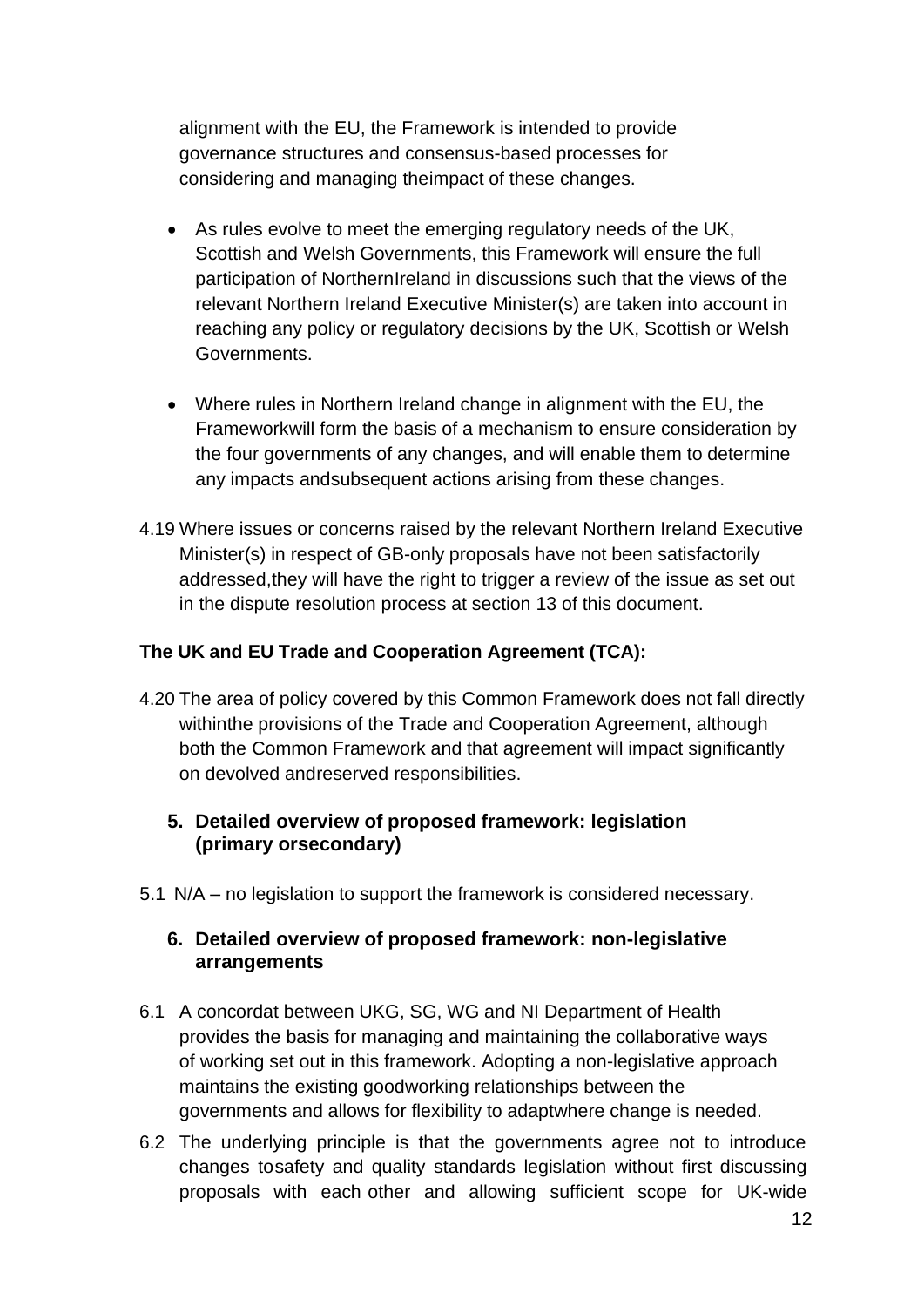discussion and decision making.

- 6.3 If one or more government wishes to diverge from the UK-wide standards for safetyand quality, it is agreed that this should be done after consultation with the other governments and after consideration of the impact on the existing standards of safety and quality for blood and blood components.
	- **7. Detailed overview of areas where no further action is thought to beneeded**
- 7.1 Not applicable.

# **OPERATIONAL DETAIL**

# **SECTION 3: PROPOSED OPERATIONAL ELEMENTS OFFRAMEWORK**

#### **8. Decision making**

- 8.1 Individual governments will be able to make decisions (at Ministerial level in relation to proposals for legislative change or other significant policy issues) on thesafety and quality standards for blood and blood components. This includes, but isnot limited to, the following:
	- standards and requirements relating to a quality system for blood establishments;
	- information to be provided to donors;
	- information to be obtained from donors;
	- blood quality and safety requirements;
	- storage, transport and distribution requirements;
	- quality and safety requirements;
	- traceability requirements;
	- deferral criteria for donors of blood and blood components. Deferral is defined in the Blood Safety and Quality Regulations 2005 and refers to the suspension (either permanent or temporary) of the eligibility of an individual to donate bloodor blood components;
	- requirements applicable to autologous transfusions; and
	- the procedure for notifying serious adverse reactions and events.
- 8.2 If a government wants to make a change to the blood safety and quality legislation,they will:
	- notify all governments setting out details of the proposal and invite comments;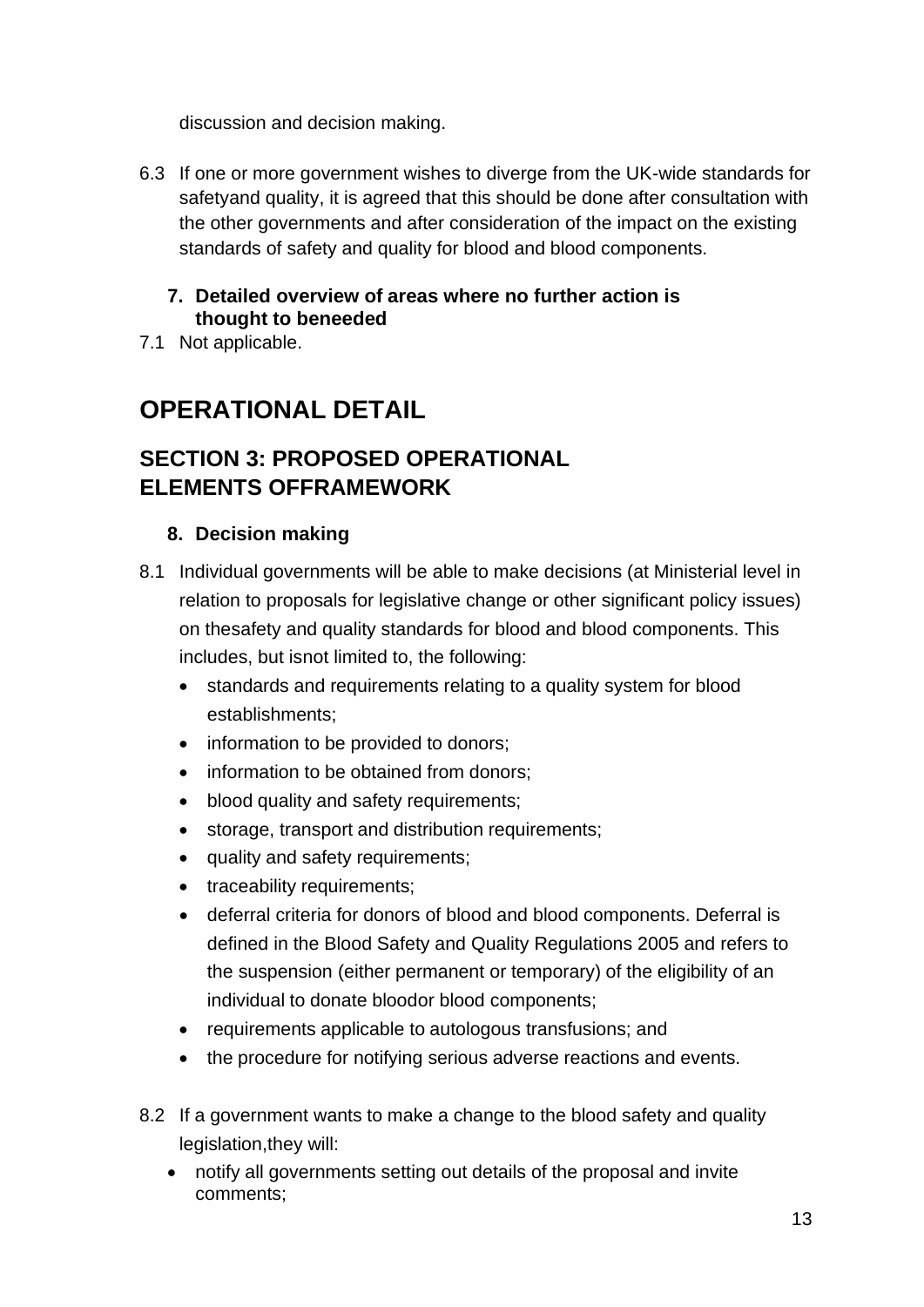- arrange a meeting with policy officials to discuss the detail of the proposals, if angovernment requests this;
- seek to agree a way forward on the issue; and
- depending on the issue, seek input from the following:
	- o advice from an advisory body or the regulator; and
	- o consultation with stakeholders.
- 8.3 Officials will share information, advice and views so that each government can advise Ministers on the proposal and its impacts and seek Ministerial decisions.
- 8.4 If agreement is not reached on a way forward, to assess a proposal or on the factual information within the advice to Ministers, any government can escalate theissue so that it can be discussed at senior official level. If an agreement is not reached at senior official level and all alternatives have been exhausted, the proposal can be escalated to be discussed at Ministerial level.

#### **9. Roles and responsibilities of each party to the framework**

9.1 The following sets out the role and responsibilities of officials and Ministers in thisFramework.

#### **Officials:**

- 9.2 Regular meetings will be arranged by the Blood Safety team to take place around the Advisory Committee on the Safety of Blood, Tissues and Organs (SaBTO) meetings. This will provide an opportunity to discuss blood policy, share updates and consider the short-term and long-term impact of any developments. Advice willbe shared with Ministers with the rationale for the approach taken (e.g. a UK/GB- wide approach), or why divergent policies may be necessary.
- 9.3 Specific ad-hoc meetings and day-to-day discussions on the policy covered by thisFramework will continue. Advice will be put to Ministers outlining the rationale for the approach taken within this policy area (e.g. a UK/GB-wide approach), or why divergent policies may be arranged if/when a proposal arises. Officials across governments will convene to discuss policy issues as appropriate and keep colleagues regularly informed of any ramifications the policy may have on governments.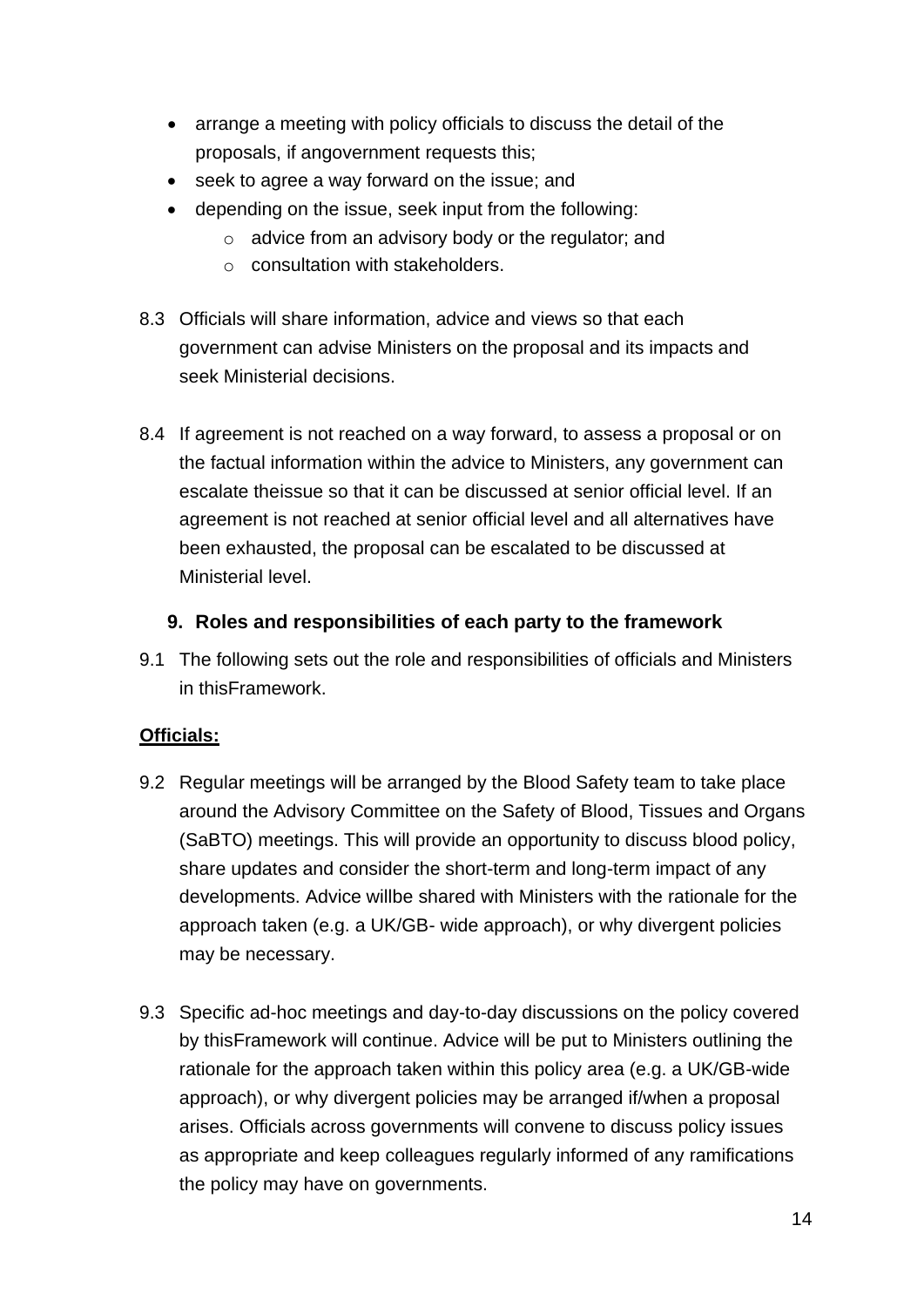9.4 If officials do not agree when making decisions, issues discussed at a working levelcan be escalated to senior officials in line with the Framework's dispute avoidance and resolution mechanism (Appendix II).

#### **Senior Officials:**

9.5 Senior officials (e.g. Deputy Directors and Directors) will provide strategic directionon the policy governed by this Framework. They may review an issue as per a

Framework's dispute avoidance and resolution mechanism if officials are not able to agree an approach, in another attempt to reach agreement. Senior officials should convene to discuss issues as appropriate where there is a dispute, either bymeeting regularly or on an ad hoc basis.

#### **Ministers:**

9.6 Ministers may receive advice from their officials either concurrently across governments as issues arise or in the course of business as usual work for individual governments. If work is remitted to senior officials and an issue remainsunresolved, the issue may be escalated to Ministers. Where Ministers are considering issues as part of the Framework's dispute avoidance and resolution mechanism this could be via several media, including inter-ministerial meetings orby correspondence.

#### **Senior Ministers:**

9.7 Terminology distinguishing Ministerial hierarchy is not universal across governments. Where there is a distinction, it is likely that advice presented to a Minister who is not a Senior Minister, will be copied to a Senior Minister who may provide an additional steer if needed. In some circumstances, the Senior Minister will also be the most appropriate Minister to make a decision and therefore the distinction between Senior Minister and Minister will not be relevant. In the case ofUKG, a Senior Minister would be a Secretary of State (SofS).

#### **Information sharing:**

9.8 Each government will aim to provide each other with a full and open (as possible)access to scientific, technical and policy information including statistics and research and, where appropriate, representations from third parties.

#### **10.Roles and responsibilities of existing or new bodies**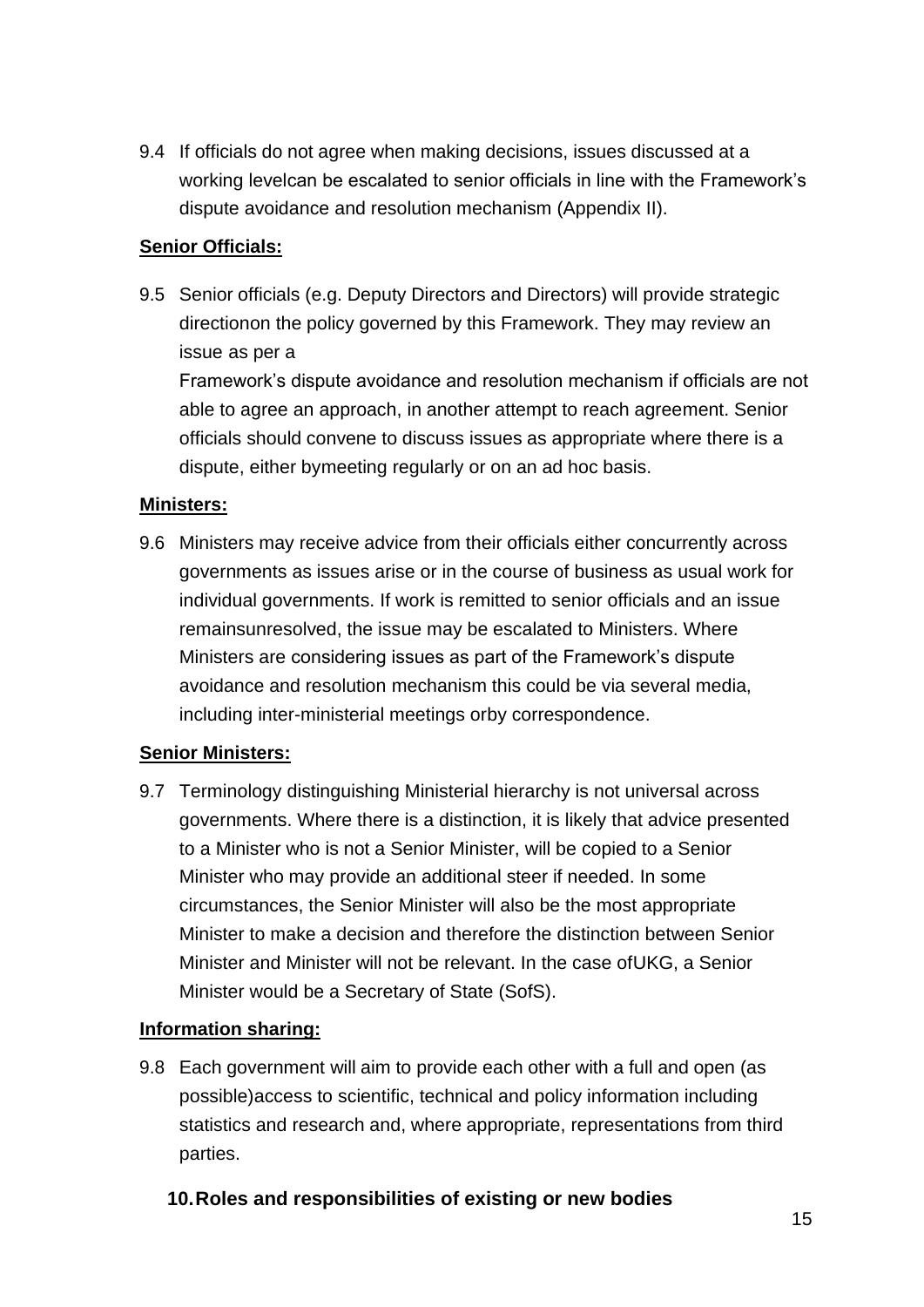- 10.1 The current scientific advisory bodies are:
	- **Joint United Kingdom (UK) Blood Transfusion and Tissue TransplantationServices Professional Advisory Committee (JPAC)**

The purpose of JPAC is:

- o To ensure that all relevant aspects dealing with the safety of blood and tissues in the UK are covered, and that the professional advice emanatingfrom JPAC is communicated appropriately and in a timely fashion.
- o To prepare detailed service guidelines for the United Kingdom Blood Transfusion Services, taking account of the Blood Safety and Quality Regulations (2005), the Human Tissue (Quality and Safety for Human Application) Regulations 2007 and future UK legislation affecting the bloodand tissue services. For example, the Tissue Donor Selection Guidelines -Deceased Donors.
- o To be an Advisory Committee to the United Kingdom Blood TransfusionServices, normally by reporting to the Medical Directors of the individualServices who are themselves individually accountable to the Chief Executives/ Directors of the Services. Decisions on policy and implementation would be vested in the individual Chief Executives/Directors and their Service boards and, where appropriate, their respective Health Departments.

#### 10.2 **[Advisory Committee on the Safety of Blood, Tissues and Organs](https://eur03.safelinks.protection.outlook.com/?url=https%3A%2F%2Fwww.gov.uk%2Fgovernment%2Fgroups%2Fadvisory-committee-on-the-safety-of-blood-tissues-and-organs%23membership&data=04%7C01%7CJosephine.Oyinlola%40dhsc.gov.uk%7Ce2ed82635bc040c7718808d9779ef39d%7C61278c3091a84c318c1fef4de8973a1c%7C1%7C0%7C637672346845947417%7CUnknown%7CTWFpbGZsb3d8eyJWIjoiMC4wLjAwMDAiLCJQIjoiV2luMzIiLCJBTiI6Ik1haWwiLCJXVCI6Mn0%3D%7C1000&sdata=S0PIhKonXxWEJeAl9rrPbIyYxxEyfgx5HnyBzKN0KMI%3D&reserved=0)**

**(SaBTO):** Provides policy advice to Ministers in the four governments of the UK on the mostappropriate ways to ensure the safety of blood, cells, tissues and organs for transfusion / transplantation.

- 10.3 Both of the groups above are independent from the UKG, SG, WG and NIE andprovide advice for the whole of the UK.
- 10.4 **UK Blood Services Forum:** The UK Blood Transfusion Services have a body to coordinate co-operation-the UK Blood Forum. The Forum comprises the chief executives and medical directors of the four Services. JPAC are accountable to themedical directors who themselves are accountable to their chief executives. Both the UK Blood Forum and JPAC ensure consistency in professional matters.
- 10.5 **Official level Blood Safety and Quality meetings:** All parties will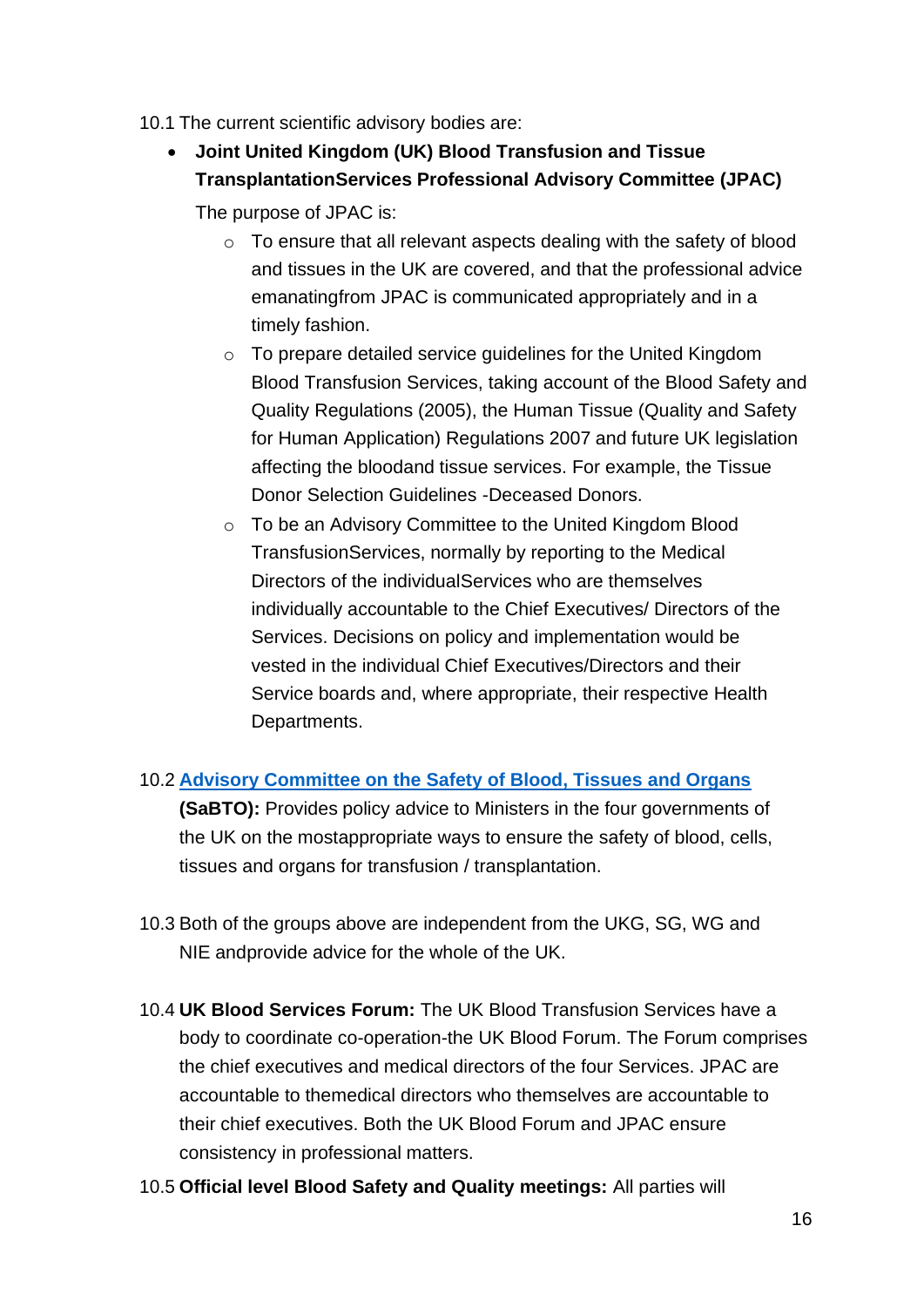continue to regularly share information with one another in relation to the scope of this agreement. This is in order to: maintain public health and patient safety; allow foreffective collaborative working and consideration of the Framework Principles, while acknowledging policy divergence.

10.6 Official level blood safety and quality meetings will continue to discuss:

- the impact of decisions on other governments, including any impacts on cross-cutting issues;
- prospective policy changes;
- emerging issues and intelligence etc.
- 10.7 As mentioned in section 9, Senior Official meetings will be convened to provide strategic direction and to discuss issues as appropriate where there is a dispute,either by meeting regularly or on an ad hoc basis. Officials or Senior Officials willthen report to the relevant Ministers if necessary to provide an update or to escalate an issue.
- 10.8 The official level meetings will be arranged by the DHSC Blood Safety team andwill include colleagues from the devolved governments.

### **11.Monitoring and enforcement**

- 11.1 Official level Blood Safety and Quality meetings with policy teams across the four nations will take place around SaBTO meetings, to monitor the Framework, wherenot monitoring in the course of routine business. The purpose of monitoring is to assess:
	- inter-governmental co-operation and collaboration as a result of the Framework;
	- whether parties are implementing and complying with the Framework;
	- whether divergence has taken place in contravention of the CommonFramework principles;
	- whether divergence has taken place in contravention of the principles of theintergovernmental relations review; and
	- whether divergence has taken place that impacts on the policy area covered bythe Framework.
- 11.2 The outcome of this monitoring will be used to inform joint decisionmaking goingforward and the next review and amendment process. If there is an unresolved disagreement, the dispute avoidance and resolution mechanism should be used.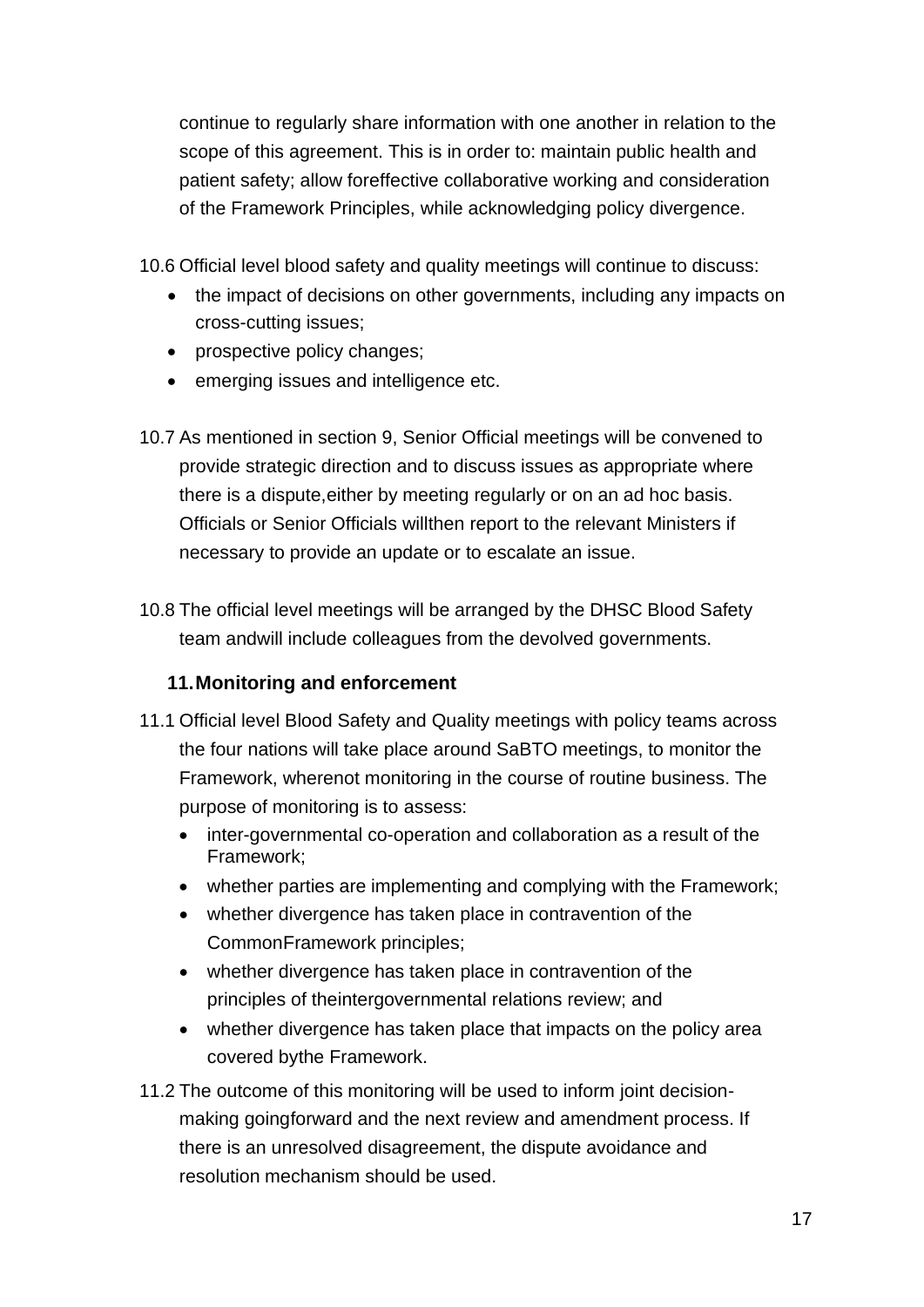#### **12.Review and amendment**

#### 12.1 **Process**:

- The Review and Amendment Mechanism (RAM) ensures the Framework canadapt to changing policy and governance environments in the future.
- There are two types of review which are outlined below. The process for agreeing amendments should be identical regardless of the type of review.
- The RAM relies on consensus at each stage of the process from the Ministersresponsible for the policy areas covered by the non-legislative agreement.
- Third parties can be used by any party to the Framework to provide advice at anystage in the process. These include other government departments or bodies as well as external stakeholders such as non-governmental organisations (NGOs) and interest groups.
- At the outset of the review stage, parties to the Framework must agree timelinesfor the process, including the possible amendment stage.
- If agreement is not reached in either the review or amendment stage, parties tothe Framework can raise it as a dispute through the Framework's dispute avoidance and resolution mechanism.

#### 12.2 **Review Stage:**

- An initial review will take place one year after the Framework comes into effect; itwill be used to determine if the arrangements are functional.
- Following the initial review, a periodic review of the Framework will take placeevery two years and will be in line with official or, if required, ministerial-level meetings.
	- The period of two years starts from the conclusion of a periodic review andany amendment stages that follow.
	- During the periodic review, parties to the Framework will discuss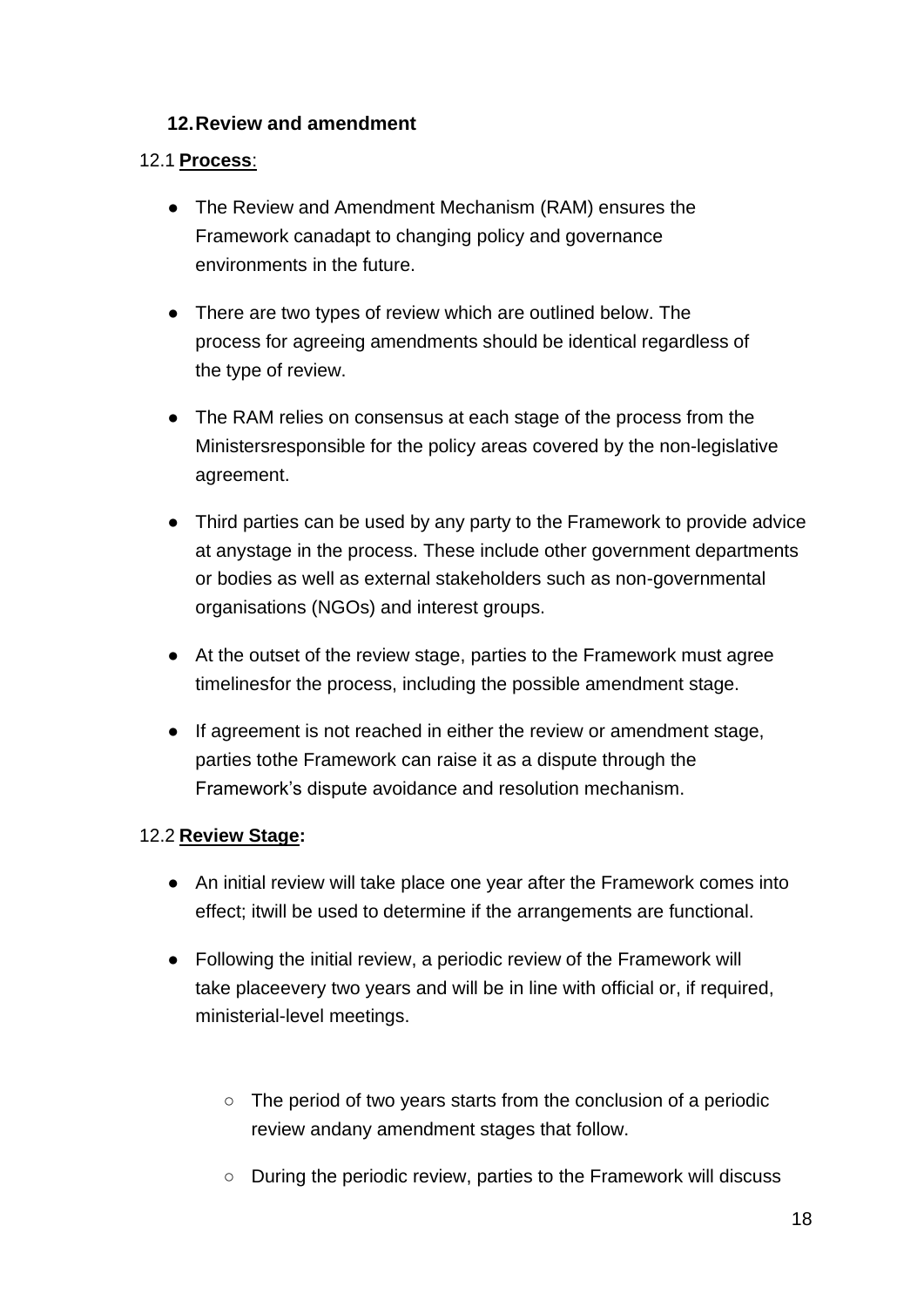whether the governance and operational aspects of the Framework are working effectively, and whether decisions made over the previous two years needto be reflected in an updated nonlegislative agreement.

- An exceptional review of the Framework is triggered by a 'significant issue':
	- A significant issue must be time sensitive and fundamentally impact theoperation and/or the scope of the Framework.
	- The exceptional review may include a review of governance structures ifall parties agree it is required. Otherwise, these issues are to be handledin the periodic review.
	- The same significant issue cannot be discussed within six months of theclosing of that issue.
- The amendment stage can only be triggered through unanimous agreement by Ministers. If parties agree that no amendment is required, the relevant time period begins again for both review types (for example, it will be 2 years until thenext periodic review and at least 6 months until the same significant issue can trigger an exceptional review).

#### 12.3 **Amendment Stage:**

- Following agreement that all parties wish to enter the amendment stage, partieswill enter into discussion around the exact nature of the amendment. This can either be led by one party to the Framework or all.
- If an amendment is deemed necessary during either type of review, the existingFramework will remain in place until a final amendment has been agreed.
- All amendments to the Framework must be agreed by all parties and a new non-legislative agreement signed by all parties.
- If parties cannot agree whether or how a Framework should be amended thismay become a disagreement and as such could be raised through the Framework's dispute avoidance and resolution mechanism.
- 12.4 Changes to the Framework and concordat will be communicated to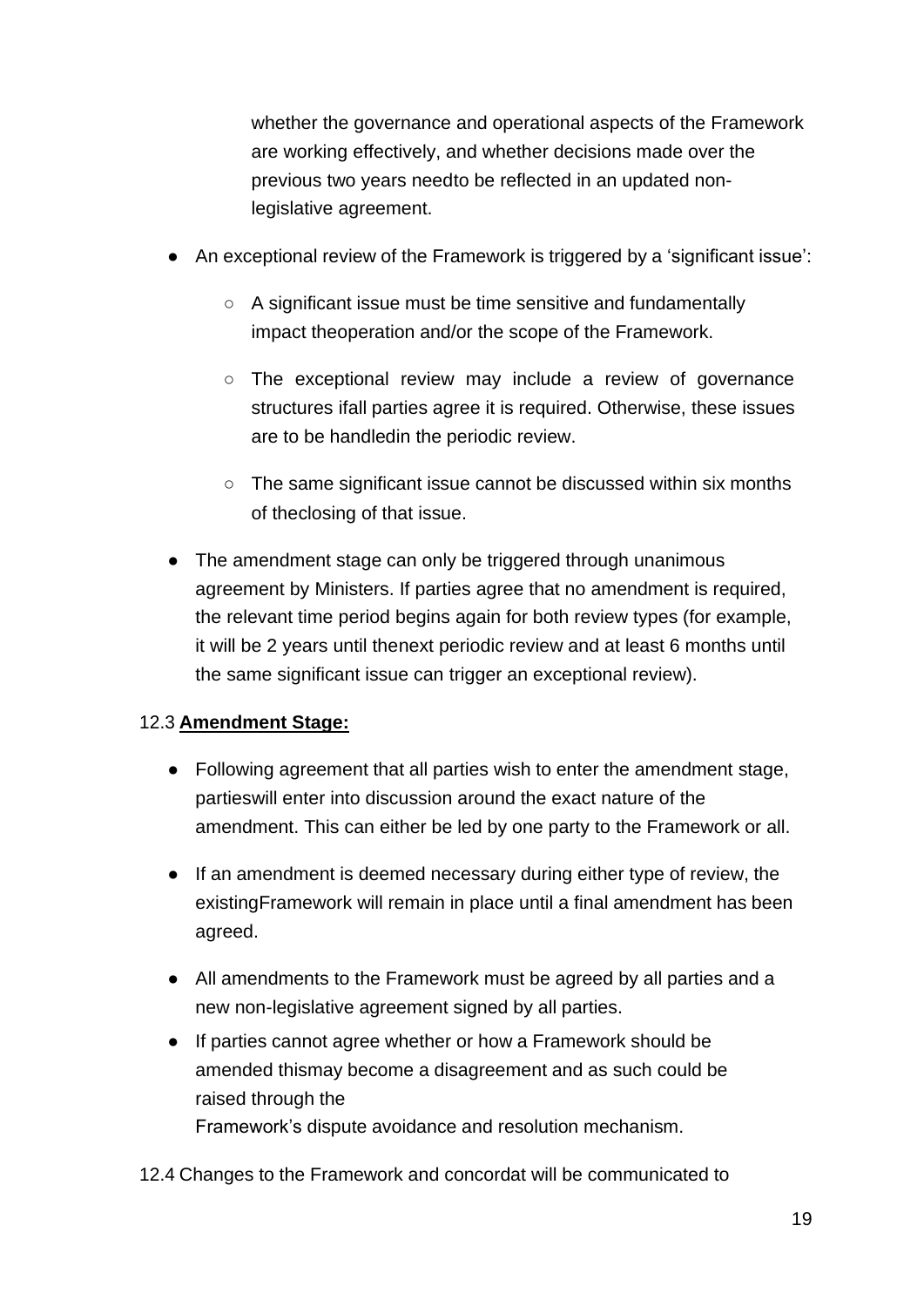stakeholdersvia the current communication channels.

#### **13.Dispute resolution**

- 13.1 The goal of the dispute avoidance and resolution mechanism is to avoid escalationto formal processes through the appropriate intergovernmental structures, by resolving any disagreements at the lowest possible level. A disagreement betweenparties of this Framework becomes a 'dispute' when it enters the formal dispute avoidance and resolution process through the appropriate intergovernmental structures.
- 13.2 This mechanism will only be utilised when genuine agreement cannot be reached,and divergence would impact negatively on the ability to meet the Common Frameworks principles (as defined by the appropriate intergovernmental structures). In those areas where a common approach is not needed in order to meet these principles, an "agreement to disagree" could be considered an acceptable resolution.

#### **Process**

13.3 The below diagram (Figure 1) states the levels of escalation of a disagreement to adispute and the interaction between each level.

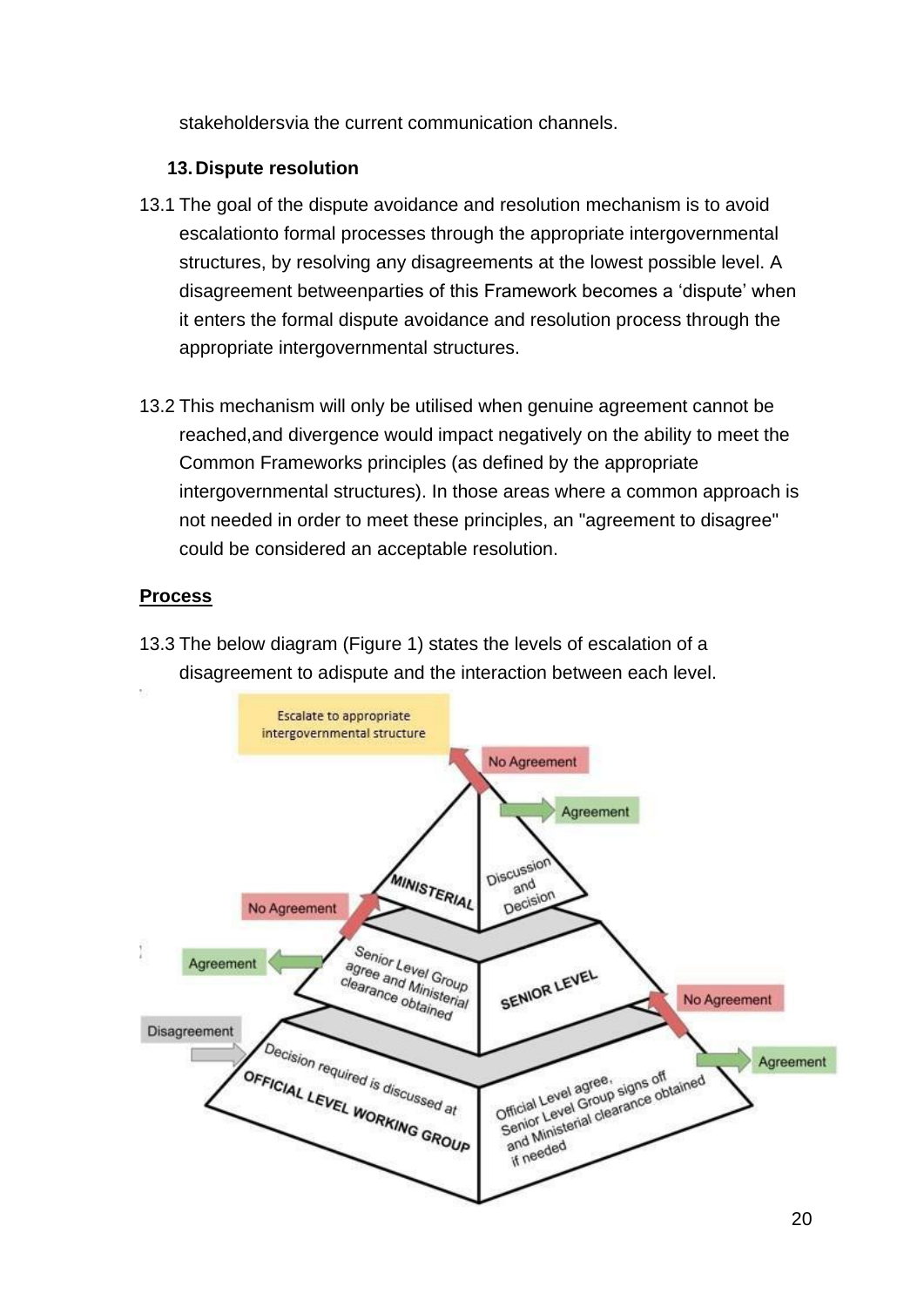#### *Figure 1: The levels of escalation for disagreements and disputes.*

- 13.3.1 **Official level:** Following the approach set out in sections 8 and 9 and Appendix II of this Common Framework and within the spirit of the Concordat,the four governments will seek every opportunity to resolve differences and reach agreement; either to recommend a UK-wide approach or to accept divergence, at official level through discussions. Regular official level meetings will continue to provide an opportunity to discuss blood safety and quality policy, share updates and consider the short-term and long-term impact of any developments. Policy leads (e.g. Team Leaders) will provide strategic direction on the policy governed by this Framework and take key operational decisions.
- 13.3.2 Where officials become aware of proposals, potential issues or areas of disagreement via any means, the first step will be to seek to resolve this amongst policy leads without escalation. This will usually be resolved via discussion with policy colleagues in each government, to determine the source of the disagreement, to examine evidence, to establish whether it is a significant concern and to work through possible solutions to the satisfaction of all parties. It is expected that most disagreements would be resolved at thispoint.
- 13.3.3 **Senior Official level:** Where it has not been possible to resolve any disagreement at official level, this will initially be referred to Senior Officials forresolution. At this stage Senior Officials can decide whether it would be appropriate to arrange a meeting with counterparts across governments. Alternatively, or after such a meeting, Senior Officials may determine that the issue cannot be resolved at this stage, at which point the involvement of Ministers will be required.
- 13.3.4 **Ministerial level:** Any continuing disagreement, which cannot be resolved at official level in the ways set out above, will be referred to Portfolio Ministers for resolution and as set out in the Blood Safety and Quality Common Framework, the making of legislation may need to be postponed until all four governments are in agreement on how to proceed. The parties may conclude,having considered potential impacts on patient safety, the JMC (EN) principles and the finalised principles for Intergovernmental Relations, that divergence is appropriate.
- 13.3.5 **Resolve through appropriate intergovernmental structure:**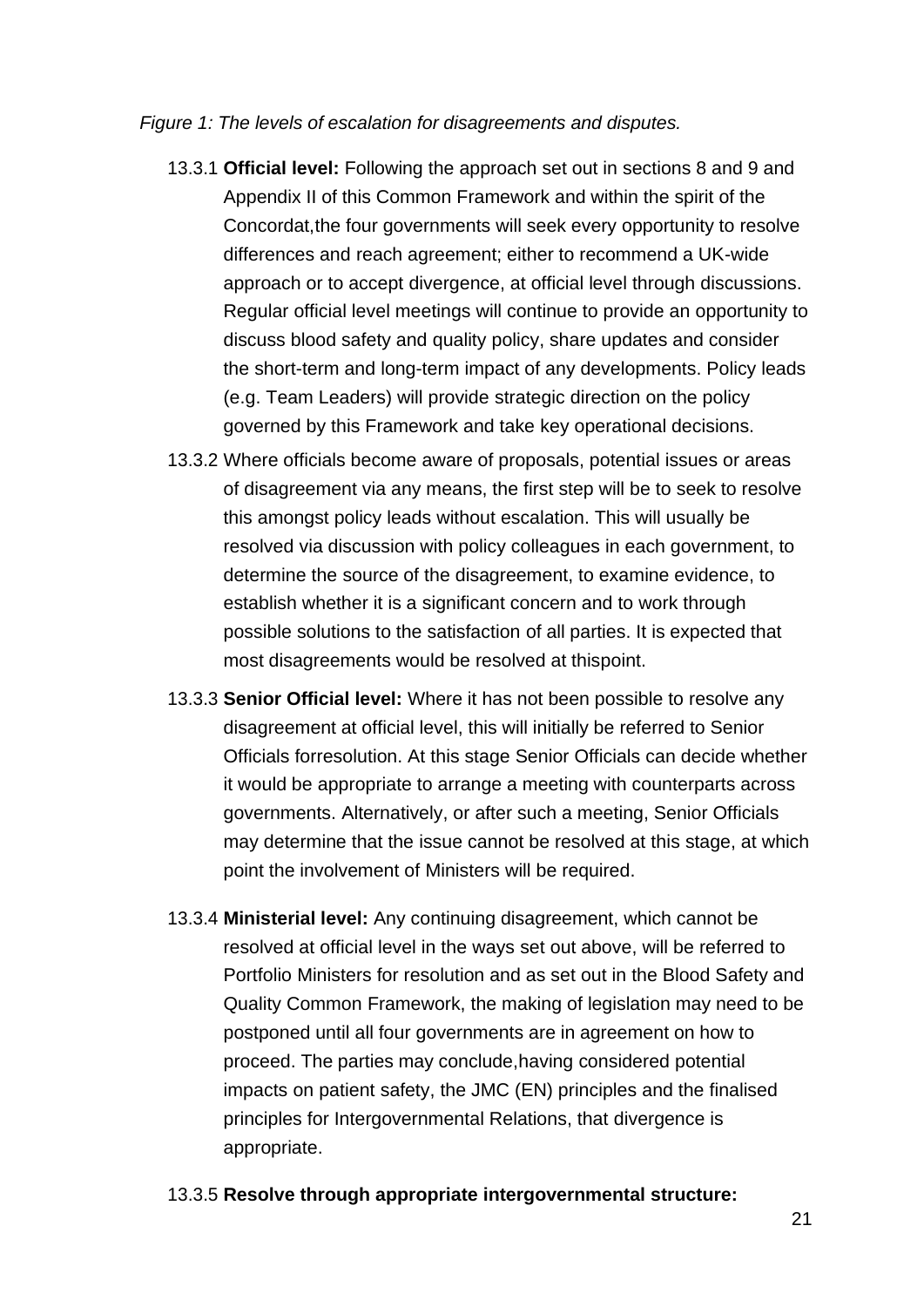As a lastresort, where the above steps for resolving a disagreement have been unsuccessful, the issue will be escalated under the appropriate intergovernmental structures

#### **Timescales for escalation**

13.4 When a proposal is raised at official level, consideration will be given to the urgency of the proposal (i.e. how quickly a decision is required). This assessmentwill guide timescales for escalation of disagreement within the governance structure, with decisions requiring a more immediate resolution being escalated more quickly.

#### **Evidence gathering**

13.5 At each stage, further evidence may be requested from the preceding forum beforethe disagreement is discussed.

### **Third parties**

13.6 JPAC and SaBTO may be used to provide scientific or technical advice to theUKG, SG, WG and NI Department of Health.

# **SECTION 4: PRACTICAL NEXT STEPS AND RELATED ISSUES**

#### **14. Implementation**

14.1 This Framework will take effect once agreed by all parties and approved by Ministers. The Common Framework will only be put in place once there is finalministerial sign off from all four governments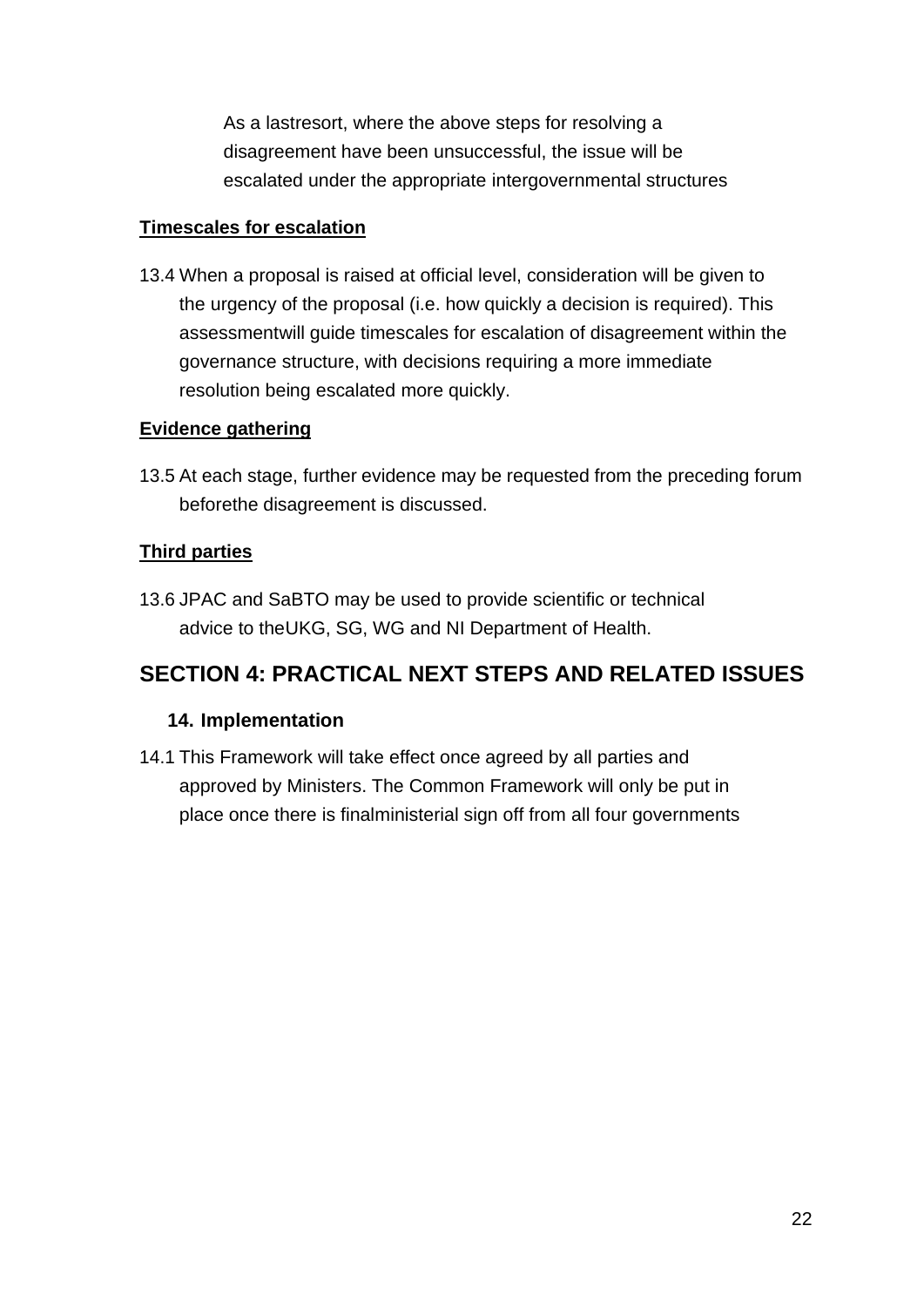# **APPENDIX I: Joint Ministerial Committee (EU Negotiations) Communique - October 2017**

#### **JOINT MINISTERIAL COMMITTEE (EU NEGOTIATIONS) COMMUNIQUE October 2017**

The fifth Joint Ministerial Committee (EU Negotiations) met today in 70 Whitehall. The meeting was chaired by the Rt Hon Damian Green MP, First Secretary of State and Minister for the Cabinet Office.

The attending Ministers were:

From the UK Government: the First Secretary of State and Minister for the Cabinet Office, Rt Hon Damian Green MP; the Secretary of State for Exiting the EU, Rt Hon David Davis MP; the Secretary of State for Wales, Rt Hon Alun Cairns MP; the Secretary of State for Scotland, Rt Hon David Mundell MP; and, Parliamentary Under Secretary of State for Northern Ireland, Lord Bourne of Aberystwyth.

From the Welsh Government: Cabinet Secretary for Finance and Local Government, Mark Drakeford AM.

From the Scottish Government: the Minister for UK Negotiations on Scotland's Place in Europe, Michael Russell MSP.

In the absence of Ministers from the Northern Ireland Executive, a senior civil servant from the Northern Ireland Civil Service was in attendance.

The Chair opened the meeting by summarising the bilateral engagement and political developments that had taken place since JMC(EN) last met. The Secretary of State for Exiting the EU provided an update on the previous rounds of negotiations with the EU and the Committee discussed forthcoming priorities and the future relationship with the EU. The Committee discussed the establishment of common frameworks.

Ministers noted the positive progress being made on consideration of common frameworks and agreed the principles that will underpin that work (attached).

#### **Common Frameworks: Definition and Principles**

#### **Definition**

As the UK leaves the European Union, the Government of the United Kingdom and the devolved administrations agree to work together to establish common approaches in some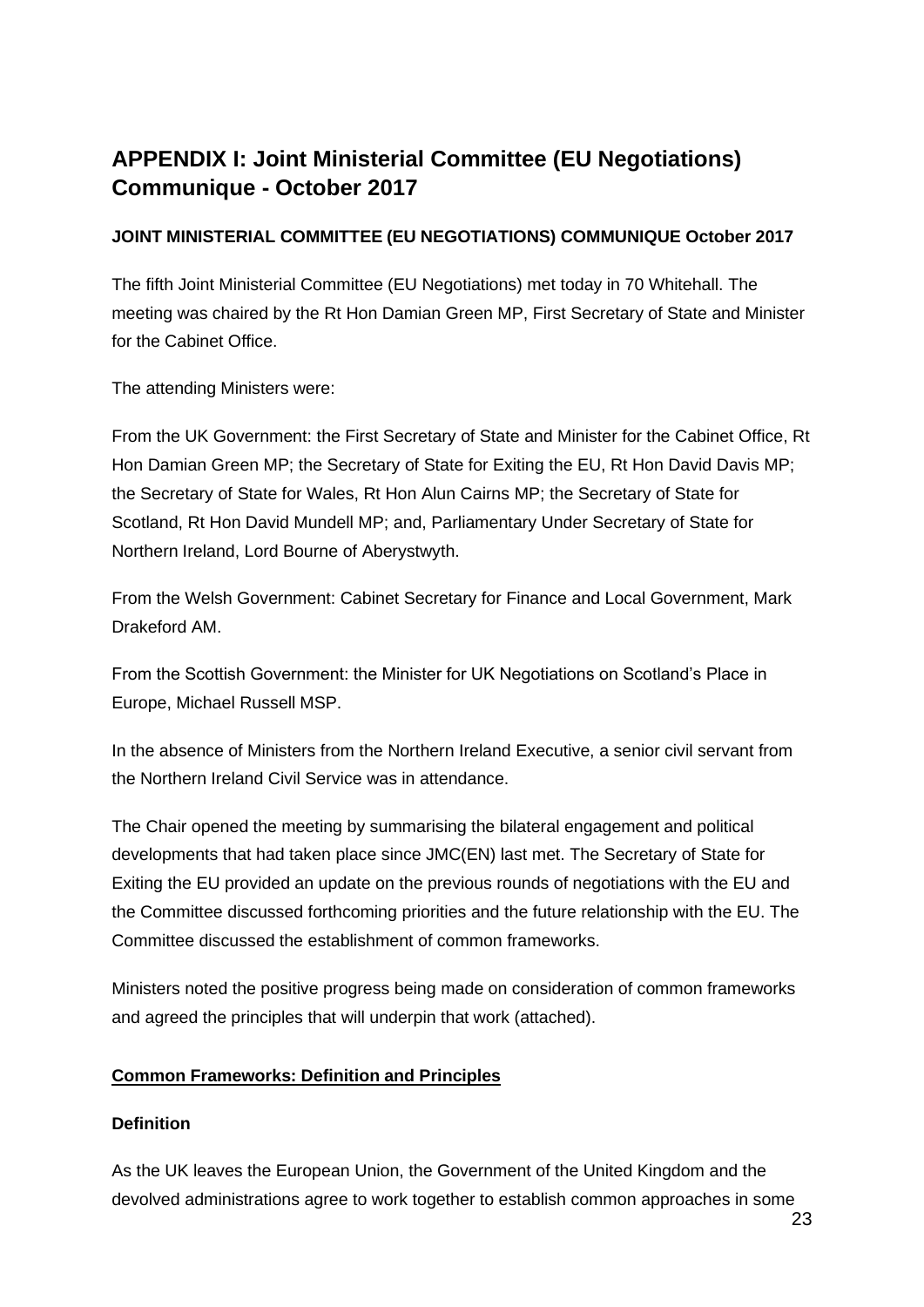areas that are currently governed by EU law, but that are otherwise within areas of competence of the devolved administrations or legislatures. A framework will set out a common UK, or GB, approach and how it will be operated and governed. This may consist of common goals, minimum or maximum standards, harmonisation, limits on action, or mutual recognition, depending on the policy area and the objectives being pursued. Frameworks may be implemented by legislation, by executive action, by memorandums of understanding, or by other means depending on the context in which the framework is intended to operate.

#### **Context**

The following principles apply to common frameworks in areas where EU law currently intersects with devolved competence. There will also be close working between the UK Government and the devolved administrations on reserved and excepted matters that impact significantly on devolved responsibilities.

Discussions will be either multilateral or bilateral between the UK Government and the devolved administrations. It will be the aim of all parties to agree where there is a need for common frameworks and the content of them.

The outcomes from these discussions on common frameworks will be without prejudice to the UK's negotiations and future relationship with the EU.

#### **Principles**

- 1. Common frameworks will be established where they are necessary in order to:
	- enable the functioning of the UK internal market, while acknowledging policy divergence;
	- ensure compliance with international obligations;
	- ensure the UK can negotiate, enter into and implement new trade agreements and international treaties;
	- enable the management of common resources;
	- administer and provide access to justice in cases with a cross-border element;
	- safeguard the security of the UK.
- 2. Frameworks will respect the devolution settlements and the democratic accountability of the devolved legislatures, and will therefore:
	- be based on established conventions and practices, including that the competence of the devolved institutions will not normally be adjusted without their consent;
	- maintain, as a minimum, equivalent flexibility for tailoring policies to the specific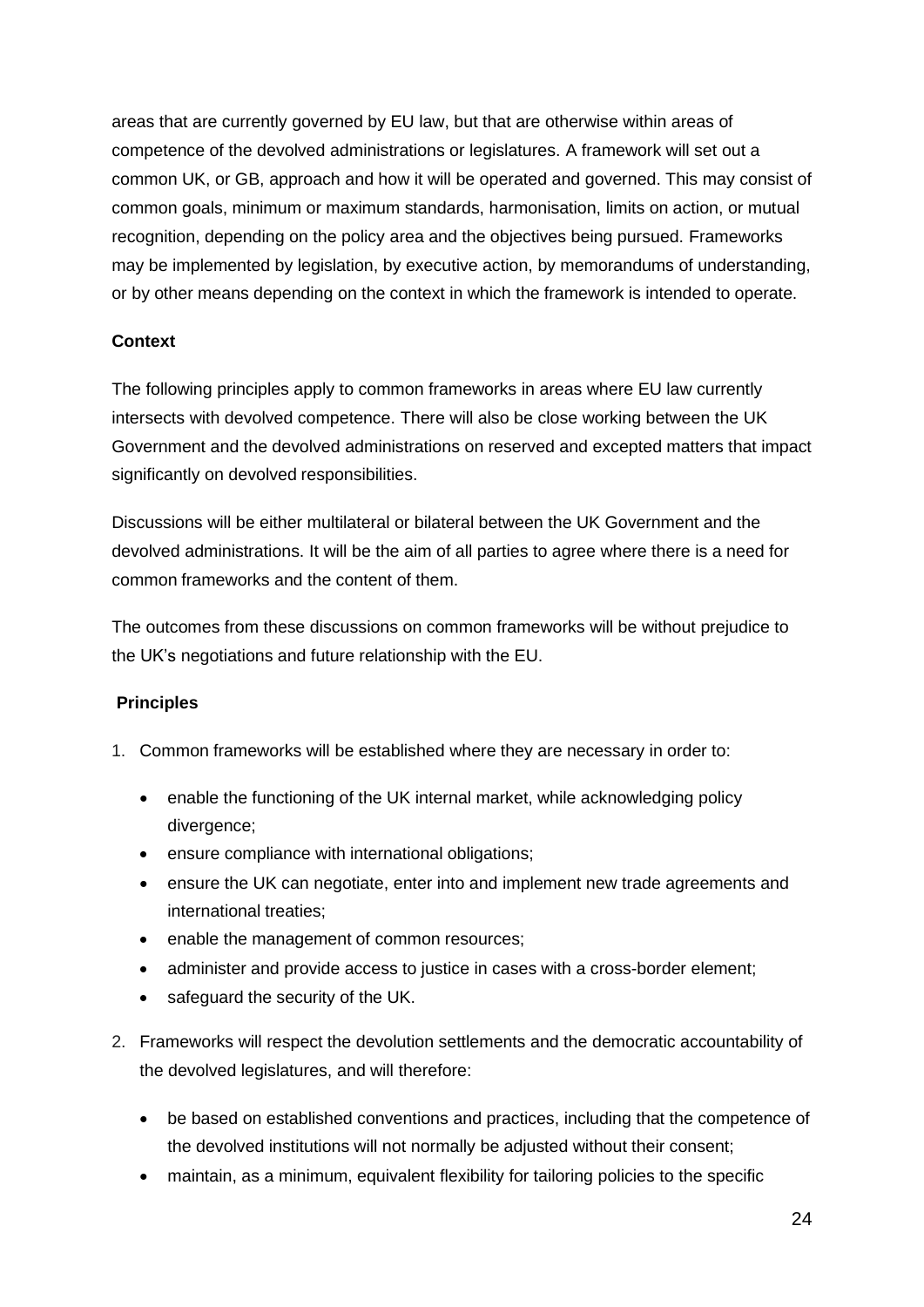needs of each territory as is afforded by current EU rules;

- lead to a significant increase in decision-making powers for the devolved administrations.
- 3. Frameworks will ensure recognition of the economic and social linkages between Northern Ireland and Ireland and that Northern Ireland will be the only part of the UK that shares a land frontier with the EU. They will also adhere to the Belfast Agreement.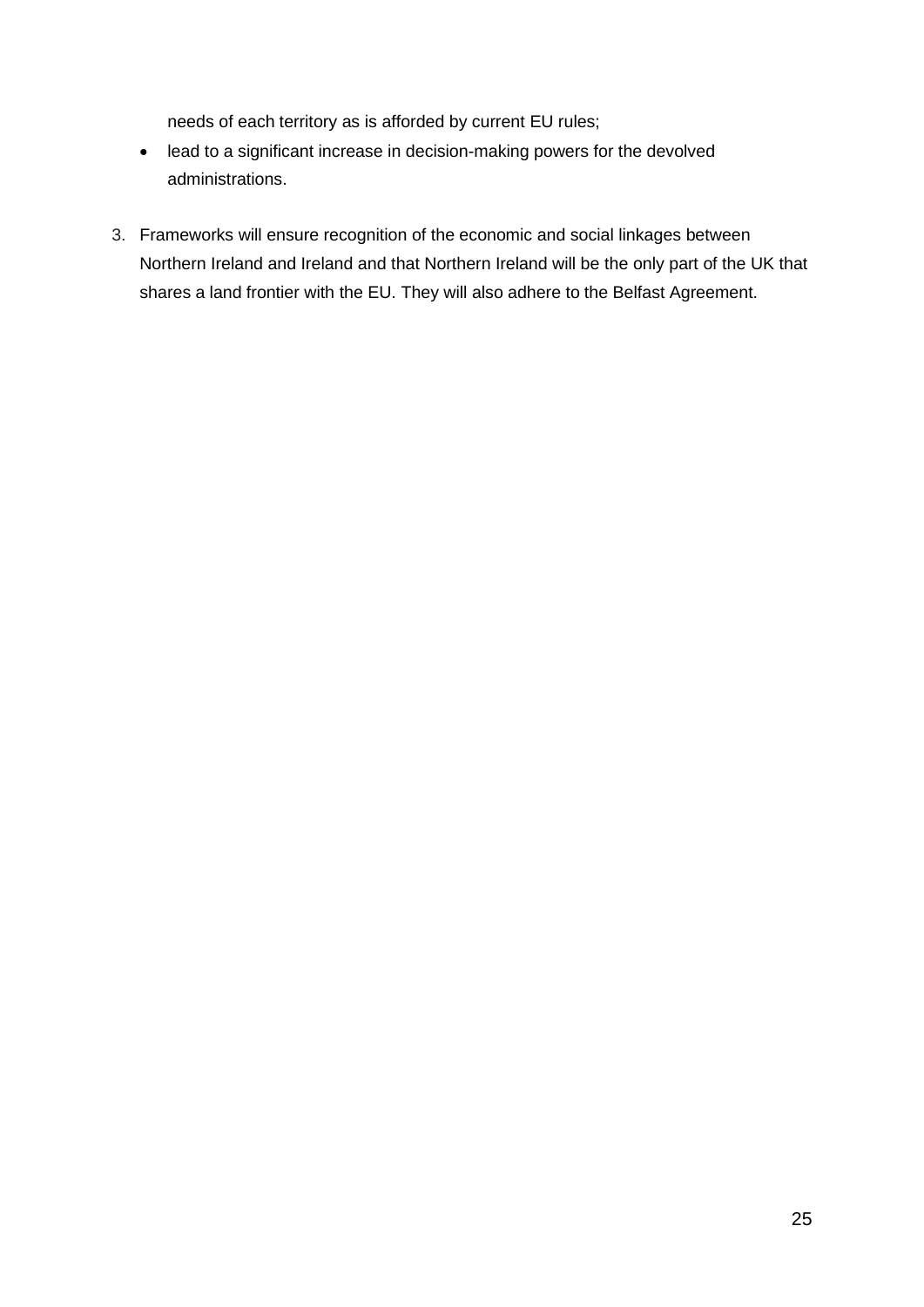### **APPENDIX II: Joint Decision-making Dispute Avoidance and Dispute Resolution Process**

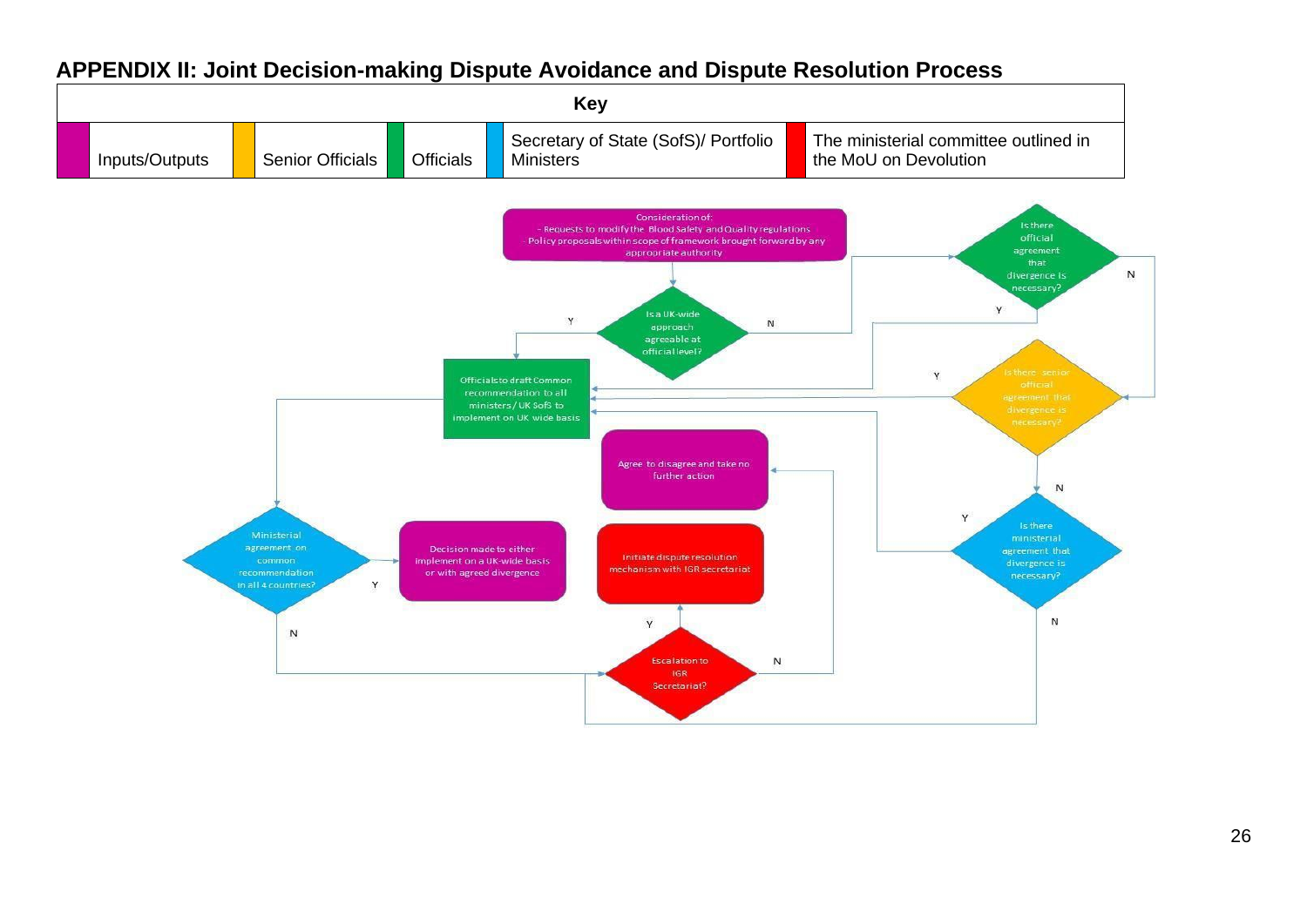| 1. Further discussions at official and<br>1. In accordance with section 9 of the                                                                                                                                                                                                                                                                                                                                                                                                                                                                                                                                                                                                                                                                                                                                                                                                                                                                                                                                                                                                                                                                                                                                                                                                                                                                                                                                                                                                                                                                                                                                                                                                                                                                                                                           |                                                                                                                                                                                                                                                                                                                                                                                                                                                                                                                                                                                                                                                                                                                                                                                                                                                                                                                                                                                                                                                                                                                                                                                                                                                                                                                                                                             |
|------------------------------------------------------------------------------------------------------------------------------------------------------------------------------------------------------------------------------------------------------------------------------------------------------------------------------------------------------------------------------------------------------------------------------------------------------------------------------------------------------------------------------------------------------------------------------------------------------------------------------------------------------------------------------------------------------------------------------------------------------------------------------------------------------------------------------------------------------------------------------------------------------------------------------------------------------------------------------------------------------------------------------------------------------------------------------------------------------------------------------------------------------------------------------------------------------------------------------------------------------------------------------------------------------------------------------------------------------------------------------------------------------------------------------------------------------------------------------------------------------------------------------------------------------------------------------------------------------------------------------------------------------------------------------------------------------------------------------------------------------------------------------------------------------------|-----------------------------------------------------------------------------------------------------------------------------------------------------------------------------------------------------------------------------------------------------------------------------------------------------------------------------------------------------------------------------------------------------------------------------------------------------------------------------------------------------------------------------------------------------------------------------------------------------------------------------------------------------------------------------------------------------------------------------------------------------------------------------------------------------------------------------------------------------------------------------------------------------------------------------------------------------------------------------------------------------------------------------------------------------------------------------------------------------------------------------------------------------------------------------------------------------------------------------------------------------------------------------------------------------------------------------------------------------------------------------|
| <b>Framework Outline Agreement</b><br>senior official level.<br>2. Dispute avoidance initiated:<br>policy colleagues will meet<br>regularly. Requests to modify<br>Pause work progressing<br>implementation of Ministerial<br>legislation and policy proposals<br>decision until differences are<br>within scope of the framework may<br>resolved.<br>be brought forward by the<br>Senior officials from all four<br>appropriate authority.<br>Scientific advice and wider risk<br>2.<br>governments meet to consider<br>ministerial views and determine<br>management issues are considered<br>whether there is any additional<br>to reach a consensus for a common<br>information available to support<br>recommendation to Ministers.<br>an agreed approach revert to<br>3. All four governments submit the<br>consider any alternative<br>same common recommendations to<br>approach.<br>Ministers for a decision (either for<br>Officials submit risk management<br>common approaches across the UK<br>common recommendations,<br>or divergent approaches).<br>informing Ministers of the<br>Where agreement cannot be<br>revisions with rationale for the<br>reached at official level issues are<br>approaches now being<br>referred to senior officials for<br>recommended across all four<br>consideration.<br>governments.<br>Ministers review recommendation<br>4.<br>3.<br>Recommendations made to<br>seeking decisions. Officials will be<br>Ministers in the four governments:<br>asking Ministers to agree to the<br>Officials submit further/revised<br>$\bullet$<br>recommended approach.<br>common recommendations,<br>Ministers reach agreed decision on<br>5.<br>informing Ministers of the<br>common recommendations.<br>approaches being recommended<br>across all four governments. | 1. Further discussion of issues.<br>2. Dispute avoidance initiated: Escalation to highest level,<br>dispute resolution process initiated<br>Pause work progressing implementation of SofS / Cab<br>$\bullet$<br>Sec / Perm Sec* level decision until differences are<br>resolved.<br>Officials submit further/revised common<br>$\bullet$<br>recommendations, informing the appropriate<br>intergovernmental structures of the approaches being<br>recommended across all four governments.<br>The appropriate intergovernmental structures consider<br>$\bullet$<br>common recommendations and SofS / Cab Sec / Perm<br>Sec views and consider any additional information<br>available to support decision making.<br>If the approach being recommended is not the same<br>across the UK, officials provide explanation of the<br>different approaches being recommended and a<br>summary rationale setting out why it is appropriate to<br>diverge and why agreement has not been reached to<br>date. If the approach being recommended is agreed<br>across the UK, proceed to a ministerial decision.<br>The appropriate intergovernmental structures consider<br>$\bullet$<br>the common recommendation individually and provide a<br>response to SofS / Min / Perm Sec private offices.<br>3. SofS / Min / Perm Sec reach agreed decision on common<br>recommendation. |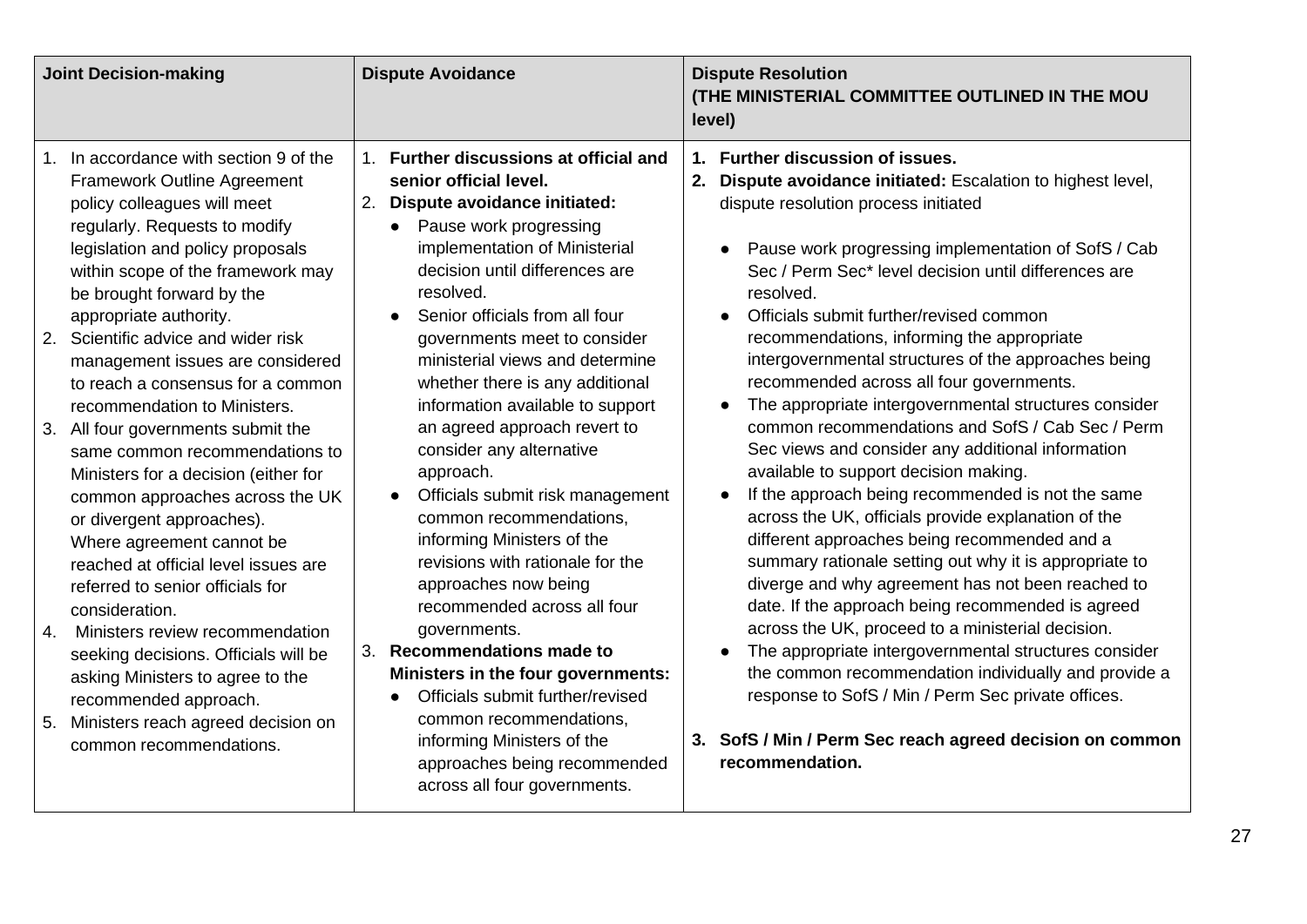| <b>Joint Decision-making</b> | <b>Dispute Avoidance</b>                                                                                                                                                                                                                                                                                                                                                                                                                                                                                                                                                                                                                                                                                                                                                                                                                                                                                     | <b>Dispute Resolution</b><br>(THE MINISTERIAL COMMITTEE OUTLINED IN THE MOU<br>level)                                                                                                        |
|------------------------------|--------------------------------------------------------------------------------------------------------------------------------------------------------------------------------------------------------------------------------------------------------------------------------------------------------------------------------------------------------------------------------------------------------------------------------------------------------------------------------------------------------------------------------------------------------------------------------------------------------------------------------------------------------------------------------------------------------------------------------------------------------------------------------------------------------------------------------------------------------------------------------------------------------------|----------------------------------------------------------------------------------------------------------------------------------------------------------------------------------------------|
|                              | If recommended approach differs<br>across the UK, officials provide<br>explanation and a summary<br>rationale setting out why it is<br>appropriate to diverge.<br>If the approach being<br>recommended is NOT agreed by<br>Ministers and officials from the<br>four governments meet again.<br>4. Ministers receive risk management<br>common recommendation seeking<br>decision.<br>Each Minister considers the<br>common recommendation<br>individually and provides a<br>response.<br>If the approach being<br>recommended is NOT agreed<br>across the UK, officials meet to<br>discuss the issues.<br>5. Ministers reach agreed decision on<br>common recommendations.<br>If the approach being<br>$\bullet$<br>recommended (either for common<br>approaches across the UK or<br>divergent approaches) is agreed<br>across the UK:<br><b>Private Offices inform</b><br>$\circ$<br>officials in their own | Private offices inform officials in their own respective<br>government of the decision.<br>Policy officials in all four governments share<br>information on SofS / Min / Perm Sec decisions. |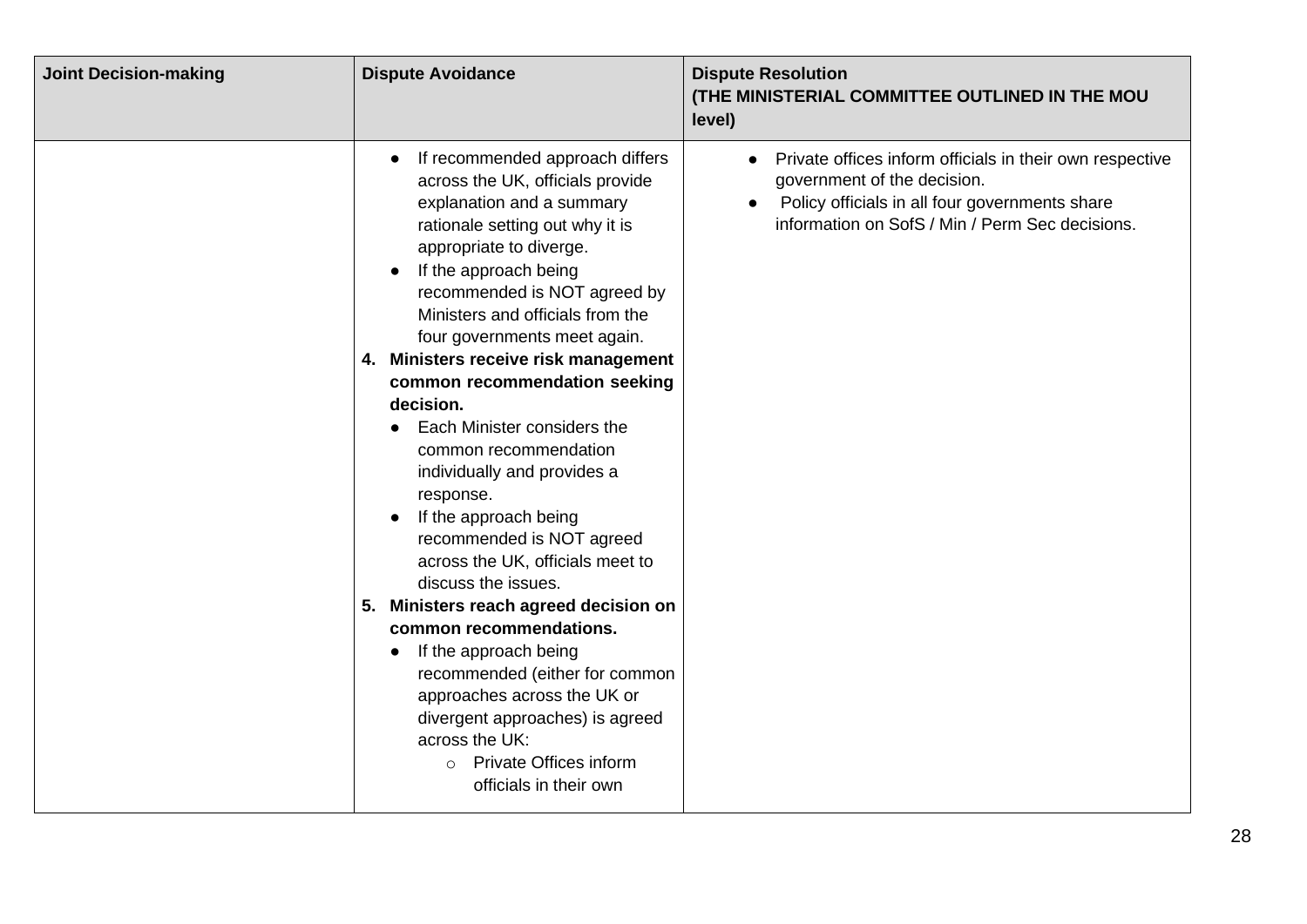| <b>Joint Decision-making</b> | <b>Dispute Avoidance</b>                                                                                                                                                         | <b>Dispute Resolution</b><br>(THE MINISTERIAL COMMITTEE OUTLINED IN THE MOU<br>level) |
|------------------------------|----------------------------------------------------------------------------------------------------------------------------------------------------------------------------------|---------------------------------------------------------------------------------------|
|                              | respective governments of<br>the decision to implement<br>agreed approach.<br>o Policy officials in all four<br>governments share<br>information on the<br>Ministers' decisions. |                                                                                       |

*SofS / Cab Sec / Perm Sec= Secretary of State/ Cabinet Secretary /Permanent Secretary*

*SofS / Min / Perm Sec= Secretary of State/ Ministers /Permanent Secretary*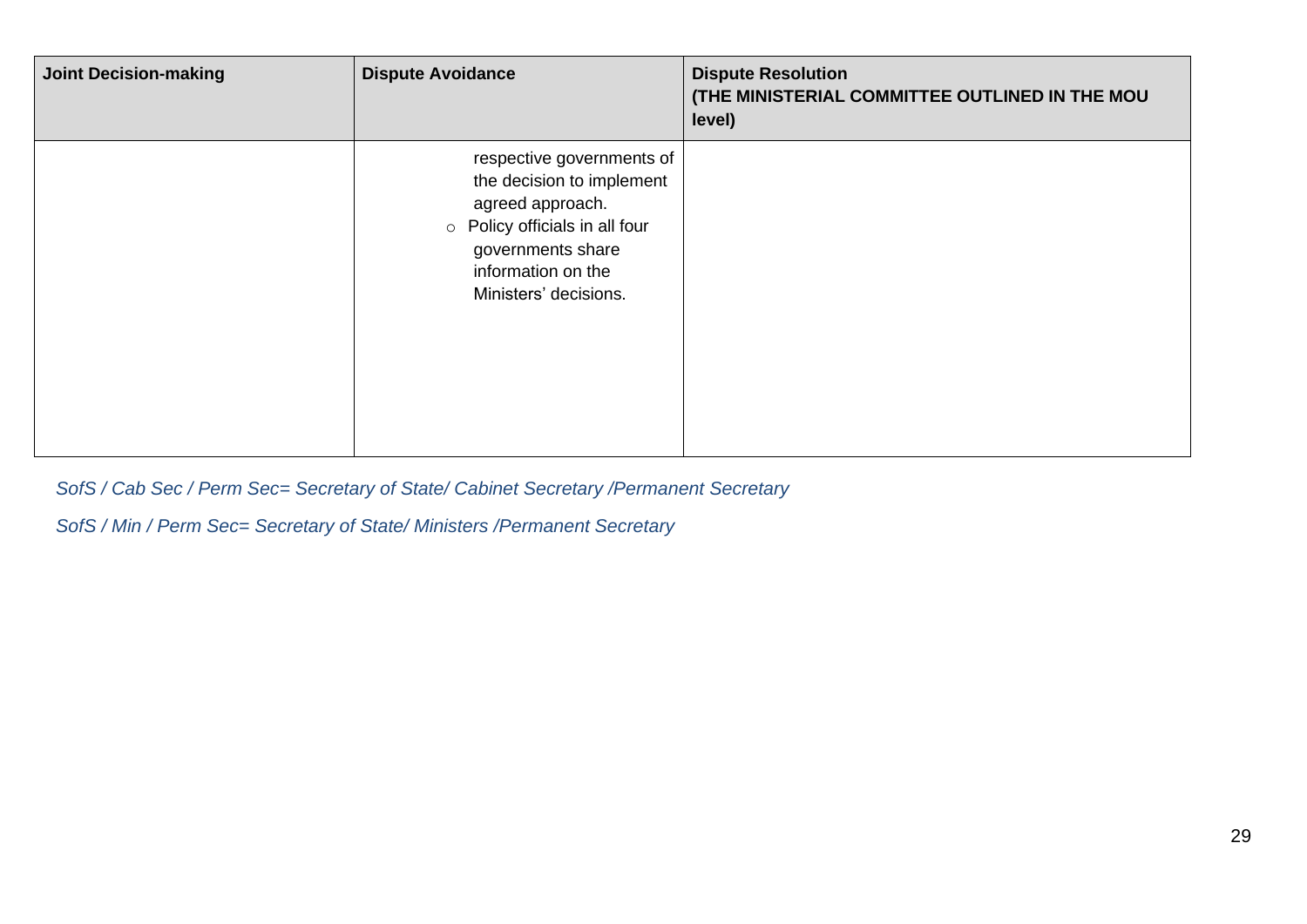### **ANNEX I Concordat on blood (and blood components) safety and quality**

#### **Introduction**

- 1. This Concordat is an agreement between the UK Government (UKG), Scottish Government (SG), Welsh Government (WG), and Northern Ireland Department of Health in the area of blood safety and quality. It gives effect to the Blood Safety and Quality Common Framework. It also sets out the continuation of good working relations, open communication; the maintenance of a compatible minimum set of high standards of safety and quality for blood and blood components; a dispute avoidance and resolution mechanism; and a review and amendment mechanism.
- 2. This agreement is a political commitment and is not intended to be legally binding or enforceable. It is in accordance with the overarching Memorandum of Understanding (MoU) on Devolution<sup>4</sup> and the Common Frameworks principles agreed at the Joint Ministerial Committee (EU Negotiations) (JMC(EN)) on 16 October 2017<sup>5</sup> .

#### **Scope**

3. This agreement covers the subject matter of the EU Blood Directive (2002/98/EC) and implementing acts. The Blood Safety and Quality (Amendment) (EU Exit) Regulations 2019 retain the UK's safety and quality standards for blood and blood components and amends the regulations to ensure that they will operate as intended following the UK's departure from the EU. The 2019 Blood Safety and Quality EU Exit SI was amended by the Blood (Safety and Quality) (Amendment) (EU Exit) Regulations 2020.

#### **Principles for working together**

- 4. This agreement will ensure recognition of the economic and social linkages between Northern Ireland and Ireland and that Northern Ireland will be the only part of the UK which shares a land frontier with the EU. It will also adhere to the Belfast Agreement.
- 5. The parties affirm their mutual commitment to work together on the application of retained EU law in relation to blood safety and quality policy and their respective responsibilities. This cooperation is intended to give all parties the assurance that working relationships will be conducted in a manner that is both collaborative and helpful, aiming, where possible and appropriate, to achieve agreement on policy. In addition, all parties agree that regular contact will continue to discuss ongoing business of mutual interest.
- 4

6. This Concordat is intended to provide the basis for the management and maintenance of a compatible minimum set of safety and quality standards by

[https://assets.publishing.service.gov.uk/government/uploads/system/uploads/attachment\\_data/file/31](https://assets.publishing.service.gov.uk/government/uploads/system/uploads/attachment_data/file/316157/MoU_between_the_UK_and_the_Devolved_Administrations.pdf) [6157/MoU\\_between\\_the\\_UK\\_and\\_the\\_Devolved\\_Administrations.pdf](https://assets.publishing.service.gov.uk/government/uploads/system/uploads/attachment_data/file/316157/MoU_between_the_UK_and_the_Devolved_Administrations.pdf) 5

[https://assets.publishing.service.gov.uk/government/uploads/system/uploads/attachment\\_data/file/65](https://assets.publishing.service.gov.uk/government/uploads/system/uploads/attachment_data/file/652285/Joint_Ministerial_Committee_communique.pdf) [2285/Joint\\_Ministerial\\_Committee\\_communique.pdf](https://assets.publishing.service.gov.uk/government/uploads/system/uploads/attachment_data/file/652285/Joint_Ministerial_Committee_communique.pdf)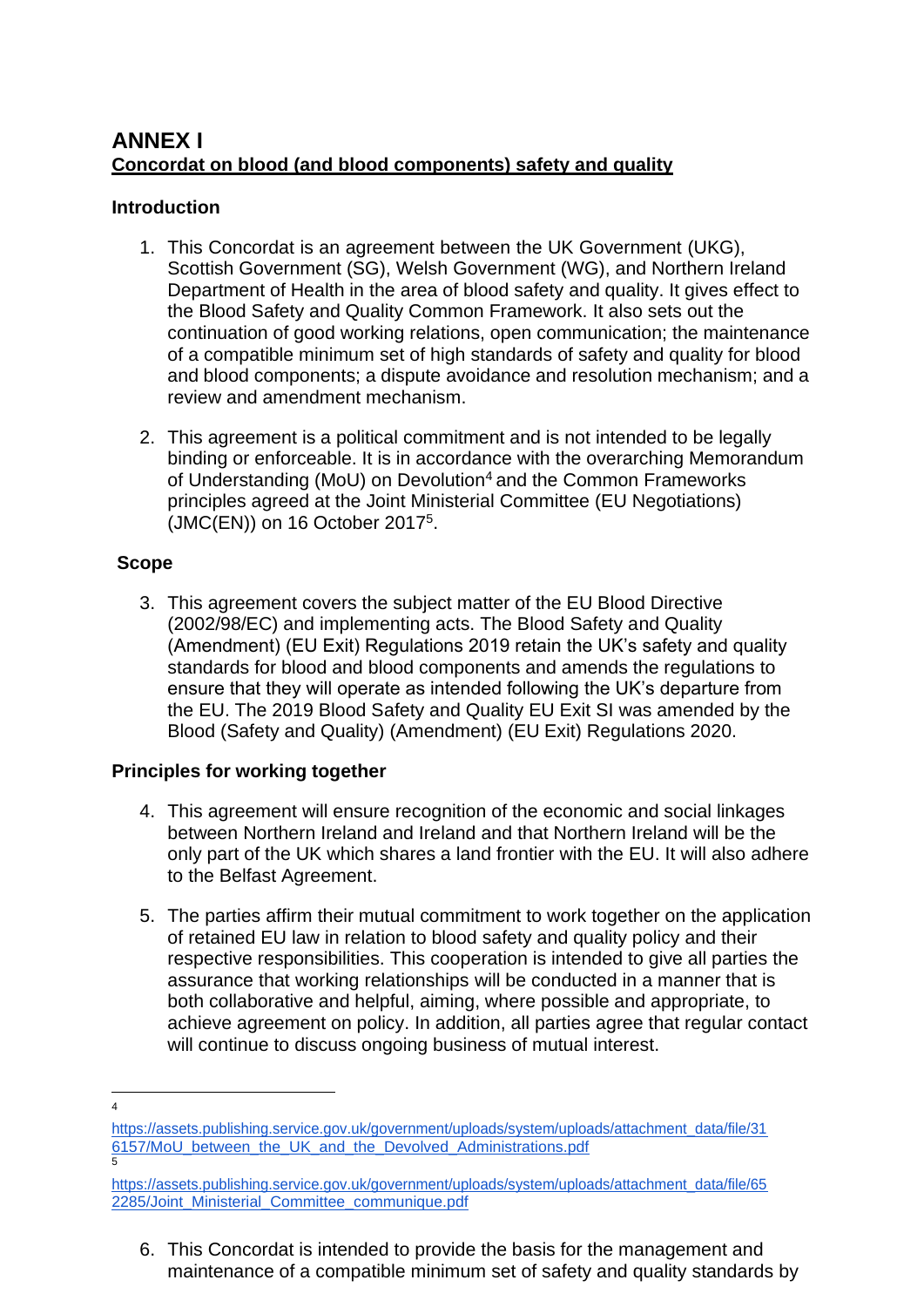setting out governance arrangements and a dispute resolution process. All parties to the Concordat agree that a Common Framework approach, that recognises the Common Frameworks principles agreed at JMC(EN) in 2017 and the finalised principles for intergovernmental relations, is highly desirable across the UK. The outcomes of the intergovernmental relations review are in the process of being implemented. Once confirmation has been provided from each government, the outcomes of the review and appropriate intergovernmental structures will be reflected in this Common Framework.

- 7. Open communications will be maintained and information shared, to the extent permitted by law, at the earliest opportunity. This may include but is not confined to policy issues, stakeholder views, preparations for and outcome of consultations and research, media interest and lines to take, and emerging issues and intelligence (UK/EU/international).
- 8. The parties acknowledge that there may be a need for their separate responsibilities to be tackled with uniformity. For example, events could transpire that would require urgent action (such as, but not limited to, responding to emerging diseases). Each party shall consider promptly and thoroughly any concerns raised by the others. Where all agree that consistency is needed, consultation on a common approach shall be undertaken.
- 9. The parties shall inform each other at the earliest opportunity of any new policy proposals, before they are made public, to allow full consideration and a common approach to be reached wherever possible. Each party will also appraise the others of the ongoing development of such proposals. Where this will not be possible, each party will inform the others as soon as possible.
- 10.The parties to this agreement commit to resolving any issues at the lowest possible level and recognise that agreement to disagree can be an acceptable outcome, provided the JMC(EN) Common Frameworks principles remain upheld.
- 11.Where common recommendations may be made, Ministers will retain the right to take individual decisions for their government. For those areas within the scope of the Blood Safety and Quality Common Framework, the opportunity for consistency of approach across governments will be sought in the first instance. The ability for divergence must be retained, while taking account of its impact on patient safety and confidence, and the functioning of the UK internal market. Every effort will be made at working level to resolve any disagreements in difference of approach. Where a consensus cannot be reached by these arrangements (whether that is agreement to a UK-wide approach or to accept divergence) the dispute avoidance and resolution mechanism would come into play.

#### **Dispute avoidance and resolution**

12.The goal of the dispute avoidance and resolution mechanism is to avoid escalation to formal processes through the appropriate intergovernmental structures, by resolving any disagreements at the lowest possible level. A disagreement between parties to this Framework becomes a 'dispute' when it enters the formal dispute avoidance and resolution process through the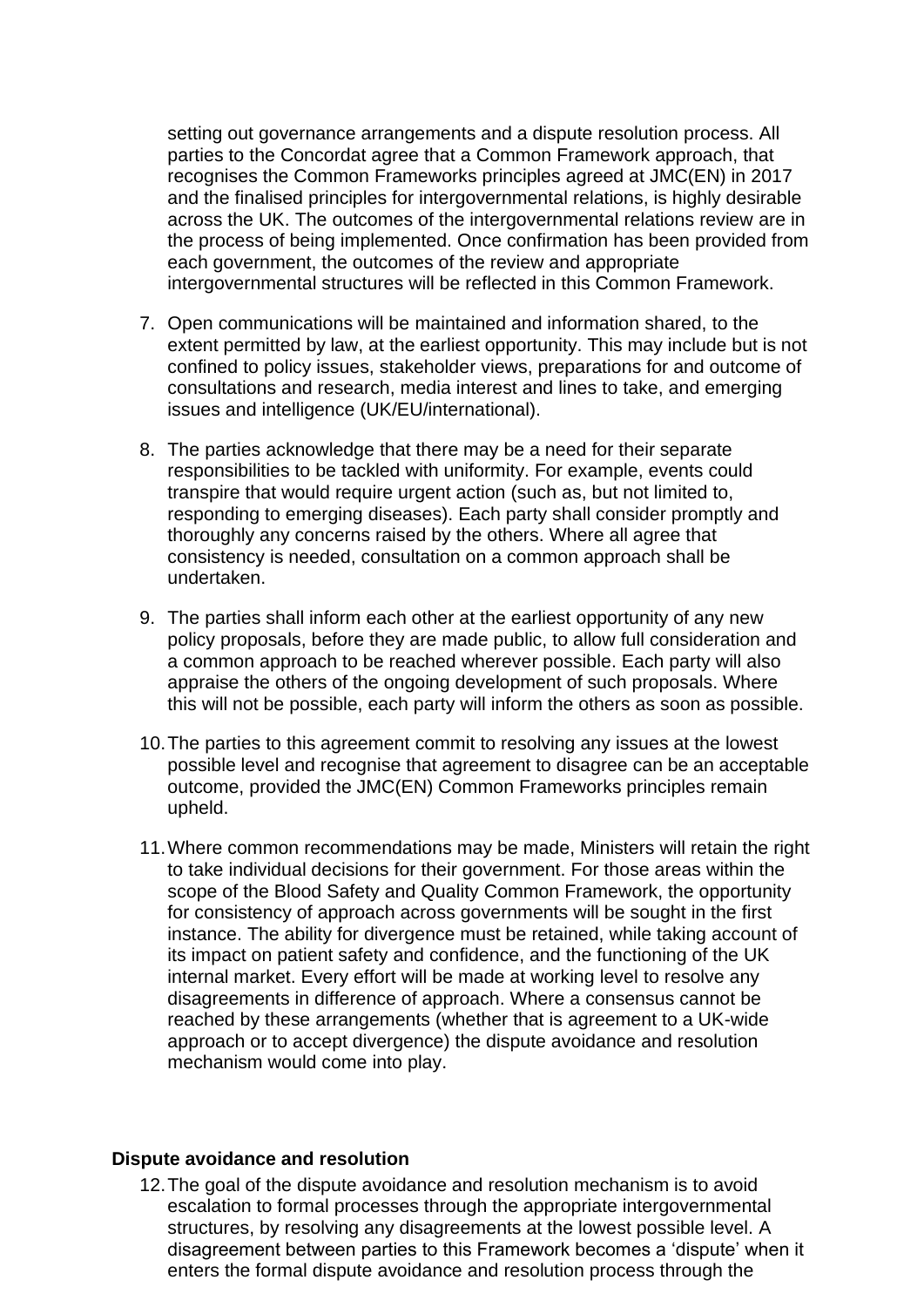appropriate intergovernmental structures.

13.This mechanism will only be utilised when genuine agreement cannot be reached, and divergence would impact negatively on the ability to meet the JMC (EN) Common Frameworks principles. In those areas where a common approach is not needed in order to meet these principles, an "agreement to disagree" could be considered an acceptable resolution.

#### *Process*

14.The below diagram (Figure 1) states the levels of escalation of a disagreement to a dispute and the interaction between each level.



*Figure 1: The levels of escalation for disagreements and disputes.*

- 15.Following the approach set out in section 8 and 9 and Appendix II of the Blood Safety and Quality Common Framework and within the spirit of this Concordat, the all governments will seek every opportunity to resolve differences and reach agreement; either to recommend a UK-wide approach or to accept divergence, at official level through discussions.
- 16.Where it has not been possible to resolve any disagreement in approach at official level, this will initially be referred to Senior Officials for resolution.
- 17.Any continuing disagreement, which cannot be resolved at official level in the ways set out above, will be referred to Portfolio Ministers for resolution and as set out in the Blood Safety and Quality Common Framework. The parties may conclude, having considered potential impacts on patient safety and the JMC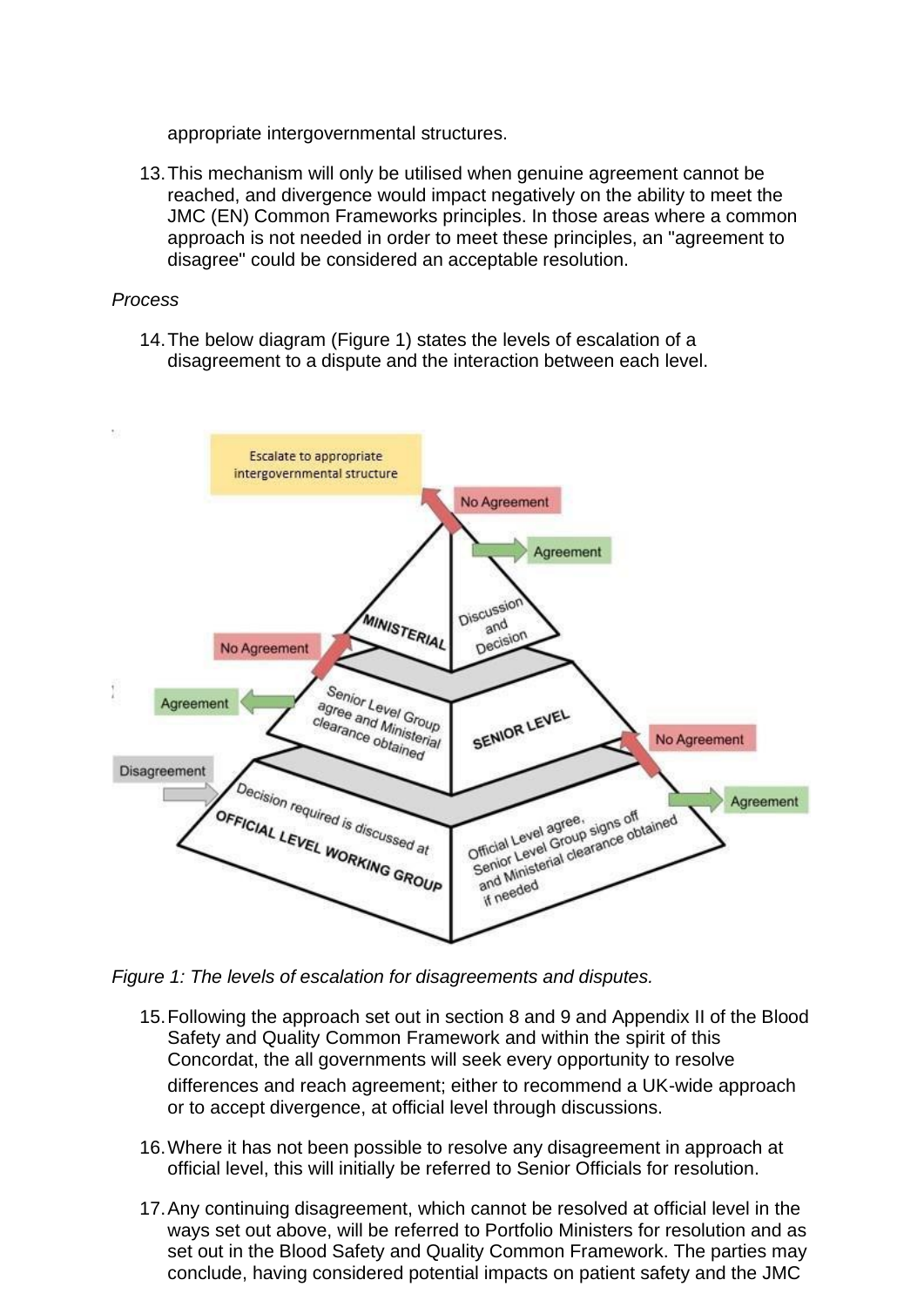principles and reflecting the appropriate intergovernmental structures, that divergence is appropriate.

18.As a last resort, where the above steps for resolving a disagreement have been unsuccessful, the issue will be escalated to the appropriate intergovernmental structures for resolution under the dispute resolution process set out in the appropriate intergovernmental structures.

#### *Timescales for escalation*

19.When a proposal is raised at official level, consideration will be given to the urgency of the proposal (i.e. how quickly a decision is required). This assessment will guide timescales for escalation of disagreement within the governance structure, with decisions requiring a more immediate resolution being escalated quicker.

#### *Evidence gathering*

20.At each stage further evidence may be requested from officials at the preceding level, or from stakeholders (listed below), before the disagreement is discussed.

#### *Third parties*

21.During policy development and dispute resolution, Medicines and Healthcare products Regulatory Agency (MHRA), the Advisory Committee on the Safety of Blood, Tissues and Organs (SaBTO) and the Joint United Kingdom (UK) Blood Transfusion and Tissue Transplantation Services Professional Advisory Committee (JPAC) may be used to provide scientific or technical advice on the most appropriate ways to ensure the safety of blood for transfusion.

#### *Official level meetings*

- 22.**Official level blood safety and quality meetings:** All parties will continue to regularly share information with one another in relation to the scope of this agreement and will continue to discuss:
	- the impact of decisions on other governments, including any impacts on cross-cutting issues;
	- prospective policy changes;
	- emerging issues and intelligence etc.
- 23.As previously mentioned, Senior Official meetings will be convened to provide strategic direction and to discuss issues as appropriate where there is a dispute, either by meeting regularly or on an ad hoc basis. Senior Officials will then report to the relevant Ministers as necessary, to provide an update or to escalate an issue.

#### **Review and amendment mechanism**

#### *Process*

24.The Review and Amendment Mechanism (RAM) ensures the Framework can adapt to changing policy and governance environments in the future.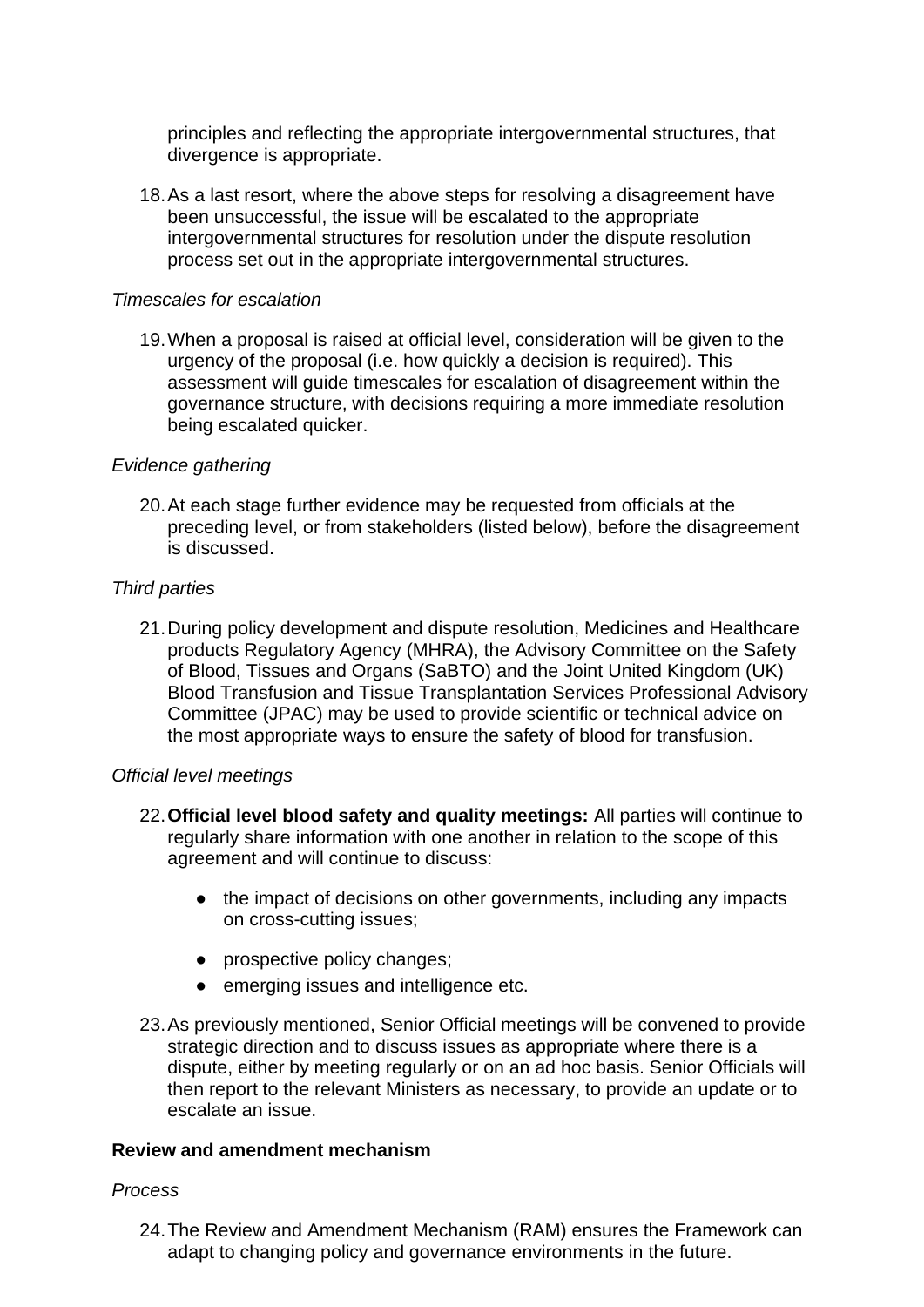- 25.There are two types of review which are outlined below. The process for agreeing amendments should be identical regardless of the type of review.
- 26.The RAM relies on consensus at each stage of the process from the Ministers responsible for the policy areas covered by this non-legislative agreement.
- 27.Third parties can be used by any party to the Framework to provide advice at any stage in the process. These include other government departments or bodies, as well as external stakeholders such as non-governmental organisations (NGOs) and interest groups.
- 28.At the outset of the review stage, parties to the Framework must agree timelines for the process, including the possible amendment stage.
- 29.If agreement is not reached in either the review or amendment stage, parties to the Framework can raise it as a dispute through the Framework's dispute avoidance and resolution mechanism.

#### *Review stage*

- 30.An initial review will take place one year after the Framework comes into effect, it will be used to determine if the arrangements are functional.
- 31.Following the initial review, a periodic review of the Framework will take place every two years.
	- The period of two years starts from the conclusion of a periodic review and any amendment stages that follow.
	- During the periodic review, parties to the Framework will discuss whether the governance and operational aspects of the Framework are working effectively, and whether decisions made over the previous two years need to be reflected in an updated non-legislative agreement.

32.An exceptional review of the Framework is triggered by a 'significant issue':

- A significant issue must be time sensitive and fundamentally impact the operation and/or the scope of the Framework.
- The exceptional review may include a review of governance structures if all parties agree it is required. Otherwise, these issues are to be handled in the periodic review.
- The same significant issue cannot be discussed within six months of the closing of that issue.
- 33.The amendment stage can only be triggered through unanimous agreement by Ministers. If parties agree that no amendment is required, the relevant time period begins again for both review types (for example, it will be two years until the next periodic review and at least six months until the same significant issue can trigger an exceptional review).

#### *Amendment stage*

34.Following agreement that all parties wish to enter the amendment stage, parties will enter into discussion around the exact nature of the amendment. This can either be led by one party to the Framework or all.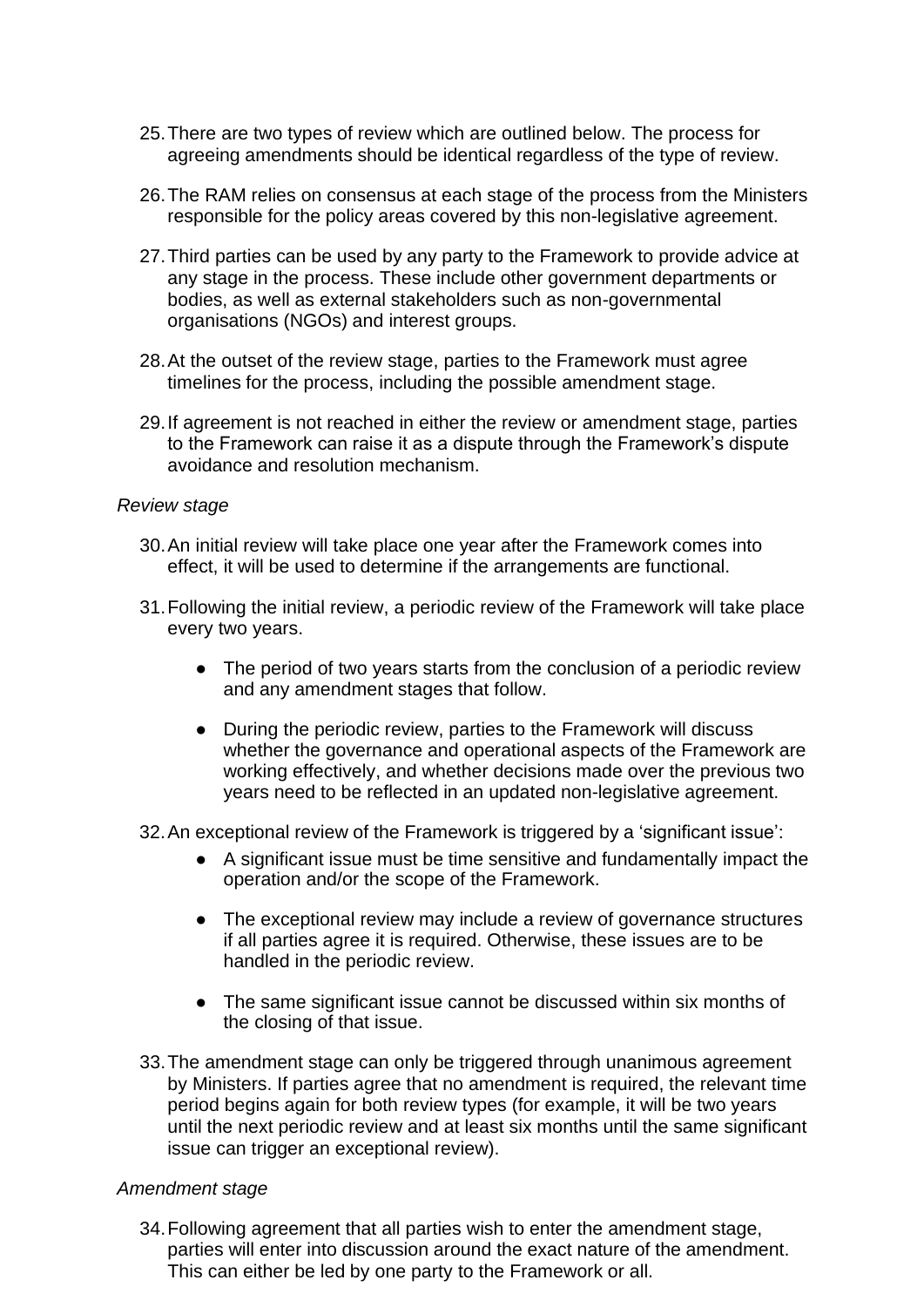- 35.If an amendment is deemed necessary during either type of review, the existing Framework will remain in place until a final amendment has been agreed.
- 36.All amendments to the Framework must be agreed by all parties and a new non-legislative agreement signed by all parties.
- 37.If parties cannot agree whether or how a Framework should be amended this may become a disagreement and as such could be raised through the Framework's dispute avoidance and resolution mechanism.
- 38.Changes to the Framework and Concordat will be communicated to stakeholders via the current communication channels.

#### **The Protocol on Ireland/ Northern Ireland**

- 39.The Agreement on the Withdrawal of the United Kingdom from the EU sets out the current arrangements where, although remaining within the UK's custom territory, Northern Ireland will remain aligned with the EU. The following paragraphs of Annex 2 of the Northern Ireland Protocol are relevant to this framework.
	- *Paragraph 22 - substances of human origin.*
- 40.This Framework reflects the specific circumstances in NI that arise as a result of the Protocol and remains UK wide in its scope. As such decision making and information sharing will always respect the competence of all parties to the Framework and in particular the provisions in Article 18 of the Protocol on democratic consent in Northern Ireland.
- 41.Where one or more of UK Government, the Scottish Government or the Welsh Governments propose to change rules in a way that has policy or regulatory implications for the rest of the UK, or where rules in Northern Ireland change in alignment with the EU, the Framework is intended to provide governance structures and consensus-based processes for considering and managing the impact of these changes.
	- As rules evolve to meet the emerging regulatory needs of the UK, Scottish and Welsh Governments, this Framework will ensure the full participation of Northern Ireland in discussions such that the views of the relevant Northern Ireland Executive Minister(s) are taken into account in reaching any policy or regulatory decisions by the UK, Scottish or Welsh Governments.
	- Where rules in Northern Ireland change in alignment with the EU, the Framework will form the basis of a mechanism to ensure consideration by the four governments of any changes, and will enable them to determine any impacts and subsequent actions arising from these changes.
- 42.Where issues or concerns raised by the relevant Northern Ireland Executive Minister(s) in respect of GB-only proposals have not been satisfactorily addressed, they will have the right to trigger a review of the issue as set out in the dispute resolution process at section 13 of this document.